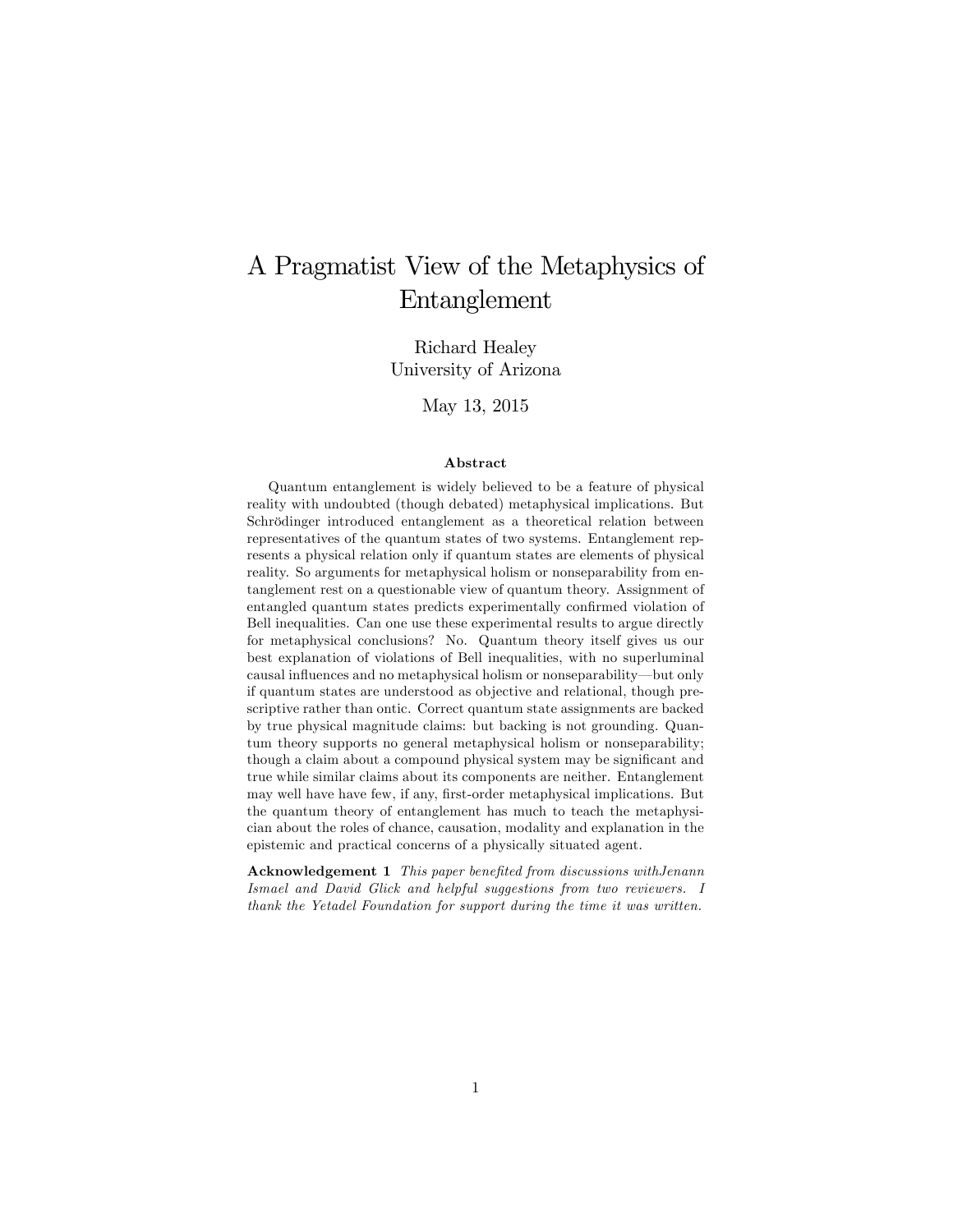### 1 Introduction

Many philosophers believe that quantum entanglement has important metaphysical implications. In this paper I explain why I disagree. My disagreement rests on two claims. First, entanglement is not a physical relation between physical systems but a feature of the way certain quantum states must be represented. Second, even though they are objective, these and other quantum states are not novel physical objects, fields or magnitudes: nor do they represent physical relations or properties of objects to which they are assigned. It's quicker to say systems are entangled than that their quantum states must be mathematically represented in a certain way, but that is almost always what physicists mean by entanglement. That is what Schrödinger meant when he introduced the concept, as I explain in section 2. Section 3 is a brief introduction to different conceptions of entanglement, so conceived.

It was Einstein who first perceived metaphysical intimations of entanglement in what he took to be the "orthodox" view of quantum states. Section 4 explains where he discerned them, and why Einstein rejected this "orthodox" view because of what he took to be its metaphysical implications. I also state (but do not endorse) some metaphysical principles of holism and nonseparability I have explained elsewhere. Section 5 shows how, by taking quantum state entanglement to imply a physical relation between physical systems, the view Einstein called "orthodox" can be seen to imply metaphysical holism and nonseparability. Section 6 considers whether other "unorthodox" views of the quantum state have similar implications. Einstein suggested one view that does not, but Bell and others have shown what's wrong with this view.

Schrödinger entertained the view that a quantum state represents not a physical system but our knowledge of it—a view that has at least as strong a claim to be called orthodox. When purged of subjectivism while acknowledging the importance of application, this becomes the view that a quantum state is objective but relative to the physical situation of any hypothetical agent in a position to assign it. In section 7 I sketch such a view I have advanced elsewhere, emphasizing the role of a quantum state as authoritative source of reliable advice on the significance and credibility of certain claims about physical systems. Section 8 shows how by adopting this view one can use the assignment of an entangled state to explain patterns of correlation in violation of Bell inequalities with no instantaneous action at a distance.

In section 9 I explain why in this view entangled quantum states require no grounding, and why there is nothing nonseparable that requires or admits explanation in terms of a metaphysical grounding relation. Section 10 shows what one can learn about chance, causation and explanation from the application of quantum theory to explain violations of Bell inequalities. I conclude by pointing out that the advantages of understanding chance, causation, explanation and quantum states in terms of the functions of these concepts in thinking about and acting in the physical world support a more general pragmatism. This seeks philosophical illumination by asking not what in the world corresponds to these concepts, but what in the world would make these concepts useful in the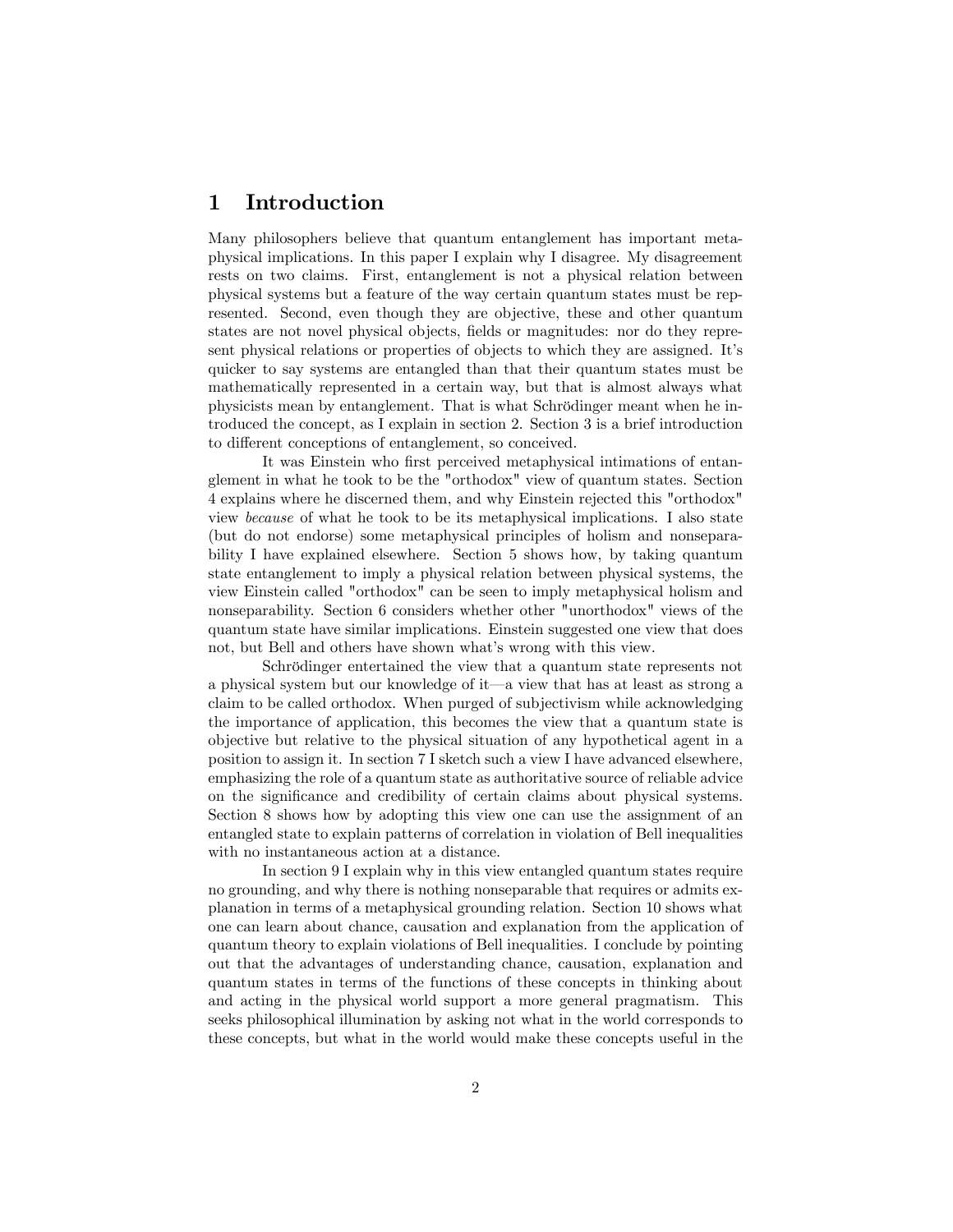epistemic and practical activities of physically situated, and so informationally deprived, agents like us. In this light metaphysics is nowhere to be seen.

## 2 How it all Began

As is well known, Schrödinger introduced the concept he named entanglement in the following passage:

When two systems, of which we know the states by their respective representatives, enter into temporary physical interaction due to known forces between them, and when after a time of mutual influence the systems separate again, then they can no longer be described in the same way as before, viz. by endowing each of them with a representative of its own. I would not call that one but rather the characteristic trait of quantum mechanics, the one that enforces its entire departure from classical lines of thought. By the interaction the two representatives (or  $\psi$ -functions) have become entangled. ( [55], p. 555)

Writing in German later the same year he used the word 'Verschränkung'. Unlike the English word 'entanglement', this German word is used to express clasping of hands, crossing of legs and folding of arms—in each case an action intimately connecting just two objects.<sup>1</sup> Schrödinger [56] first applied the word ëVerschr‰nkungíto predictions and to knowledge, then to variables like position and momentum, to measurements, and to the "expectation catalogs" provided by quantum state assignments. In none of the Öve parts of his two major 1935-6 publications on the interpretation of quantum mechanics did he apply either 'entangled' or 'verschränkt' directly to physical systems.

It is somewhat less well known that Schrödinger's interest in entanglement was sparked by the famous EPR [16] paper and further enflamed by a fascinating correspondence with Einstein following its publication (see Fine [18], chapters 3,5). Schrödinger first used the word 'Verschränkung' in print on page 827 of the paper in which he presented his famous "cat paradox" [56].<sup>2</sup> He acknowledges the influence of the EPR paper in the following footnote.

"The appearance of this work motivated the present - shall I say lecture or general confession?" [op. cit., p. 845]

 $1_{\text{By this word choice he unconsciously anticipated the monogamy of (maximal) entangled$ ment.

<sup>&</sup>lt;sup>2</sup>Interestingly he also used the word 'verheddert' on the same page to describe the way a system's  $\psi$ -function gets tangled up with that of an apparatus during a measurement. He uses only 'Verschränkung' and 'verschränkt' throughout the rest of the paper.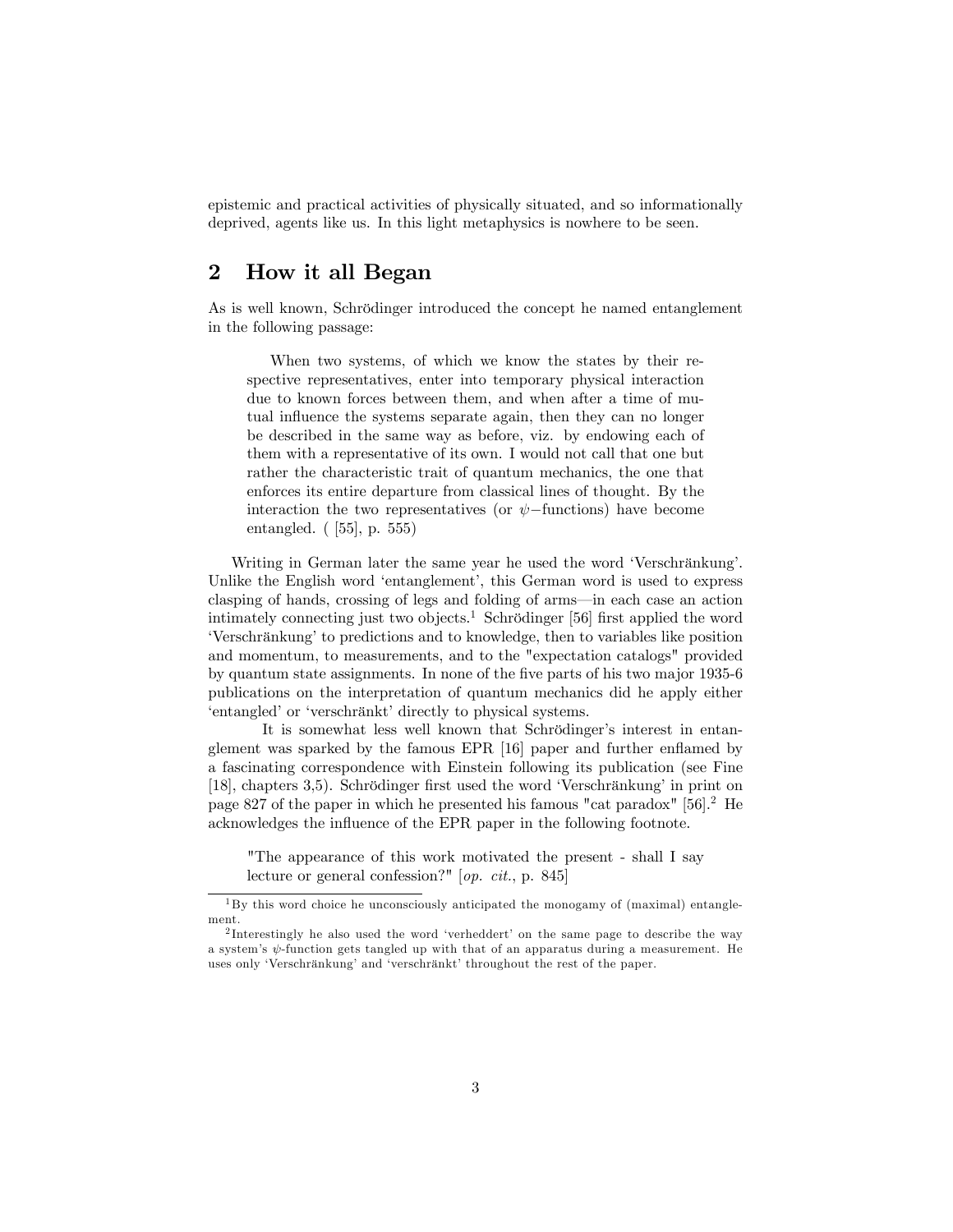#### 3 What is Entanglement?

For Schrödinger, entanglement presented a challenge to our understanding of quantum theory.<sup>3</sup> Today physicists regard it as a resource to be exploited in technological applications of quantum information and communication. But disputes continue on how to understand quantum theory, and (to echo the title of an important recent article) there still remain some puzzles and unresolved issues about quantum entanglement itself (see Earman [12]).

Schrödinger applied the concept only to pure quantum states of two previously interacting systems, or rather to their representations in non-relativistic quantum mechanics by  $\psi$ -functions in a Hilbert space of vector states  $|\psi\rangle$ .<sup>4</sup> In that context one can express the condition as follows

$$
\Psi_{ab} \neq \psi_a \psi_b \tag{Vector Entanglement}
$$

where  $\Psi_{ab}$  represents a pure quantum state assigned to the composite system ab,  $\{\psi_a, \psi_b\}$  is any ordered pair of  $\psi$ -functions from the Hilbert spaces of vectors used to represent states assigned to systems  $a, b$  respectively, and the multiplication of  $\psi$ -functions on the right corresponds to their tensor product  $\otimes$  when considered as vectors in these spaces. Each of  $a, b$  is here assumed to be a massive object—either a particle or itself composed of particles—so the system *ab* is a massive composite object.

A hydrogen atom can serve as an example. If one takes a to be its electron and b its nuclear proton and treats the atom non-relativistically (ignoring spin), then neither electron nor proton can be assigned a pure quantum state even while the atom is assumed to be isolated and so assigned its lowest energy state. This may seem surprising if one assumes that the  $\psi$ -function

$$
\psi(\mathbf{r}) = \frac{1}{\sqrt{\pi}} \left(\frac{1}{a_0}\right)^{\frac{3}{2}} \exp\left(-r/a_0\right) \tag{1}
$$

represents the quantum state of the electron (where  $a_0 = \hbar^2$ /me<sup>2</sup> is the radius of the first "Bohr orbit"). But  $r$  here does not represent the electron's position  $\mathbf{r}_e$  but its position *relative to the nucleus*  $(\mathbf{r} = \mathbf{r}_e - \mathbf{r}_p)$ , and m represents the

<sup>3</sup>Or even to its adequacy:

Indubitably the situation described here is, in present quantum mechanics, a necessary and indispensable feature. The question arises, whether it is so in Nature too. I am not satisfied about there being sufficient experimental evidence for that. ([57], p. 451)

Entanglement is still a necessary and indubitable feature of quantum theory—a feature that has by now received exhaustive experimental confirmation.

<sup>&</sup>lt;sup>4</sup>The concept is now regularly applied to states of two or more systems that have never interacted, and even retrospectively to systems that no longer exist (e.g. in entanglementswapping scenarios, some of which include delayed choice). It has been generalized to apply to other kinds of representations of states, also in relativistic quantum mechanics and quantum field theory.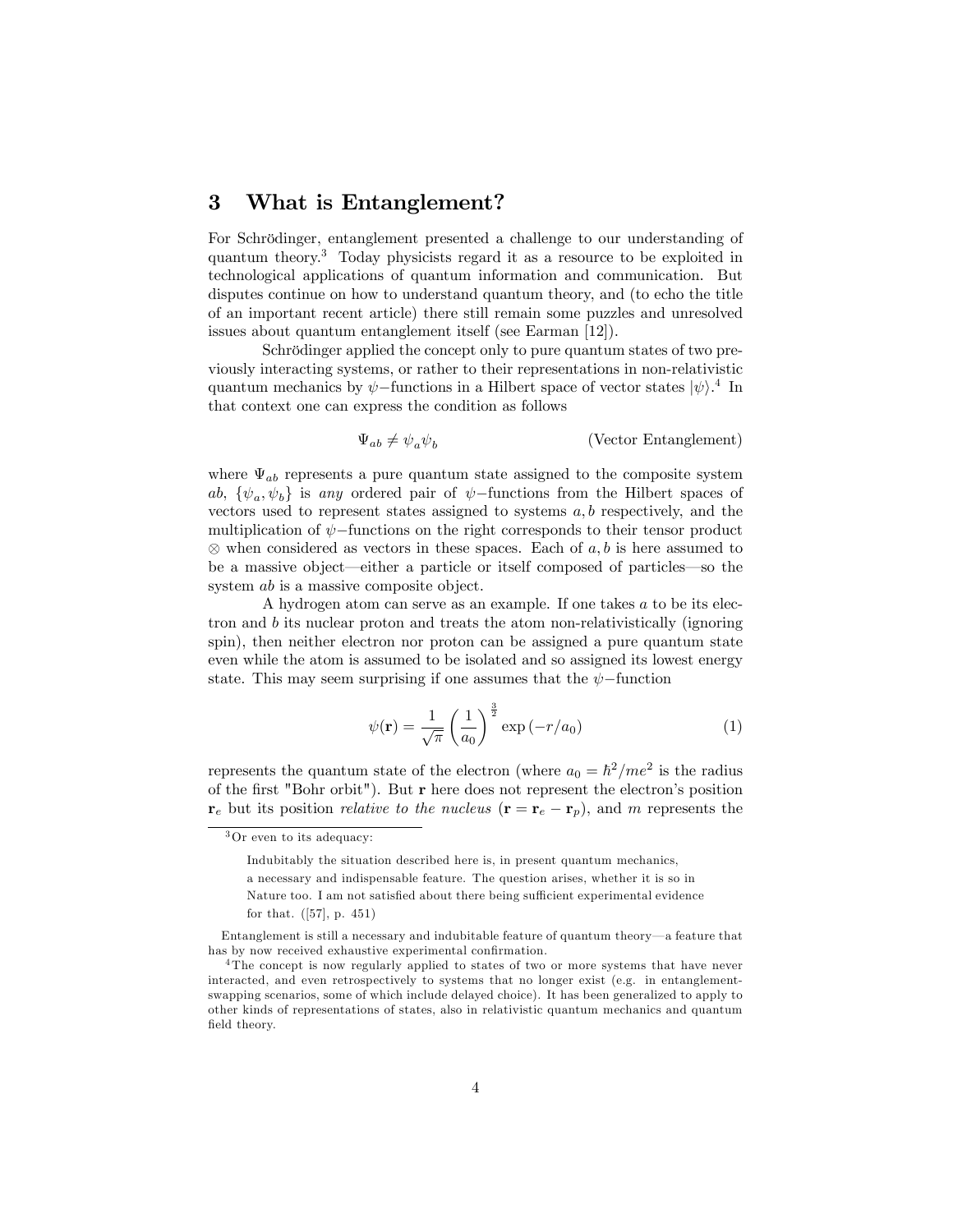so-called *reduced* mass of the electron  $m = \frac{m_e m_p}{m_{em} + m}$  $\frac{m_e m_p}{m_e + m_p}$ . The atomic wave function is not entangled when expressed as the product

$$
\Psi(\mathbf{R}, \mathbf{r}) = \psi(\mathbf{r})\varphi(\mathbf{R})
$$
\n(2)

in which  $\varphi(\mathbf{R})$  is a pure state assigned to the atom's center of mass

$$
\mathbf{R} = \frac{m_p \mathbf{r}_p + m_e \mathbf{r}_e}{m_p + m_e}.
$$
 (3)

This example illustrates several important points about entanglement. The first is that (Vector Entanglement) expresses entanglement as a relation between representatives of quantum states, not between systems. The second is that in order to use a mathematical relation like (Vector Entanglement) to infer a relation between subsystems one must first associate each representative with a system by specifying of what mathematical structure that representative is an element: The example shows that just saying what structure the composite system's representative "lives in" may fail uniquely to determine its subsystems or how their states might be represented.<sup>5</sup>

But isn't it obvious that the *real* subsystems of a hydrogen atom are its electron and proton, not the center-of-mass subsystem and the reduced-masselectron subsystem? This raises the third important point about entanglement. In order to promote a mathematical relation like (Vector Entanglement) to a physical (or metaphysical) relation between physical systems, one must appeal to some independent criterion of what makes a system physical. If one restricts attention to the domain of non-relativistic quantum mechanics, that may seem not so hard to come by: A system is physical only if it is composed of *particles*—atoms, electrons, protons and such. But contemporary generalizations of Schrödinger's concept are now regularly applied outside of that domain—to massless photons, to other quanta of relativistic quantum field theories of the Standard Model, to open bounded regions of spacetime in so-called local quantum physics, and more abstractly in the algebraic approach to quantum physics where ontological questions are often dismissed or swept under the rug.

If  $a, b$  are indistinguishable fermions, such as any two electrons, then (Vector Entanglement) implies that their representatives are always entangled, since their joint representative must change sign under exchange of the labels  $\langle a',b' : |\Psi_{ab}\rangle = -|\Psi_{ba}\rangle$ . The requirement that the representative of any such set of indistinguishable fermions be totally antisymmetric (i.e. change sign under any single swap of labels) has been used to argue that all indistinguishable fermions of the same type are always entangled, whether or not they have interacted.

...there is a universal correlation of the EPR type which we do not have to cleverly set up, it is simply the total antisymmetrization

 $5$ As the example shows, a Hilbert space generally has multiple inequivalent decompositions as a tensor product of Hilbert spaces.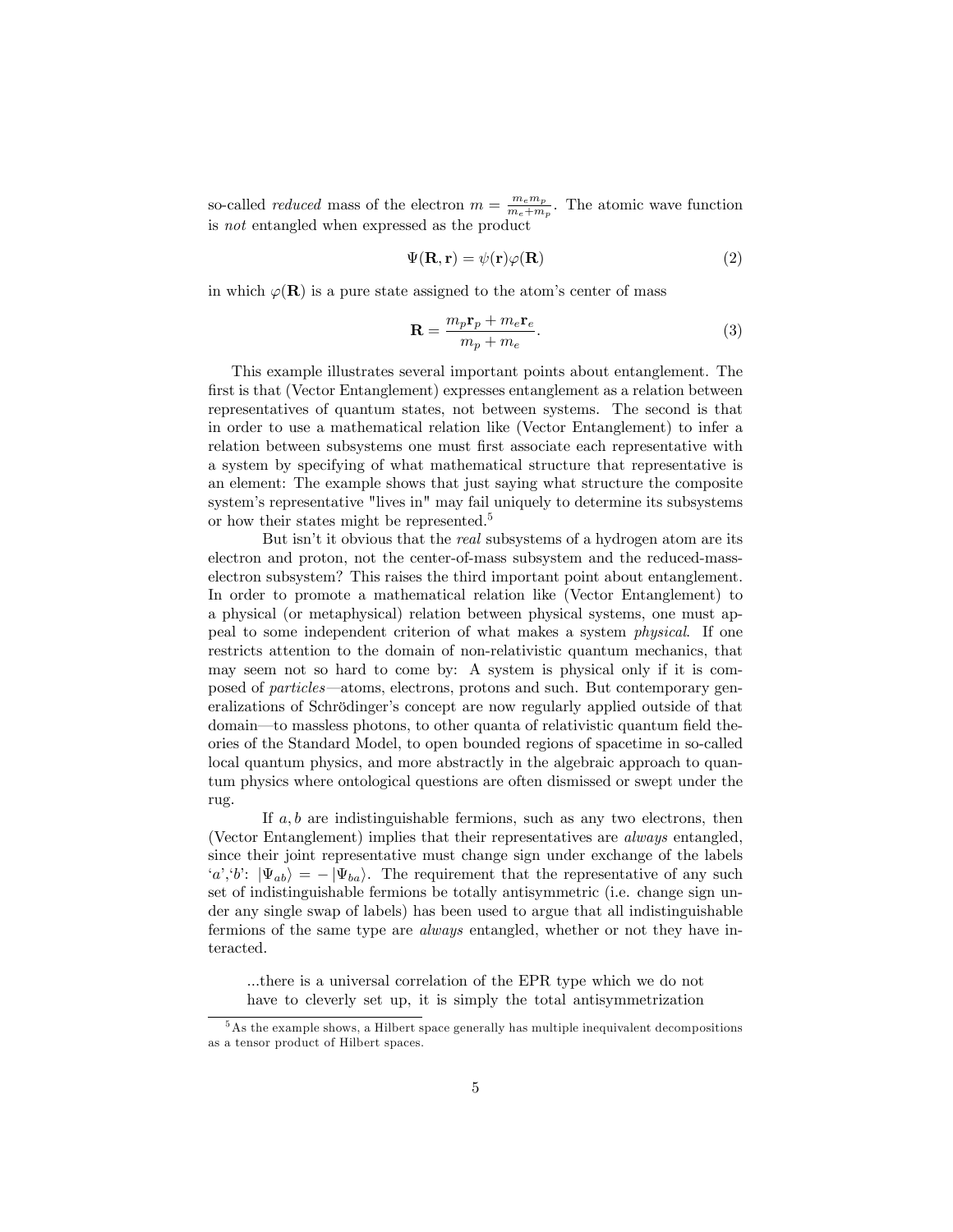of a many fermion state, which does correlate the electrons of my body with those of any inhabitant of the Andromeda galaxy. (Levy-Leblond [43])

But this is best seen as challenging the adequacy of (Vector Entanglement) as a criterion for a pair of indistinguishable fermions to be entangled.

A more important reason to formulate a better criterion is provided by Gisin's theorem [24]. This is usually stated as follows: All non-product (pure) states of two systems violate a Bell inequality (specifically, a CHSH [9] inequality.) At first sight this theorem provides a strong reason *supporting* adoption of (Vector Entanglement) as necessary and sufficient for entanglement of two pure vector state representatives, because violation of a Bell inequality is a clear sign of non-classical behavior. But suppose one were to prepare two unexcited atoms of lithium-6, one in a laboratory in Leiden with z-spin up, the other in a laboratory in Rio with  $z$ -spin down, so their translational states are effectively representable by non-overlapping  $\psi$ -functions or orthogonal state vectors  $|L\rangle$ ,  $|R\rangle$ . Lithium-6 is an uncommon isotope of this element. An unexcited atom of Li-6 has spin 1. Because the atoms are indistinguishable fermions, their total state must be antisymmetrized as follows

$$
\frac{1}{\sqrt{2}} \left( |L\rangle_a | \uparrow \rangle_a |R\rangle_b | \downarrow \rangle_b - |R\rangle_a | \downarrow \rangle_a |L\rangle_b | \uparrow \rangle_b \right). \tag{4}
$$

This is not a product state, so Gisin's theorem apparently implies that it must violate a CHSH inequality. In fact it does not, since the Indistinguishability Postulate ensures that the only observables on the total system are those that commute with operators inducing permutation of state spaces (here corresponding to the labels  $a, b$ : a measurement of z-spin-component in Leiden is not representable by an operator in either the  $a$  or the  $b$  space but by the operator  $\hat{S}_{az} \otimes \hat{1}_b + \hat{1}_a \otimes \hat{S}_{bz}$  on the total ab space. To "prove" Gisin's theorem for indistinguishable particles one would need to appeal to the existence of observables ruled out by the Indistinguishability Postulate.

Several authors<sup>6</sup> have proposed a revised criterion for Indistinguishable Fermion Entanglement (IFE) that may be expressed as follows:

The states of systems of indistinguishable fermions  $S_a$  and  $S_b$ composing system  $S_{ab} = S_a + S_b$  assigned state  $|\Psi_{ab}\rangle$  are entangled if and only if  $|\Psi_{ab}\rangle$  canot be obtained by antisymmetrizing a product  $|\psi_a\rangle \otimes |\psi_b\rangle$ .

A simple revision of Gisin's proof now shows that all states of two identical fermions that satisfy this criterion of entanglement violate a CHSH inequality. Here is one such state that may be assigned to a pair of unexcited atoms of lithium-6 with opposite z-spins, one in a laboratory in Leiden, the other in a laboratory in Rio

$$
\frac{1}{\sqrt{2}}\left(|\uparrow\rangle_a|\downarrow\rangle_b+|\downarrow\rangle_a|\uparrow\rangle_b\right)\otimes (|L\rangle_a|R\rangle_b-|R\rangle_a|L\rangle_b).
$$
 (5)

 $6$  [22], [21], [42], [8].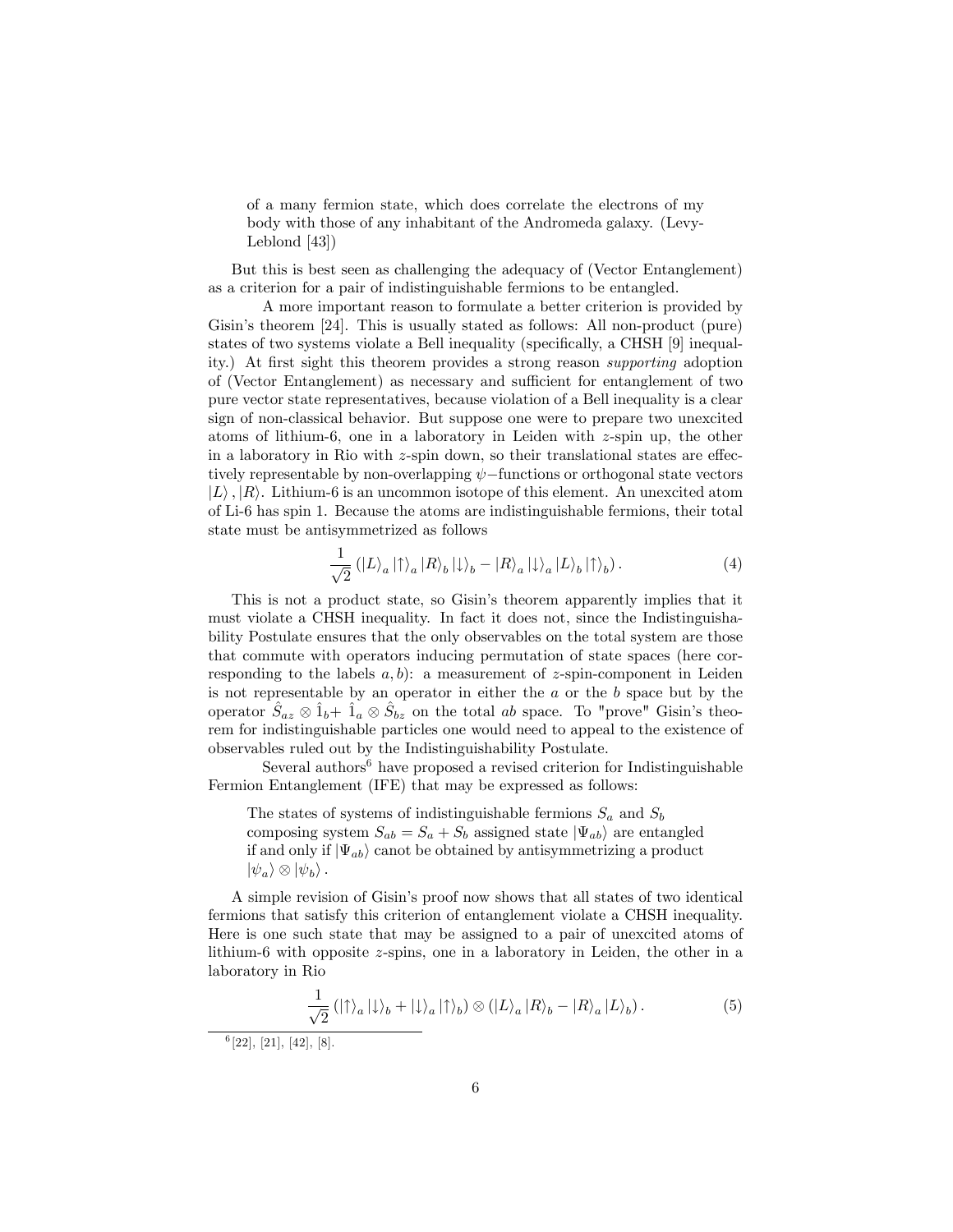With very high probability, statistics collected in suitable experiments on lithium atoms assigned state (5) would violate a CHSH inequality, while statistics collected in an experiment on atoms assigned state (4) would never violate that inequality.

Philosophers have often used the following vector representing the spin state of two spin- $\frac{1}{2}$  particles to illustrate entanglement

$$
\frac{1}{\sqrt{2}} \left( |\uparrow\rangle_a | \downarrow\rangle_b - |\downarrow\rangle_a | \uparrow\rangle_b \right).
$$
 (6)

This EPR-Bohm state may be assigned to a pair of hydrogen atoms formed by dissociation of a hydrogen molecule. In this situation each atom acts as a boson but (6) is antisymmetrized, despite the fact that the state assigned to a system of indistinguishable bosons must be *symmetrized*—it must remain the same under exchange of labels like  $a, b$ . But  $(6)$  does not represent the total state of the pair of hydrogen atoms. Assigning the following symmetrized state respects the bosonic character of the hydrogen atoms in a pair, one in Leiden, the other in Rio

$$
\frac{1}{\sqrt{2}} \left( |\uparrow\rangle_a | \downarrow\rangle_b - |\downarrow\rangle_a | \uparrow\rangle_b \right) \otimes (|L\rangle_a | R\rangle_b - |R\rangle_a | L\rangle_b). \tag{7}
$$

Much more could be said about how to define entanglement of states of two or more systems in various forms of quantum theory that use different mathematical objects to represent quantum states of different types of system (see [12]). But it is time to ask what kind of gold metaphysicians have sought to extract from the mathematical ore of quantum entanglement.

### 4 Metaphysical Prospects

It was not a philosopher but a physicist who first perceived the metaphysical intimations of quantum entanglement—but rejected them! Bohr and Schrödinger each saw measurement as uniting object and apparatus into a kind of indivisible whole, though in different ways. Einstein introduced a principle of separation and argued that it was incompatible with the orthodox view of quantum theory.

But the holism that Schrödinger located in quantum entanglement was not metaphysical but epistemological. Writing in English, this is how he first expressed it in 1935:

...the best possible knowledge of a *whole* does not necessarily include the best possible knowledge of all its parts, even though they may be entirely separated and therefore virtually capable of being "best possibly known", i.e. of possessing, each of them, a representative of its own. ([55], p. 555)

He further elaborates in his "cat paper"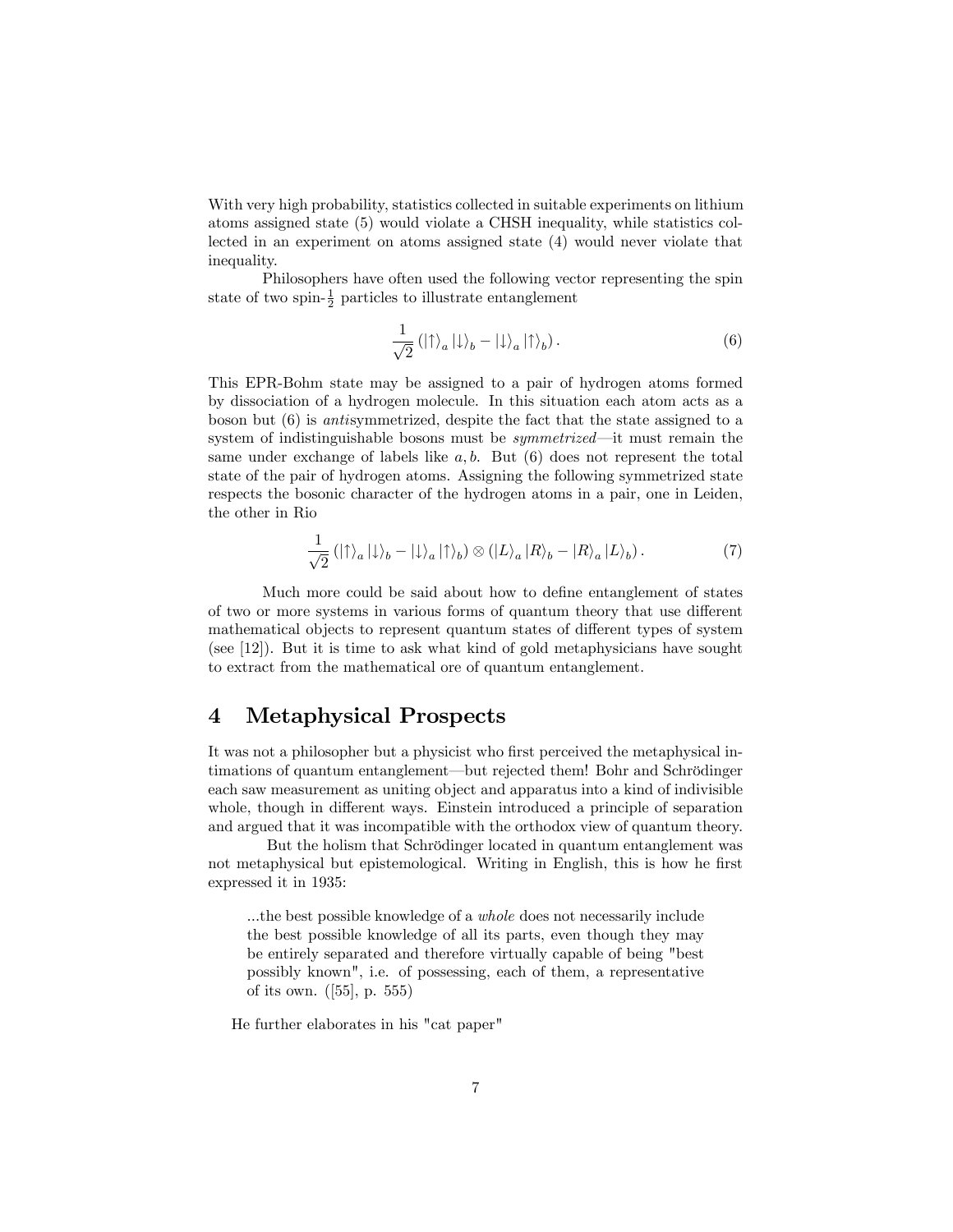Let us pause for a moment. This result in its abstractness actually says it all: Best possible knowledge of a whole does not necessarily include the same for its parts. .... The whole is in a definite state, the parts taken individually are not.

"How so? Surely a system must be in some sort of state." "No. State is  $\psi$ -function, is maximal sum of knowledge. I didn't necessarily provide myself with this, I may have been lazy. Then the system is in no state."

"Fine, but then too the agnostic prohibition of questions is not yet in force and in our case I can tell myself: the subsystem is already in some state, I just don't know which."

"Wait. Unfortunately no. There is no 'I just don't know.' For as to the total system, maximal knowledge is at hand..."

The insufficiency of the  $\psi$ -function as model replacement rests solely on the fact that one doesn't always have it. If one does have it, then by all means let it serve as description of the state. But sometimes one does not have it, in cases where one might reasonably expect to. And in that case, one dare not postulate that it "is actually a particular one, one just doesn't know it"; the above-chosen standpoint forbids this. "It" is namely a sum of knowledge; and knowledge, that no one knows, is none.

([56], p. 827: this English translation by J.D. Trimmer, reprinted in [61], p. 161. Italics in original.)

By 'the above chosen standpoint' Schrödinger here refers to the view that a representative ( $\psi$ -function) of a quantum state represents a catalog of expectations concerning possible future measurement outcomes. The italicized sentence explicitly rejects the view that a  $\psi$ -function models an element of physical reality in the way that a function on  $3n$ -dimensional configuration space (or  $6n$ dimensional phase space) could be taken to model the behavior of a system of n particles in classical mechanics.

Bohr also rejected this view of the  $\psi$ -function. In his later writings he often used the term ëwholenessíwhen discussing quantum measurement.

... the essential wholeness of a proper quantum phenomenon finds indeed logical expression in the circumstance that any attempt at its well-defined subdivision would require a change in the experimental arrangement incompatible with the appearance of the phenomenon itself. ([7], p. 72)

Earlier he had applied the term 'individuality' in a similar way, but more widely to apply also to atomic processes other than measurement. For example, he says that the essence of quantum theory

...may be expressed in the so-called quantum postulate, which attributes to any atomic process an essential discontinuity, or rather individuality, completely foreign to the classical theories and symbolized by Planck's quantum of action.  $([5], p. 53)$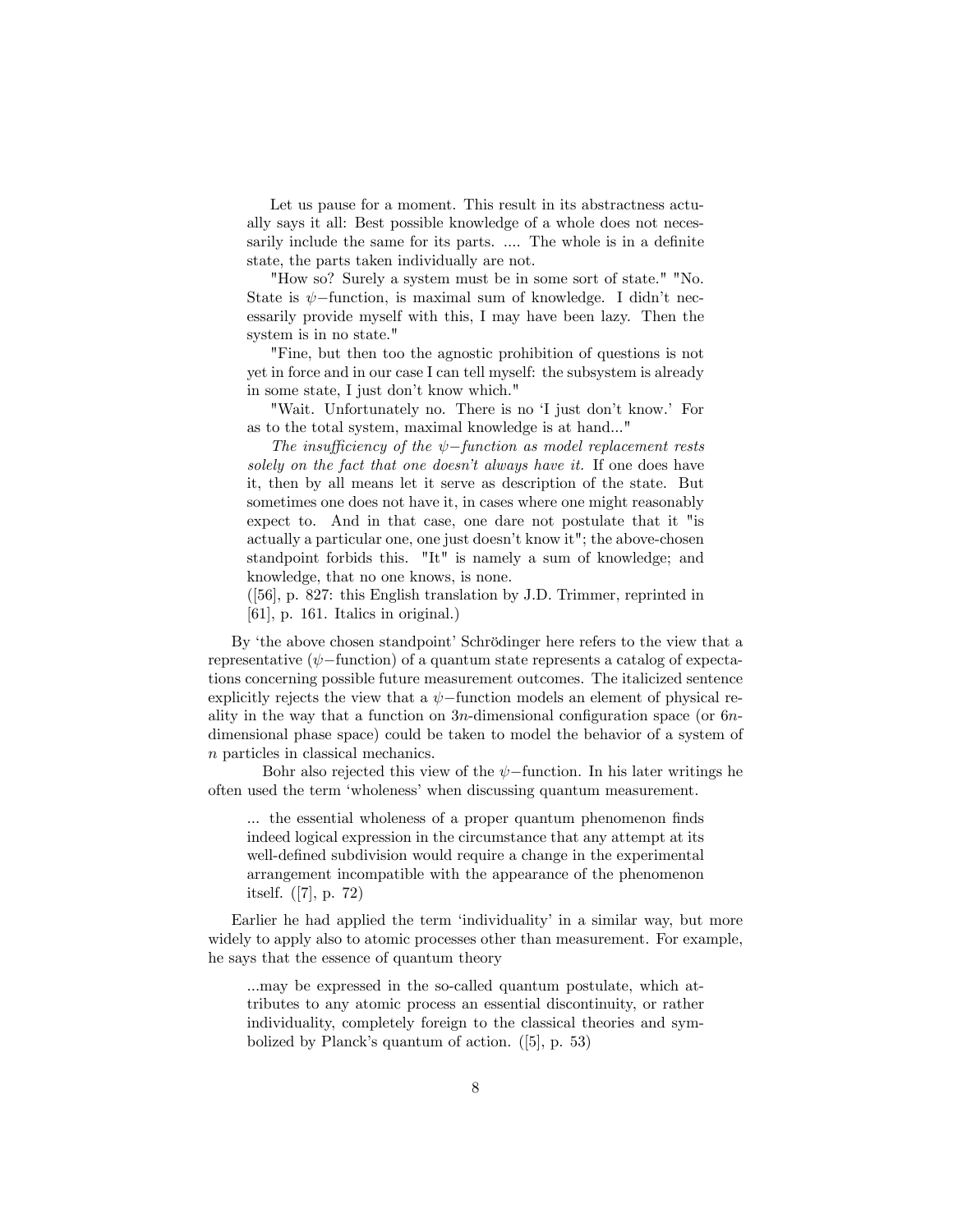As far as I know Bohr neither uses 'entangle' or its derivatives nor considers analyses like Schrödinger's that apply quantum theory to a measurement interaction. Indeed his remarks about observation strongly suggest that he would consider any such application mistaken. Instead his writings repeatedly trace quantum "wholeness" back to "the quantum postulate" introduced by Planck prior to the development of matrix and wave mechanics. As far as I can tell, Bohr did not himself seek to draw metaphysical conclusions from the quantum theory of entanglement. But Einstein seems to have thought otherwise.

Of the "orthodox" quantum theoreticians whose position I know, Niels Bohr's seems to me to come nearest to doing justice to the problem. Translated into my own way of putting it, he argues as follows: If the partial systems  $A$  and  $B$  form a total system which is described by its  $\psi$ -function  $\psi_{AB}$ , there is no reason why any mutually independent existence (state of reality) should be ascribed to the partial systems  $A$  and  $B$  viewed separately, not even if the partial systems are spatially separated from each other at the particular time under consideration. The assertion that, in this latter case, the real situation of  $B$  could not be (directly) influenced by any measurement taken on  $A$  is, therefore, within the framework of quantum theory, unfounded and (as the paradox shows) unacceptable. ([15], pp. 681-682)

This is how Einstein seems to have understood the following crucial passage in Bohr's reply to the EPR paper, in which he takes Bohr's system to comprise the total system AB.

Of course there is in a case like that just considered no question of a mechanical disturbance of the system under investigation during the last critical stage of the measuring procedure. But even at this stage there is essentially the question of an influence on the very conditions which define the possible types of predictions regarding the future behavior of the system. ([6], p. 700)

But notice that Bohr speaks not about states of reality but only of "possible predictions". Here and elsewhere he is concerned more about the conditions presupposed by meaningful description of physical systems than about the nature of any reality to which such statements might correspond. If that's right, Einstein here turns Bohr into metaphysician against his wishes.

By contrast, Einstein acknowledges his own metaphysical commitments and explains how they influence his attitude toward quantum theory.

What does not satisfy me in [quantum] theory, from the standpoint of principle, is its attitude towards that which appears to me to be the programmatic aim of all physics: the complete description of any (individual) real situation (as it supposedly exists irrespective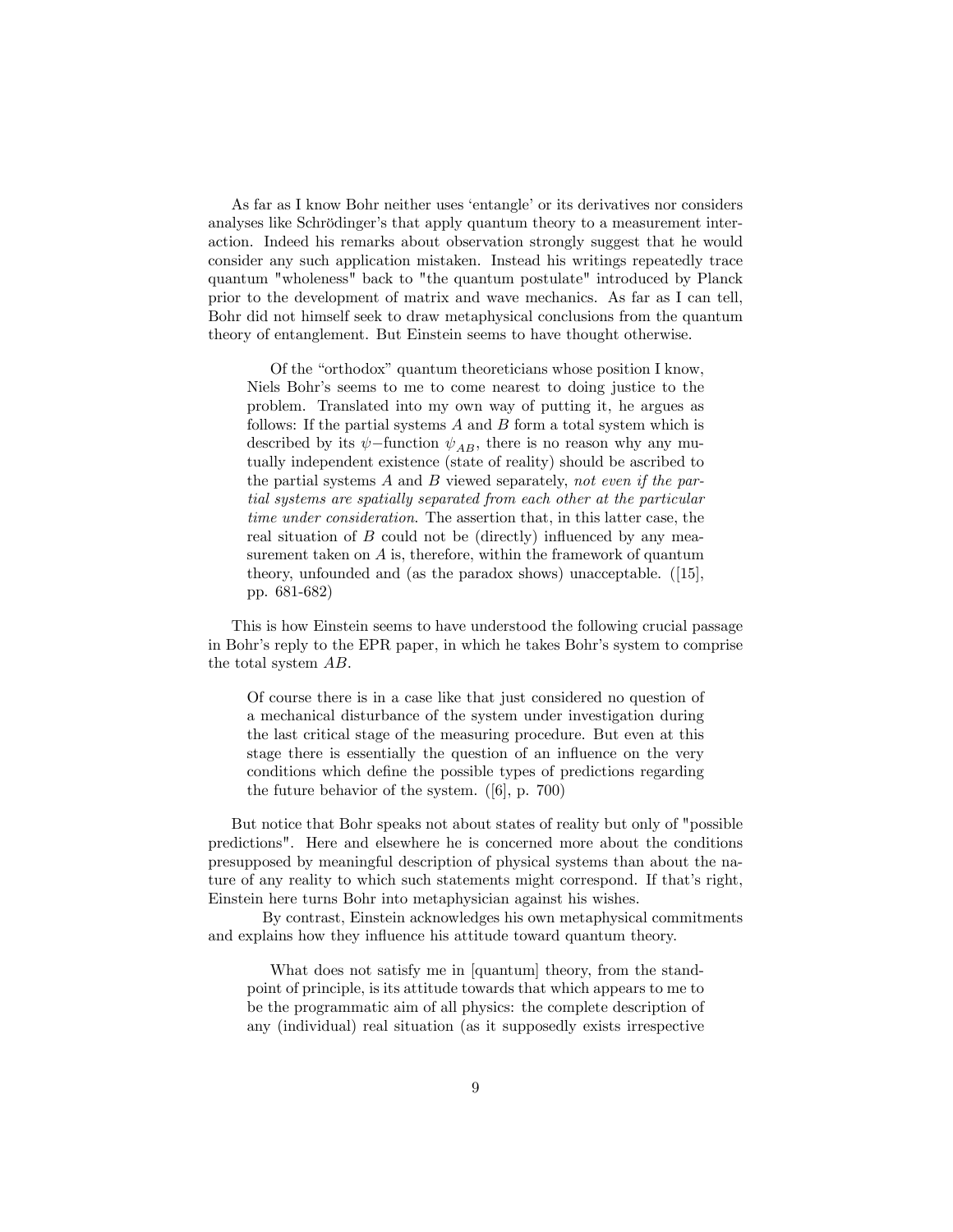of any act of observation or substantiation). Whenever the positivistically inclined modern physicist hears such a formulation his reaction is that of a pitying smile. He says to himself: "there we have the naked formulation of a metaphysical prejudice, empty of content, a prejudice, moreover, the conquest of which constitutes the major epistemological achievement of physicists within the last quarter-century. Has any man ever perceived a 'real physical situation<sup>'?</sup> How is it possible that a reasonable person could today still believe that he can refute our essential knowledge and understanding by drawing up such a bloodless ghost?" Patience! The above laconic characterisation was not meant to convince anyone; it was merely to indicate [a] point of view. (op.cit. p. 667)

Einstein took as a key tenet of the "orthodox" quantum theoreticians (among whom he included Bohr) that the description of a system by means of the  $\psi$ -function is complete. The EPR argument, as well as the modified argument that Einstein himself repeated after expressing dissatisfaction with the way the EPR paper turned out<sup>7</sup>, was intended to show that this tenet is false. Einstein's modified argument first emerged in a letter he wrote to Schrödinger dated June 19, 1935. This argument assumed a principle governing the states of systems that have interacted only in the past which Howard ([36], p. 180) translates as follows:

Real State Separability Principle: The real state of the pair AB consists precisely of the real state of A and the real state of B, which states have nothing to do with one another.

By accepting this principle Einstein rejected a kind of holism. He argued that acceptance of such holism is the only way to hold on to the "orthodox" tenet that the description of a system by means of the  $\psi$ -function is complete. That is why he thought orthodox quantum theorists were committed to a kind of metaphysical holism. But since Bohr denied any descriptive role to the  $\psi$ -function Einstein was wrong to include him in the company of the "orthodox" theoreticians.<sup>8</sup>

Whether or not a  $\psi$ -function completely describes a system to which it is assigned, one can formulate a more general principle applicable to state assignments in any physical theory.

State Separability: The state assigned to a compound physical system at any time is supervenient on the states then assigned to its component subsystems.

There are assignments of quantum states to compound systems that violate this principle, including (5) and (7). Whether this has any metaphysical implications depends on the nature of quantum states.

 $7$  See ([18], chapter 3).

<sup>8</sup>Einstein was right to consider Dirac, von Neumann and others following them "orthodox" in his sense because they accepted the descriptive completeness of the theory.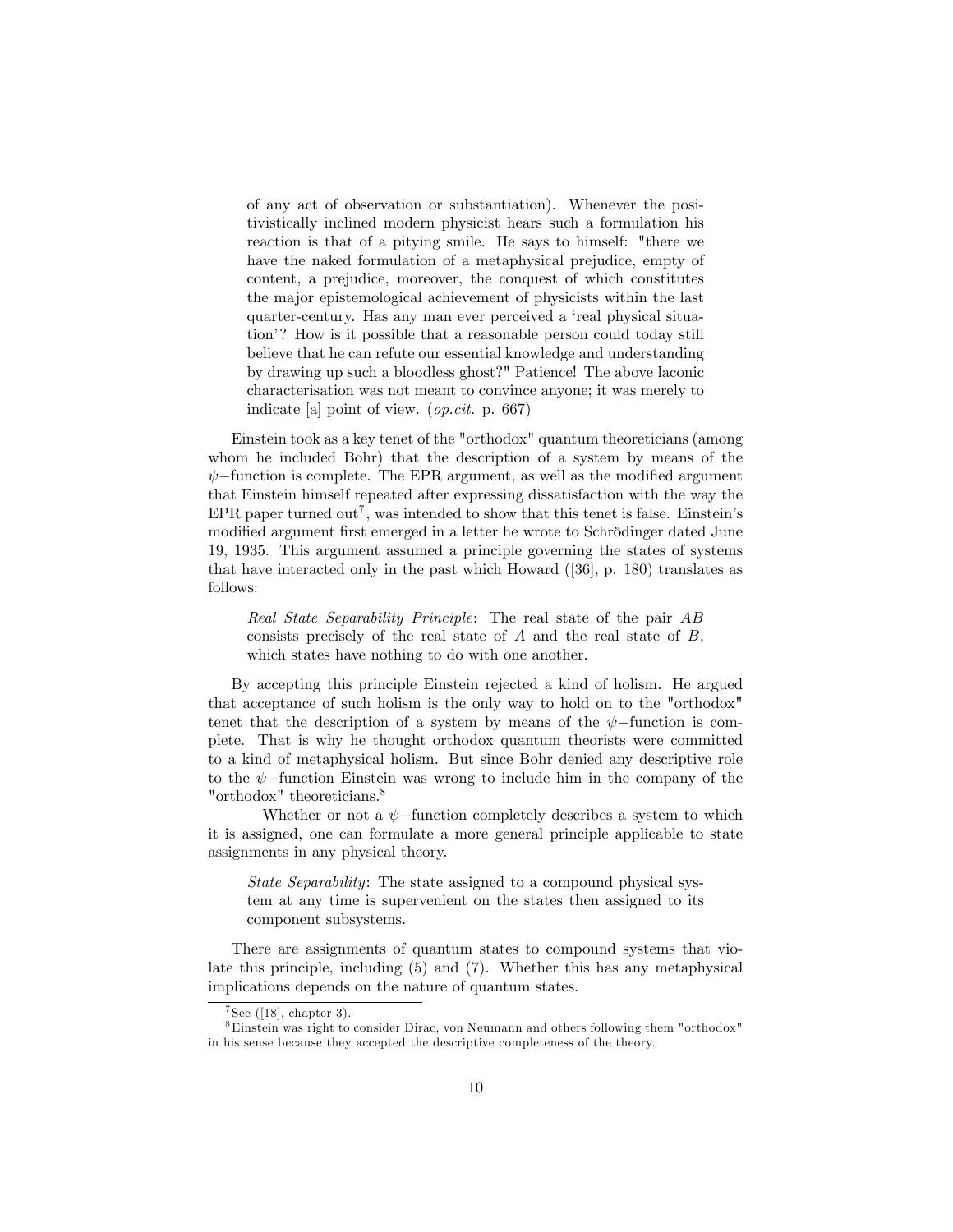In common parlance as well as classical mechanics the term 'state' is generally used to connote the condition of something, either at one moment or as this varies over a period of time: a system's state says how it is —what are the properties and relations of the things that make it up. In this usage, to specify the state of a system is to describe it. If this is the function of state assignment, then State Separability is incompatible with holism, understood as follows:

Physical Property Holism: There is some set of physical objects from a domain  $D$  subject only to type  $P$  processes, not all of whose qualitative intrinsic physical properties and relations supervene on qualitative intrinsic physical properties and relations in the supervenience basis of their basic physical parts (relative to D and P).

It is perhaps not too much of a stretch to read Einstein as rejecting such metaphysical holism, while taking the "orthodox" quantum theoreticians to be committed to it.

Elsewhere Einstein ([14], pp. 323-4) stated a closely related principle that appealed to spatiotemporal location as a condition of separation.

An essential aspect of [the] arrangement of things in physics is that they lay claim, at a certain time, to an existence independent of one another, provided these objects 'are situated in different parts of space'. (Transl. Howard [37])

Here are two metaphysical principles suggested by this (cf. my [29]).

Spatial Separability: The qualitative intrinsic physical properties of a compound system are supervenient on those of its spatially separated component systems together with the spatial relations among these component systems.

Spatiotemporal Separability: Any physical process occupying spacetime region  $R$  supervenes upon an assignment of qualitative intrinsic physical properties at spacetime points in R.

To deny either of these two principles is to accept a corresponding variety of metaphysical nonseparability.

Of all the "founding fathers" it was only Einstein who perceived metaphysical intimations of entanglement concerning holism and nonseparability. But he denied that entanglement implied any kind of holism and nonseparability and used this denial as a premise in his arguments against a view of quantum theory he took to have such metaphysical implications. This may not have been Bohr's view, but Einstein was not wrong to call it "orthodox". Dirac and von Neumann maintained the descriptive completeness of quantum description and many others have followed them. This now includes a number of philosophers who have drawn the kind of metaphysical conclusions that Einstein rejected.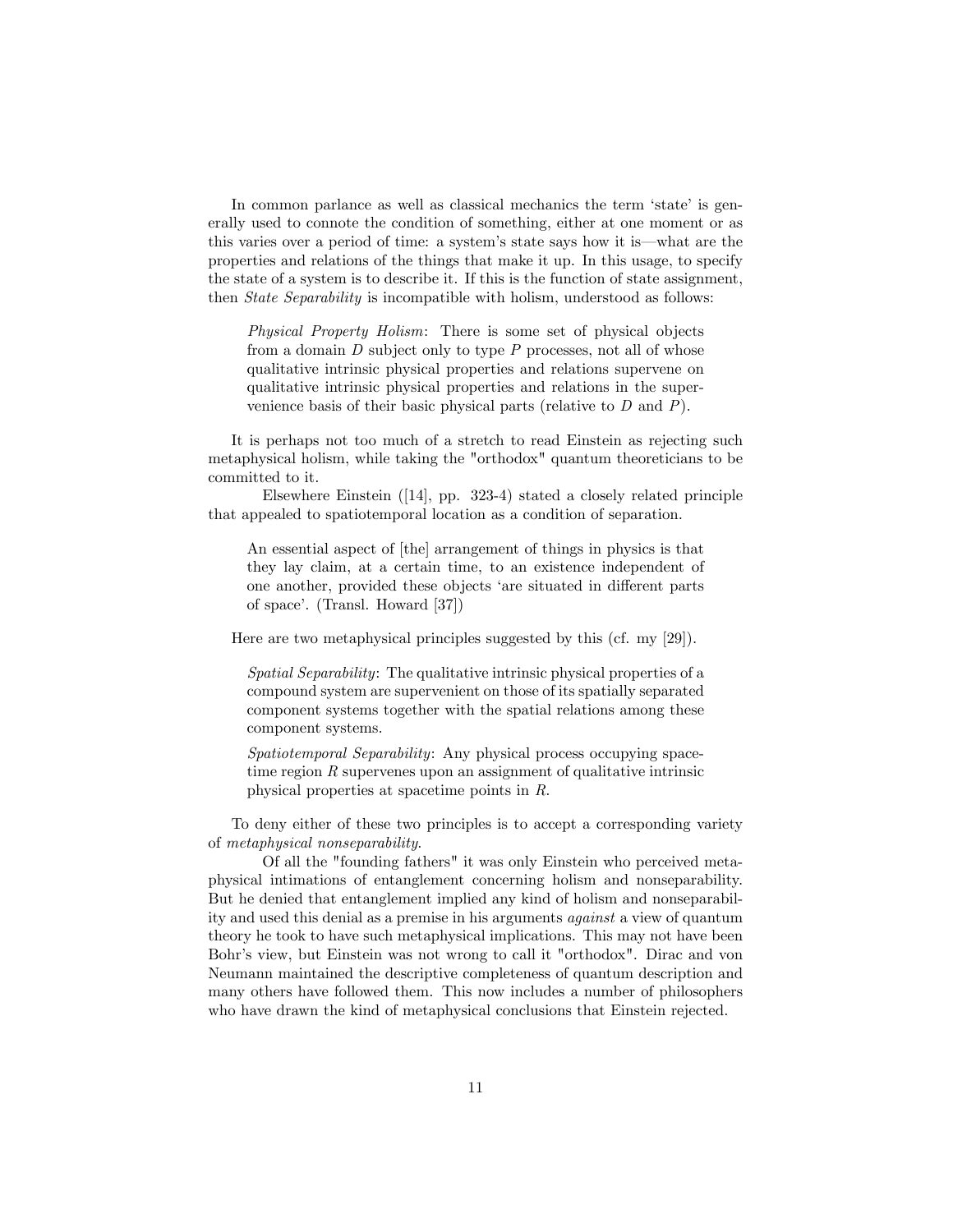# 5 "Orthodox" Prospectors

Quantum entanglement is in the Örst instance a mathematical relation between mathematical objects that may be used to represent the states of systems. To promote this to a physical relation such mathematical objects must be taken to represent something physical, in which case these are physical states describing physical systems. On the view I shall follow Einstein in calling "orthodox", to assign a quantum state to a system is to describe it, indeed to describe it completely.

This is a qualified sense of 'completeness'. Assigning state  $(2)$  to a hydrogen atom does not describe the quark constituents of its nuclear proton, and while (2) includes the magnitudes  $m_p, m_e, e$  it does not say that these are (in order) the mass of the proton, and the mass and charge of the electron. To assign this state is to treat a hydrogen atom as a non-relativistic system of two structureless, spinless particles. This idealization is clearly incomplete because it omits features of real hydrogen atoms.

The "orthodox" view is that this description is nevertheless complete in the sense that it cannot be completed by specifying the values of all classical dynamical variables pertaining to an idealized system of this type, or of any other "hidden" dynamical variables. One way to make this more precise is to adopt a semantic rule Fine [19] calls the eigenstate-eigenvalue link: this holds that a dynamical variable of a system has an eigenvalue if and only if the state of the system is an eigenstate of the corresponding operator with that eigenvalue (or a mixture of such eigenstates). Dirac [11] and von Neumann [59] arguably both adopted this rule in their seminal texts, and something like it continues to be implicit (though unremarked) in many contemporary presentations of quantum theory.

Applied to state (2) the eigenstate-eigenvalue link implies that the hydrogen atom has a precise internal energy  $(-13.6 \text{ electron volts})$  and (ignoring mathematical niceties) a precise center of mass momentum **P** if  $\varphi(\mathbf{R}) \propto$  $\exp(i\mathbf{P}.\mathbf{R}/\hbar)$ , but that it has no definite center of mass position; and its electron has no definite location, speed, kinetic energy or potential energy relative to its proton. Applied to  $(5)$  (or  $(7)$ ) the eigenstate-eigenvalue link has the surprising implications that neither atom has a definite spin component in any direction even though their total spin (as well as its component in any direction) is zero; and that neither atom is anywhere in particular—neither in Leiden nor in Rio. By contrast, if the eigenstate-eigenvalue link is applied to (4) it has the expected implications that a lithium atom in Leiden has spin up with respect to the z-axis while a lithium atom in Rio has spin down.

Suppose one takes the eigenstate-eigenvalue link to specify the real state of a system. Then the failure of *State Separability* implies that the Real State Separability Principle is false, arguably demonstrating Physical Property Holism: In the state (7) the hydrogen atoms are the basic physical parts of the pair they compose, whose real state includes a property having zero spin that does not supervene on qualitative intrinsic physical properties and relations of those atoms (including their spins and spatial relations).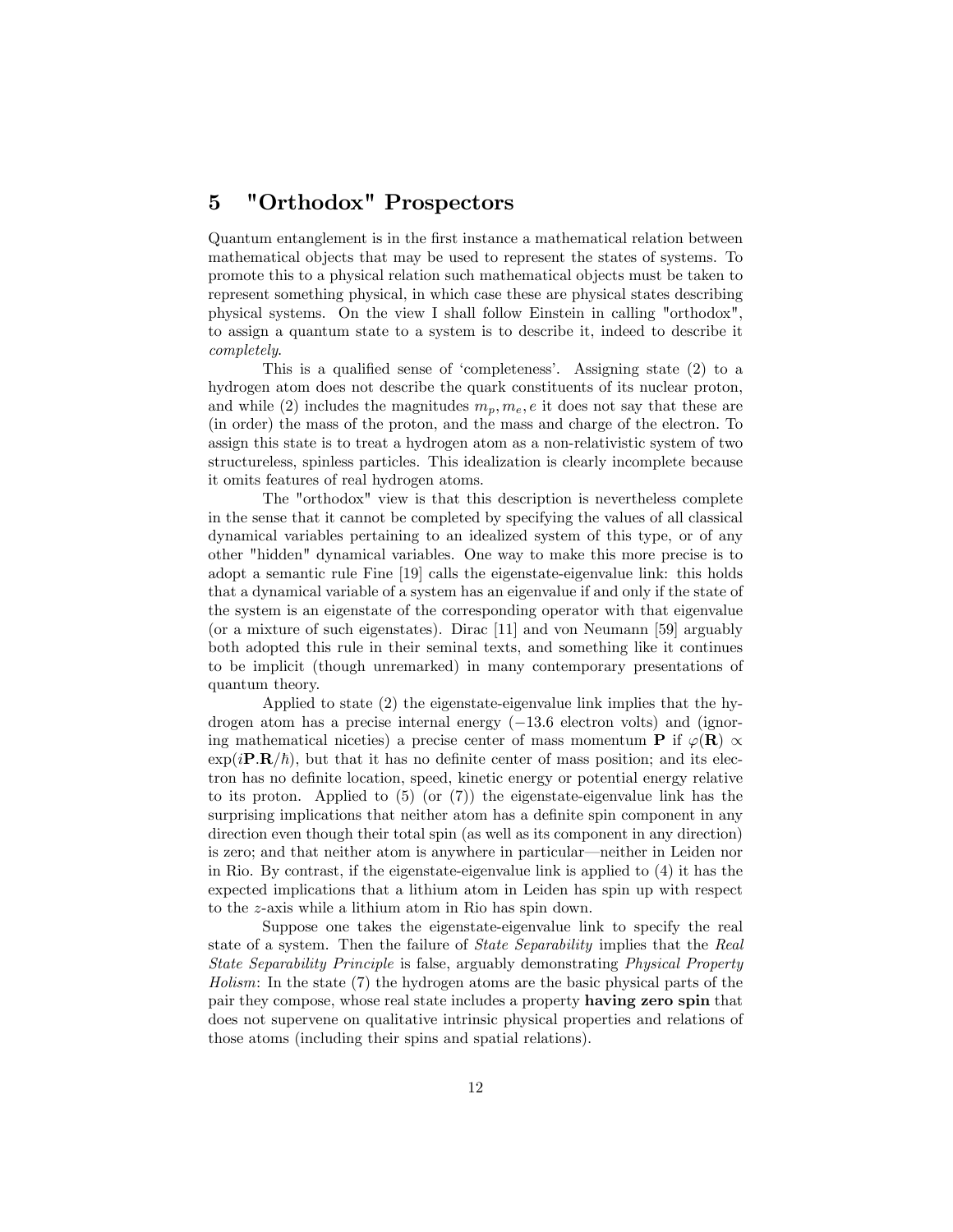The "orthodox" argument for nonseparability (i.e. the denial of Spatial Separability and/or Spatiotemporal Separability) is not quite so straightforward. To use the supposed falsity of the Real State Separability Principle to refute Spatial Separability one needs an example of spatially separated subsystems. But in the "orthodox" view, the atoms in a state like  $(5)$  or  $(7)$  have no definite spatial location! Nevertheless, if the spatial  $\psi$ -functions of the states  $|L\rangle_a$ ,  $|R\rangle_b$ are sufficiently localized<sup>9</sup>, (something like) the eigenstate-eigenvalue link will imply that they are separated by a (fairly) determinate distance. The atoms may then be claimed to be spatially separated even though the qualitative intrinsic physical properties (e.g. the spin) of the pair are not supervenient on those of each individual atom, even together with their spatial relations.

#### 6 Unorthodox Interpretations

Einsteinís own argument that the quantum description is incomplete did not depend on the eigenstate-eigenvalue link. It targeted a version of "orthodoxy" according to which quantum reality is completely and directly described by the  $\psi$ -function, with no need to infer values of classical dynamical variables. In rejecting such "orthodoxy", Einstein suggested an unorthodox alternative according to which

The individual system (before the measurement) has a definite value ...for all variables of the system, and more specifically, that value which is determined by a measurement of this variable. Proceeding from this conception ...the  $\psi$ -function is no exhaustive description of the real state of the system but an incomplete description. ([15], p. 83)

By accepting Einstein's alternative one can block any inference from entanglement to metaphysical holism or nonseparability. But the "no-go" theorems of Gleason [25], Bell ([2],[3]) and Kochen and Specker [41] have shown that Einstein's alternative is unacceptable: the  $\psi$ -function or quantum state it represents is not just the source of a probability distribution over possessed values of all dynamical variables. A variety of unorthodox interpretations have come to regard a quantum state as a novel element of physical reality and so reopened the way to metaphysical conclusions that Einstein sought to block. I'll briefly mention some before showing how entangled quantum states provide us with an objective resource in explanatory as well as practical applications of quantum theory even though a quantum state is not an element of physical reality.

<sup>&</sup>lt;sup>9</sup>Rigorously, they can never be localized at a point and the eigenstate-eigenvalue link cannot be applied to either of these states. Physicists commonly assume a vague but stronger principle inferring spatial location from a "sufficiently" localized spatial  $\psi$ -function. That is why I use the phrase "or something like it". It is interesting to note that the entangled spatial state to which the authors of the EPR argument appealed did not require rigorous localization of component spatial states. But they did apply the eigenstate-eigenvalue link to states without regard for mathematical niceties!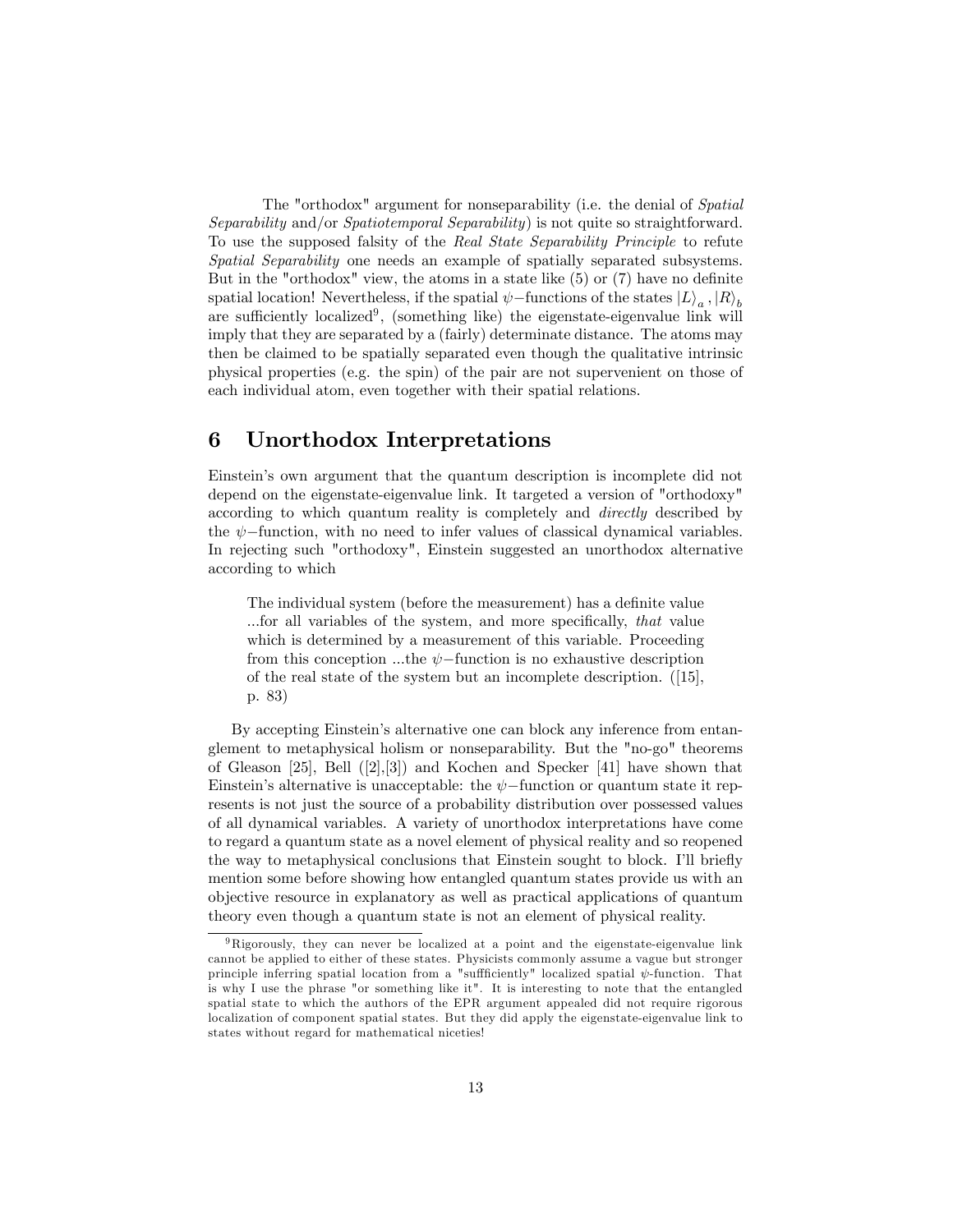According to what Wallace and Timpson [60] call wave-function realism, the state vector  $|\psi\rangle$  is a way of codifying the properties of the physical state. It does this for one-particle quantum mechanics by assigning expectation values to dynamical variables by the usual prescription

$$
\exp A = \langle \psi \left| \hat{A} \right| \psi \rangle.
$$

But such an expectation value cannot be understood in the usual way as the mean of a probability distribution for measured values of  $A$ , since it represents a physical property of an individual system. But what is that system, and how can such a property be understood? The wave function  $\psi$  of "an N-particle system" is defined at points of a configuration space of  $3N$  dimensions, and  $\psi$  may be thought of as a physical field, defined not in ordinary 3-space but in this much higher-dimensional physical space. Both ordinary 3-space and the  $N$  "particles" are not parts of the fundamental ontology, but emerge from it given the form of the Hamiltonian defined on  $3N$ -dimensional space. In that case exp A is a property not of any particle or system of particles, but of  $3N$ -dimensional space: properties of systems of particles emerge from or are grounded in such fundamental properties of  $3N$ -dimensional space along with their bearers. There is no metaphysical holism or nonseparability at the fundamental level where the elementary objects are just points of  $3N$ -dimensional space, the  $\psi$ -function on which fully specifies their properties. But metaphysical holism and nonseparability do emerge at the "manifest" level of particles in ordinary 3-space.

Wallace and Timpson raise objections against *wave-function realism* and advocate what they call spacetime state realism as a superior alternative. This takes ordinary 4-dimensional (relativistic) spacetime as physically basic (whether or not it can be reduced to relations between "events"). A density operator (or other mathematical object) deÖned on each open region of spacetime defines an expectation value of dynamical variables for that region, now understood as properties of the region. If  $A, B$  are two such regions then the density operators  $\rho_A$ ,  $\rho_B$  are the partial traces of  $\rho_{AB}$  over the Hilbert spaces  $\mathcal{H}_B$ ,  $\mathcal{H}_A$  respectively. Since  $\rho_A$ ,  $\rho_B$  do not determine  $\rho_{AB}$ , the properties of  $A, B$  do not determine those of  $A + B$  and so we have metaphysical holism and nonseparability. Indeed, even Weak Separability fails.

Weak Separability: Any physical process occupying spacetime region R supervenes upon an assignment of qualitative intrinsic physical properties at points of R and/or in arbitrarily small neighborhoods of those points.

Bohmian mechanics may be regarded as an unorthodox interpretation of non-relativistic quantum mechanics or as an alternative theory. Either way, it treats the wave function as an element of physical reality while denying that it provides a complete description of that reality—a complete description would give the location and velocity of every particle at every moment. Processes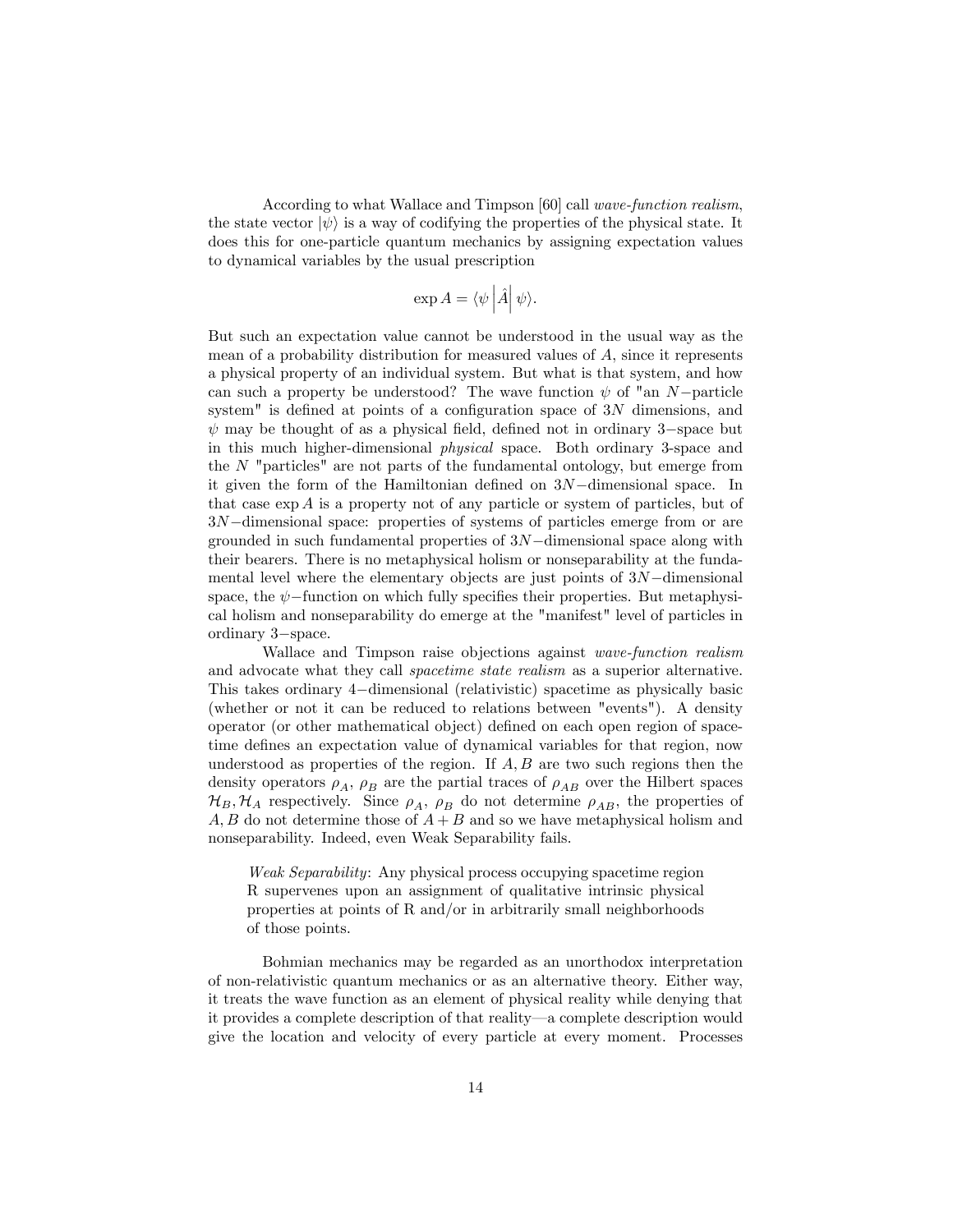involving only particles are therefore (at least weakly) spatially and spatiotemporally separable, and the properties of a compound particle system manifest no metaphysical holism even though the motion of a particle depends on the instantaneous positions of all the others. But the wave function does violate spatial and spatiotemporal separability in ordinary 3-space, though not in  $3N$ -dimensional configuration space. The wave function does not exhibit metaphysical holism. From the point of view of ordinary 3-space it has no parts, while the properties it may be thought to attribute to any region of  $3N$ -dimensional configuration space supervene on the values of  $\psi$  at the points composing that region.

There is no need here to consider the metaphysical implications of entanglement in GRW and other non-linear "collapse" theories since these are alternatives to quantum theory rather than unorthodox interpretations of it. Instead I conclude this rapid survey of unorthodox interpretations by noting that on the interactive interpretation I proposed in [26] quantum mechanical entanglement would imply both metaphysical holism and nonseparability.<sup>10</sup> That interpretation gave the state vector a descriptive role while denying the completeness of this description.

But I have now come to reject not only wave function realism but any view according to which a quantum state is an element of physical reality, whether represented by a wave function, a state vector, a density operator or any other mathematical object. This does not mean quantum states are unreal, subjective, or merely convenient fictions. Quantum states are objective: whether a quantum state assignment is true or false depends on how the world is, no matter what anyone may think. But to assign a quantum state is not to describe a physical system but to do something else, as I'll explain in the next section. A correct understanding of the function of quantum state assignments will show why entanglement has such limited metaphysical significance.

### 7 Quantum States as Objective Prescriptions

Schrödinger [56] entertained the view that a representative ( $\psi$ -function) of a quantum state represents a state of knowledge—a catalog of expectations concerning possible future measurement outcomes. This view differs from that suggested by Einstein because the limited knowledge represented by the  $\psi$ -function concerns not the present condition of the system assigned this state, but the outcome if a measurement of any kind were performed on it. Such a view has been expressed so often over the years that it has earned the right to be considered orthodox.<sup>11</sup> But it is problematic for at least two reasons: Who are "we", and

<sup>10</sup> Indeed this interactive interpretation was what motivated the analysis of holism and nonseparability in my [27], not some more "orthodox" interpretation.

<sup>&</sup>lt;sup>11</sup> Here are two instances among many.

<sup>...</sup>the state vector is only a shorthand expression of that part of our information concerning the past of the system which is relevant for predicting (as far as possible) the future behavior thereof. ...the laws of quantum mechanics only furnish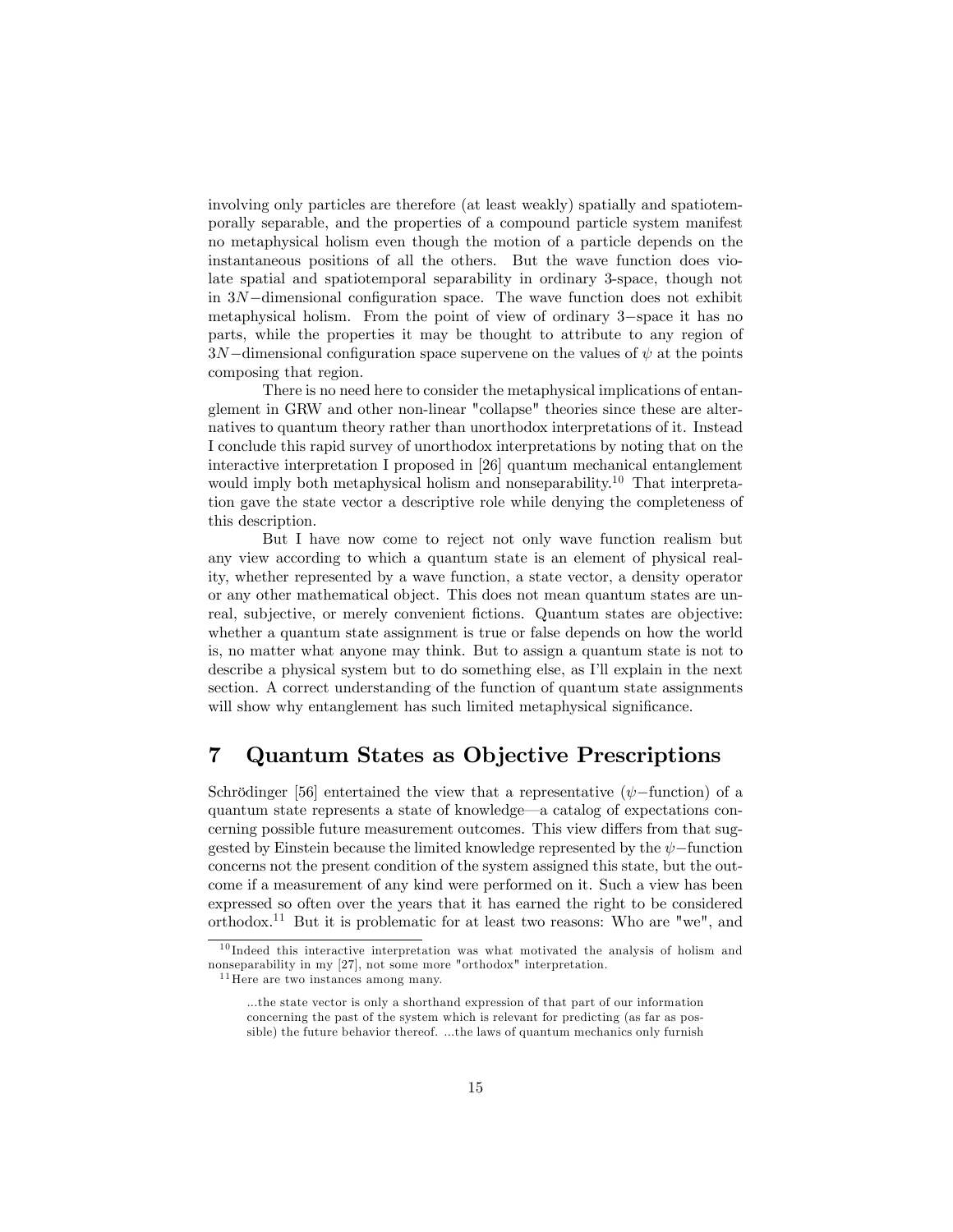what is it for "us" to observe or measure a system?

A satisfactory account of the nature of quantum states will not mention observers or their activities. How is this possible if a quantum state is a state of knowledge about measurement outcomes? As Schrödinger put it, "it" is namely a sum of knowledge; and knowledge, that no one knows, is none. One can solve this problem and come to understand quantum states by asking not whether a quantum state is a state of knowledge or a state of the world but by asking what function is served by assigning a quantum state. It then becomes clear that the constitutive function of a quantum state assignment is not to describe (the world or "our" knowledge of it) but to prescribe.

To assign a quantum state is to prescribe a state of belief—more specifically, a state represented by an assignment of credences to certain statements about the values of dynamical variables.<sup>12</sup> To accept quantum theory is to allow one's credences to be guided by this prescription. However it is represented, a quantum state is objective not because it is an element of physical reality, but because it is authoritative. To assign a quantum state is to claim it prescribes the right credences: if this claim is false, then so is that quantum state assignment. Since a statement assigning the correct quantum state to a system is true no matter what anyone may think, Peirce [51] would count this state as real: Leifer [44] would count it as ontic rather than epistemic because it would still exist if all intelligent beings were suddenly wiped out from the universe. But quantum states are neither physical objects nor physical magnitudes. In Bellís [4] terminology, a quantum state is not a beable.

As physically situated, and so epistemically limited, a user of quantum theory can assign quantum states on the basis of what that agent is in a position to know, in order to form reasonable expectations about what that agent is not in a position to know. The information to which an agent has access depends on that agent's physical situation. A single agent may gain access to additional information merely with the passage of time, while spatially separated agents typically have access to different information just because they are in different places. It is not only spatiotemporal location that imposes physical limits on oneís knowledge of what has happened to a system. Acquisition of observational knowledge depends on the presence of physical channels capable of conveying that knowledge to the observer, which is why it is so hard to observe dark matter in distant galaxies.<sup>13</sup>

probability connections between results of subsequent observations carried out on a system. ([62], p.166).

<sup>...</sup>the quantum state of a Qbit or a collection of Qbits is not a property carried by those Qbits, but a way of concisely summarizing everything we know that has happened to them, to enable us to make statistical predictions about the information we might then be able to extract from them. (Mermin [50], p. 109)

 $12$  Here I part company with self-styled quantum Bayesians who take an agent's quantum state to describe her personal state of belief. In section 4 of [30] I contrast both their view and Rovelli's relationism with the present view of quantum states as objective but relational.

<sup>&</sup>lt;sup>13</sup>In the "paradox" of Wigner's friend it is the absence of such channels that places Wigner (outside the laboratory) in a different agent situation from his friend before he joins him in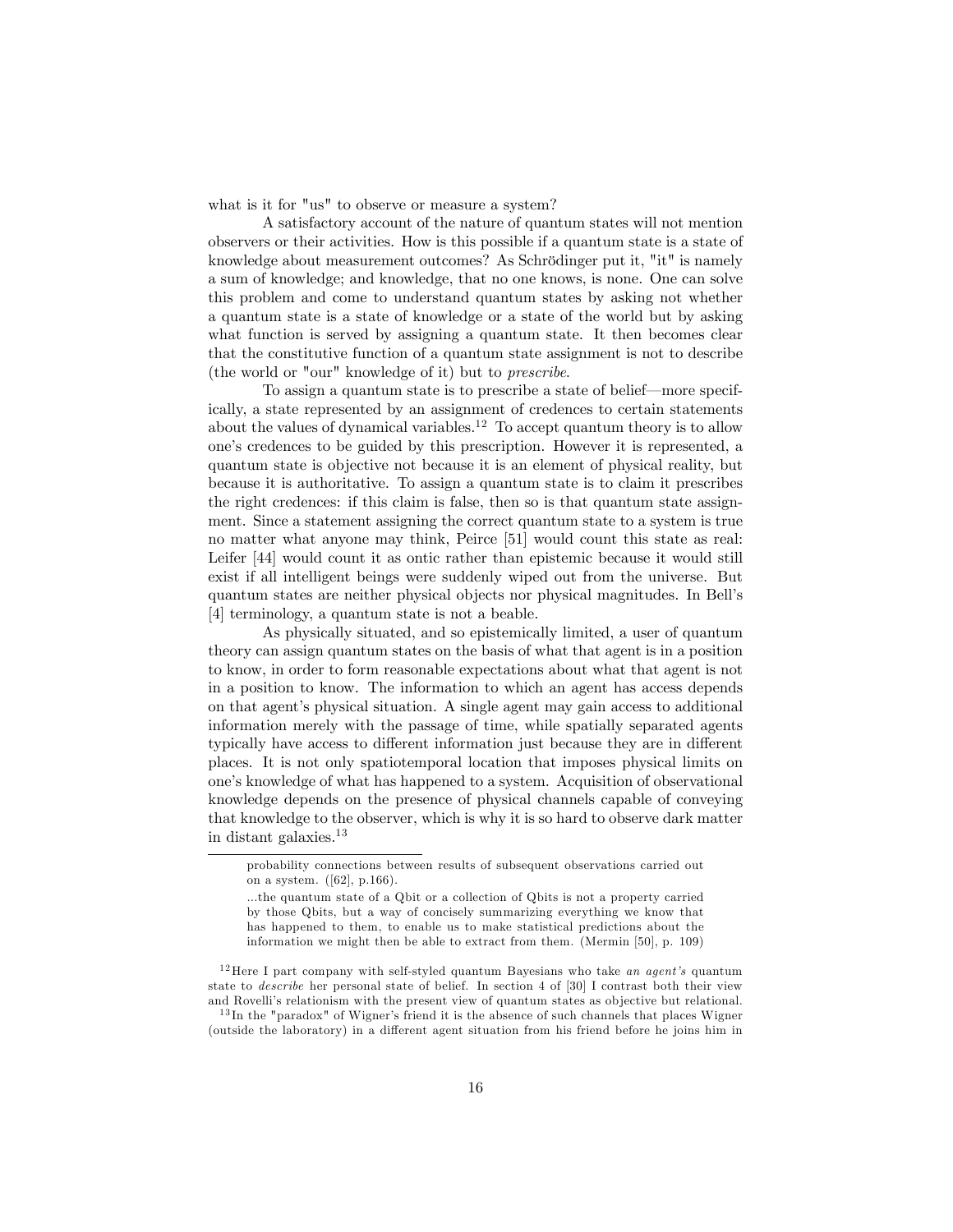We often apply quantum theory not to the actual world but to some simplified or otherwise modified variant of it—to a merely possible world. Clearly the agent applying the model is not located in that merely possible world. But even such applications are from the perspective of some merely hypothetical agent in that world—the perspective of what I will call an *agent-situation*. All applications of quantum theory are from the perspective of a physicallycharacterized agent-situation. Applications to merely possible worlds make it particularly clear that no agent need occupy such an agent-situation. An agentsituation is characterized, in part, by a space-time region marking the momentary location of a hypothetical agent. It is common to idealize the histories of observers by timelike curves in a relativistic space-time—their world-lines. In this idealization the space-time location of an agent-situation would be a point p on such a curve.

Since no physical processes can convey information faster than light, no agent at  $p$  would have observational access to anything outside the past light cone of p. So the conditions warranting a quantum state assignment relative to  $p$  lie in (or on) the past light cone of  $p$ . A quantum state assignment to a system relative to  $p$  will be a function of everything in the past light cone of  $p$  (though much of what happens there will prove irrelevant). But it is important to notice that quantum state assignments relative to  $p,q$  may differ: conditions obtaining in the past light cone of  $p$  may warrant a different assignment than conditions obtaining in the past light cone of  $q$ . Since every quantum state assignment is relative to an agent-situation it is misleading to speak of a system's being in a quantum state, as if this expressed a property of that system rather than a relation to the agent-situation from whose perspective it is assigned.

By accepting that the constitutive function of a quantum state assignment is not descriptive but prescriptive we have seen why a quantum state need not be a state of anyone's knowledge, even though it can serve as a reliable source of belief for any agent who happened to occupy the agent-situation from whose perspective it is correctly assigned. But if this has to be understood as belief about measurement outcomes then we have not yet succeeded in excising "the observer" from the story. To do so we will need to examine exactly when, and in what statements, a quantum state prescribes credences.

A few paragraphs back I represented the relevant belief state as a set of credences in certain statements about the values of dynamical variables. I use Lewis's [45] term 'credence' to refer to a minimally rational degree of belief. For an agent's degrees of belief in a set of statements  $\{A_i\}$  to be minimally rational is for them to satisfy internal coherence conditions sufficient to prove that they may be represented together by real numbers  $0 \leq Cr(A_i) \leq 1$  that satisfy a version of the axioms of probability theory (e.g. If  $A_1, A_2$  are incompatible then  $Cr(A_1 \vee$  $A_2$  =  $Cr(A_1)+Cr(A_2)$ . I'll call a statement of the form The value of dynamical variable M on physical system s lies in  $\Delta$  a canonical magnitude claim and write it as  $M_s \in \Delta$ . A quantum state assignment exercises its constitutive function when an agent sets credences in canonical magnitude claims equal to their Born

the lab.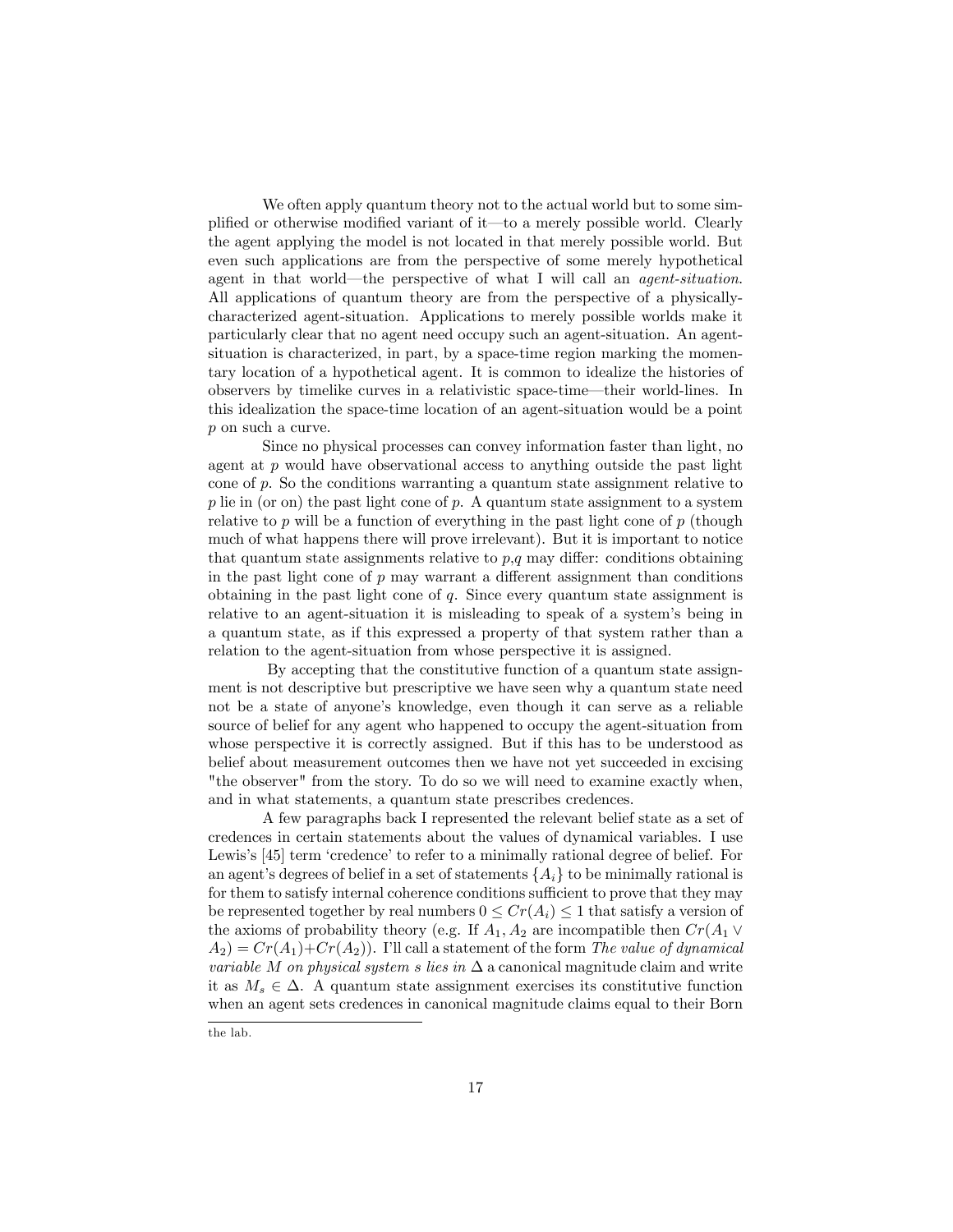probabilities.

When legitimately applied to the state vector  $|\Psi(t)\rangle$  of a system s at time t, the Born rule yields probabilities for canonical magnitude claims about the values of dynamical variables  $A, B, \ldots$  on s

$$
Pr([A \in \Gamma] \& [B \in \Delta] \&...)= \langle \Psi(t)|P^A(\Gamma).P^B(\Delta)...|\Psi(t)\rangle
$$
 (Born rule)

An application of the Born rule is legitimate only if the projection operators  $P^A(\Gamma), P^B(\Delta), \dots$  (corresponding to magnitude claims  $A \in \Gamma, B \in \Delta, \dots$  respectively) pairwise commute (e.g.  $[P^{A}(\Gamma), P^{B}(\Delta)] = 0$ ). This condition is satisfied trivially for a single magnitude claim  $A \in \Gamma$ , which suggests that application of the Born rule prescribes a credence for every magnitude claim  $A \in \Gamma$  about s at t. But the "no-go" theorems that ruled out Einstein's unorthodox suggestion show that if quantum states assigned to s are represented by vectors in a Hilbert space of 3 or more dimensions, then the Born rule cannot prescribe a set of credences defined over all canonical magnitude claims about  $s$ —applying the Born rule to any state vector would leave one with degrees of belief that failed to be coherent.<sup>14</sup>

Restrictions on use of the Born rule are needed to ensure its consistent application to a system, but it is unsatisfactory to restrict its use to measurement contexts so that quantum theory becomes merely an algorithm for predicting the outcomes of "measurements" or "observations", whatever these are supposed to be. Bell ([4], p. 215) was quite right to reject the use of such words in a formulation of quantum theory with any pretension to physical precision. There is no such use in the above formulation of the Born rule. Moreover, use of that rule is not restricted to "measurement" contexts: its application is restricted only to canonical magnitude claims with well-deÖned content. Restrictions on application of the Born rule to magnitude claims about a system s arise naturally from s's physical circumstances, since which of these claims have well-defined content depends on its environment. My [31] applies an inferentialist view of content to a simple model of decoherence to illustrate the dependence of content on physical environment.

The Born rule may be legitimately applied only when such decoherence has occurred, and then only to those contentful magnitude claims corresponding to projection operators onto subspaces in the relevant pointer basis. Such decoherence is never perfect, and nor is a "pointer basis" precisely determined and perfectly constant. But the advice provided by the Born rule concerning only meaningful magnitude claims privileged by pointer bases in the same narrow neighborhood will be consistent and typically prove reliable: these magnitude claims will typically turn out to be true with relative frequencies closely corresponding to their Born rule probabilities. That is why the evidence

<sup>14</sup>Here is another way to see the problem. Fine [1982] showed that the CHSH [1969] inequalities express necessary and sufficient conditions for probability distributions of variable pairs generated by applying the Born rule to a state vector in a Hilbert space of 4 or more dimensions to equal marginals of a joint probability distribution over all canonical magnitude claims about it. Gisinís theorem shows those inequalities are violated by any entangled state of such a system.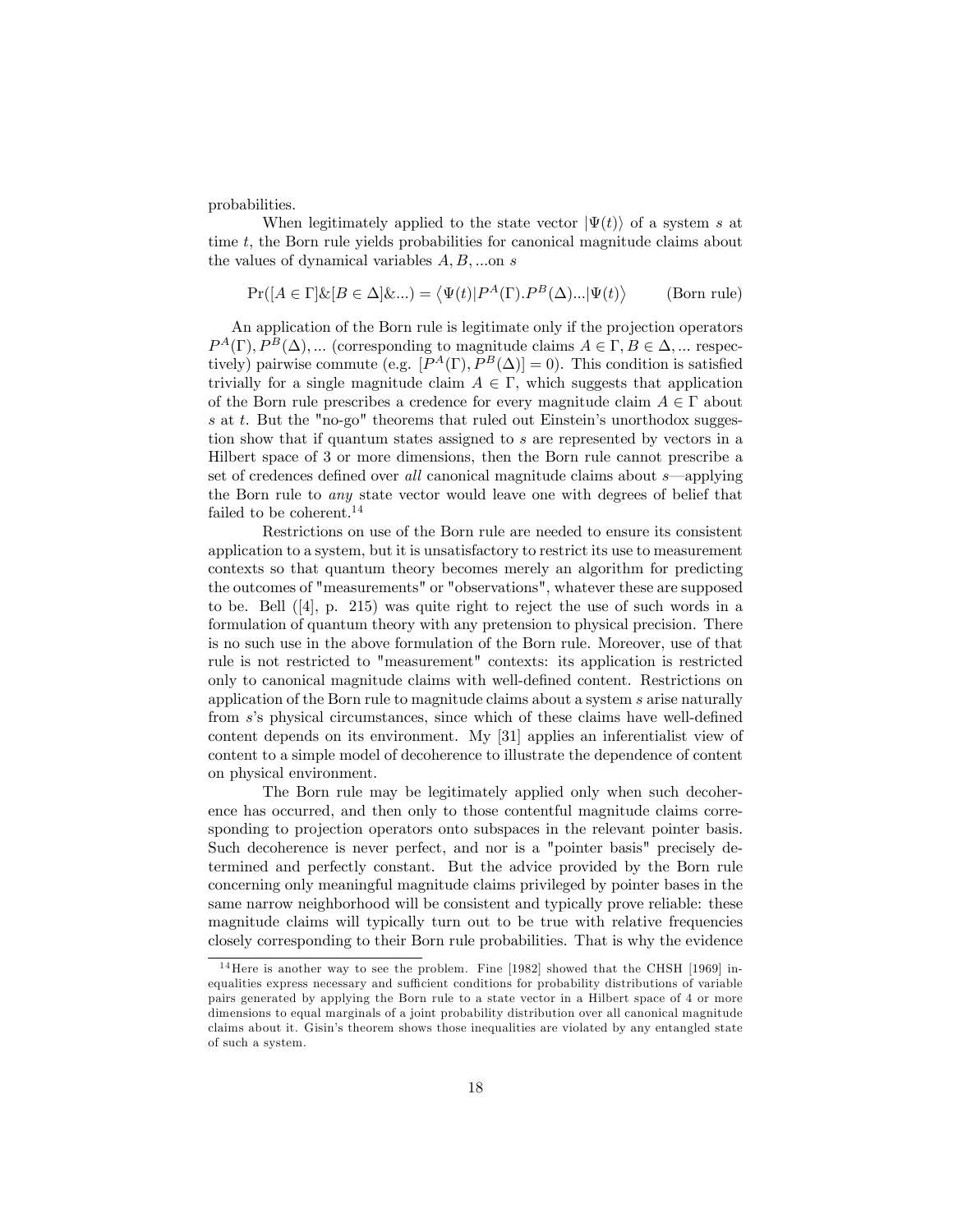warrants acceptance of quantum theory by following its prescription in setting credences concerning magnitude claims about physical systems, whether or not these claims may be taken to report outcomes of measurements.

So a quantum state need represent no observer's knowledge, and the Born rule may be consistently stated and applied with no reference to observation or measurement.

#### 8 Entanglement's Explanatory Role

Entanglement is not only a resource to be exploited in technological applications of quantum information and communication but also, Iíll argue, an objective resource in explanatory applications of quantum theory.

Practical applications of entanglement depend on two features of the correlations successfully predicted by assignment of entangled quantum states. They are non-classical insofar as they violate Bell inequalities; and they are highly selective. There are, for example, Bell inequalities whose violation by correlations between variables on  $A$  and  $B$  is incompatible with their violation between corresponding variables on  $A$  and  $C^{15}$  Calling entanglement a resource and drawing attention to its potentially important practical applications may suggest that it at least represents a physical relation between systems, irrespective of that relation's metaphysical relevance. But entanglement's practical applications all flow from novel features of the correlations successfully predicted by the assignment of entangled quantum states, and to reap the benefits of an application it is enough to take these to be predictions of outcomes of measurements whose performance is increasingly becoming part of routine laboratory practice.

Whatever their practical usefulness, the correlations successfully predicted by assignment of entangled quantum states have seemed surprising and puzzling. They cry out for explanation while resisting any explanation of a familiar kind. Indeed Bell himself argued that

certain particular correlations, realizable according to quantum mechanics, are locally inexplicable. They cannot be explained, that is to say, without action at a distance. ([4], p. 152)

These and similar correlations have now been realized many times<sup>16</sup>. Some have been content to leave the puzzling correlations unexplained. But quantum theory is generally regarded as our most powerful explanatory theory, enabling us to understand all kinds of physical phenomena that eluded the grasp of classical physics. Why can't quantum theory *explain* the correlations it so successfully predicts?

Some (including my former [28] self!) have appealed to ideas of nonseparability or holism as the key to their quantum explanation with no action

<sup>15</sup> Seevinck [58] provides examples in a nice review of work relating the monogamy of entanglement to the shareability of non-classical correlations.

<sup>&</sup>lt;sup>16</sup>Giustina *et al.* [23] report a recent advance on seminal previous experiments to which they refer.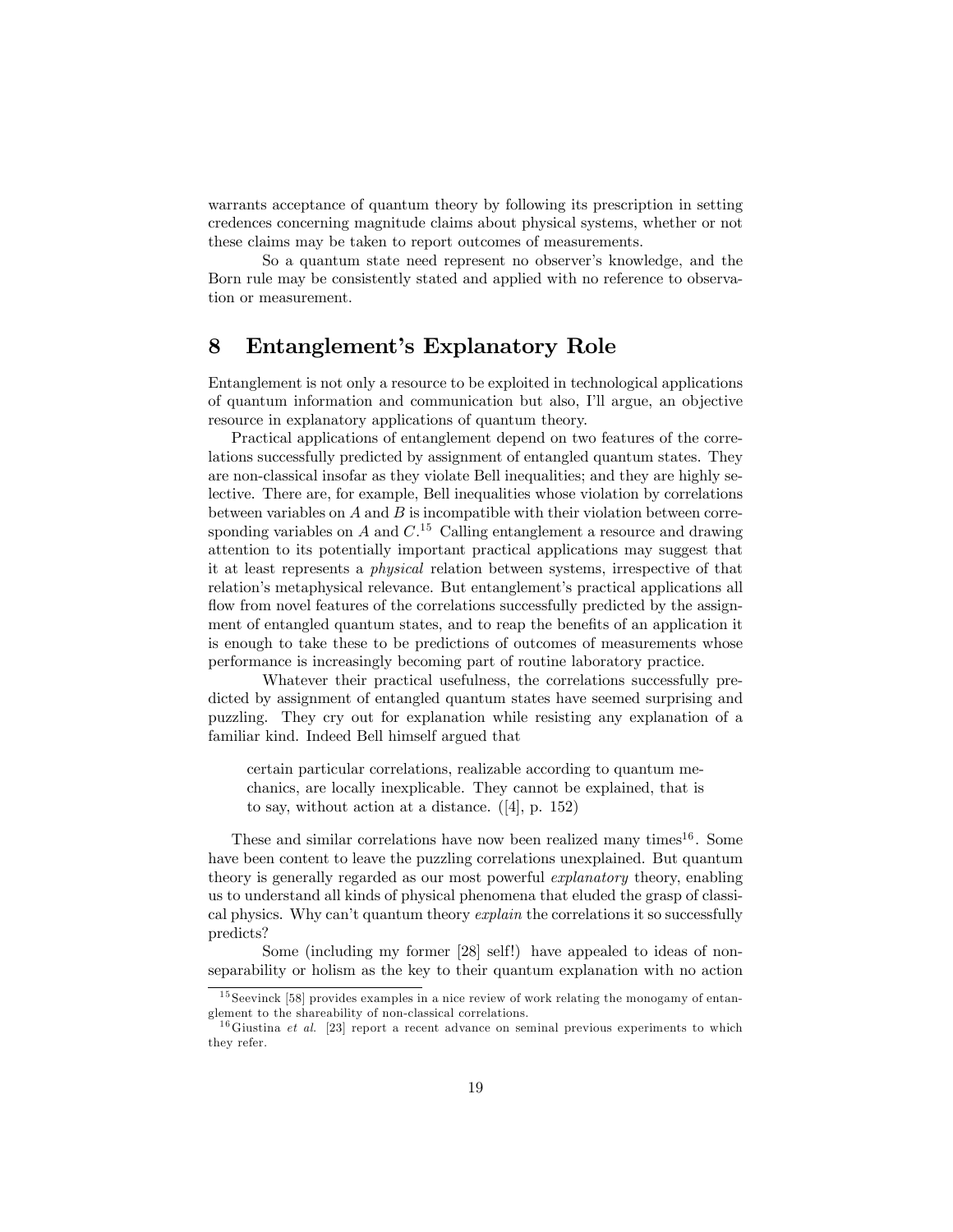at a distance. If successful, this might support an inference to metaphysical nonseparability and/or holism as required by the best explanation of quantum correlations including those violating Bell inequalities. But such appeals have not been incorporated into a defensible, Lorentz-invariant interpretation of quantum theory  $([10], [48])$ , and nor is it clear how they can evade the logic of Bell's argument ([35]). No inference to metaphysical conclusions as required by the best explanation of the puzzling quantum correlations is plausible in the light of current knowledge. Such an argument would require either successful development of a novel interpretation of quantum theory or construction of a new physical theory. In either case it would be necessary to point to a loophole in Bell's argument.

Everettians can respond to Bellís argument by denying its assumption that a measurement always has a unique outcome, maintaining on the contrary that measurements of quantum "observables" generally have different outcomes in different "branch-worlds". Without this assumption Bell's argument does not go through, whether or not the world is fundamentally separable. So for an Everettian it is the multiplicity of "branch-worlds" that is key to the quantum explanation of non-classical correlations with no action at a distance, not the truth of metaphysical nonseparability or holism.

Maudlin  $(47)$  argued that space-like (superluminal) influences must be present in experiments verifying them: Price ([52]), on the other hand, suggested their results might be explained by retrocausal ináuences. One way for a measurement on one photon in an EPR-Bohm pair to influence the result of a spacelike separated measurement on the other photon would be through "collapsing its quantum state"—just the kind of "spooky" action at a distance Einstein rejected. Though problematic, such nonstandard causal accounts need appeal to no metaphysical holism or nonseparability.

In fact "single world" quantum theory may be applied to explain EPR-Bohm correlations with no superluminal or retro- causation, no quantum state collapse and no metaphysical holism or nonseparability. To prepare the way for my later remarks on metaphysics I'll give a quick sketch of the explanation here.<sup>17</sup> The relativization of quantum state assignments to agent-situation is key to this explanation. An entangled state  $\Phi^+ = 1/\sqrt{2(|HH\rangle + |VV\rangle})$  may be correctly assigned to a photon pair relative to an agent-situation with location  $p$  in the past light cone of either of the space-like separated polarization measurement events: it is warranted by whatever physical conditions (in the past light cone of  $p$ ) the experimenters used to prepare that state, such as parametric down-conversion of laser light by passage through a non-linear crystal.

Because of decoherence at the detectors, the Born rule is legitimately applied to this state to yield an equal chance of either outcome of any linear polarization measurement at either detector, but chance  $\cos^2 \theta$  that the two detectors will yield the same outcome for linear polarization measurements with respect to axes inclined at an angle  $\theta$  to one another. It is important to stress

 $17$  For a fuller account see my [34]. Note that both the sketch, section 9.1, and much of section 10 depend on the view of quantum states presented in section 7 (see also [30]).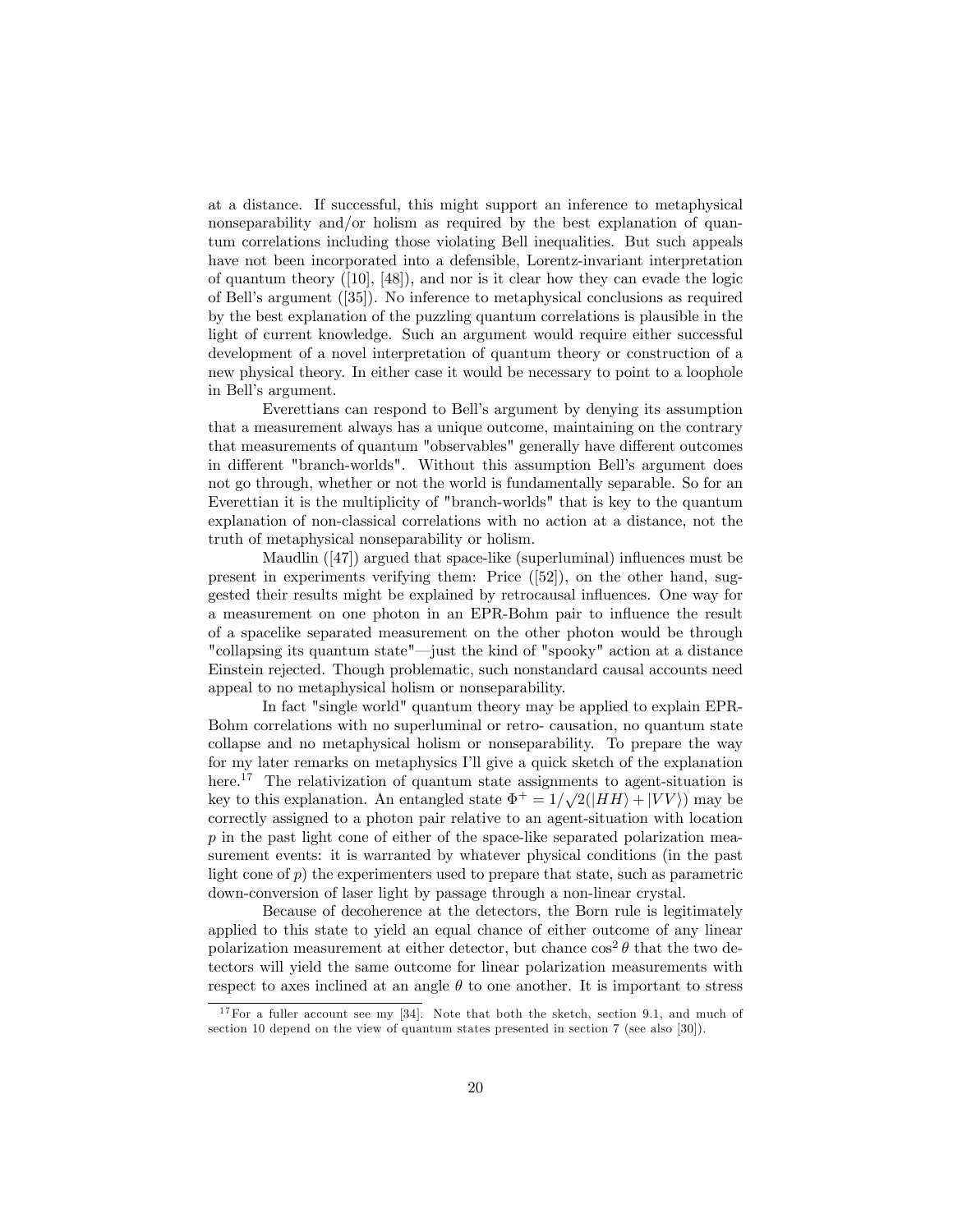that these chances are also relative to agent-situation with location p. For anyone who accepts quantum theory, they give the objectively correct advice to one located at p about how firmly to believe the corresponding outcome(s) will be recorded. Thus anyone warranted in assigning state  $\Phi^+$  is able to form reliable expectations about correlations between outcomes of polarization measurements, as expressed by magnitude claims about the detectors.

Consider instead an agent situation with location  $q$  in the future light cone of recording event 1 but not of recording event 2. Relative to  $q$ , the correct quantum polarization state to assign to the distant photon in the past light cone of 2 depends on the outcome at 1: suppose it is  $V_a$ , where linear polarization at 1 was measured with respect to axis  $\theta_a$ . Then  $|V_a\rangle$  is the correct quantum state to assign to the distant photon, relative to agent situation with location q. This is not because "the" quantum state of the pair has collapsed: the correct quantum state to assign relative to agent-situation with location  $p$  is still represented by density operator  $\frac{1}{2}\hat{1}$ —the reduced state of  $\Phi^+$ . The correct state relative to agent situation with location q is  $|V_a\rangle$  because the outcome at  $1$  is in the past light cone of  $q$ , and so counts as an additional accessible condition thus warranting the assignment of state  $|V_a\rangle$  relative to q. Relative to agent situation with location q the chance of outcome  $V_b$  at 2 is  $\cos^2(\theta_a - \theta_b)$ , as follows from the legitimate application of the Born rule to state  $|V_a\rangle$ .

These applications of quantum theory explain the patterns of correlation that are taken to violate CHSH inequalities by showing that they were to be expected and what they depend on. Both individual outcome events and the event of their joint occurrence depend causally on the physical conditions warranting assignment of  $\Phi^+$  since an agent could affect the chances of these events by modifying those conditions. But there is no causal dependence of one outcome event on the other, since no-one who accepts quantum theory can countenance the possibility of an agent's modifying either outcome while keeping fixed both detectors' settings and the conditions warranting assignment of  $\Phi^+$ . Nor do the detector settings have any retrocausal influence on events acknowledged by quantum theory.

This explanation of Bell's "inexplicable" correlations appeals to no metaphysical principles such as holism or nonseparability. But the way it treats causation, chance, modality and explanation itself conveys important lessons for metaphysics. The last two sections will make these lessons explicit. But first I want to clear up two issues raised by talk of grounding. First, in previous publications (including [33]) I talked that way about the conditions warranting assignment of a quantum state, so suggesting yet another application of a concept currently fashionable among metaphysicians. Secondly, this concept was recently applied (by Ismael and Schaffer [39]) in connection with the nonseparability that some have thought to lie behind the phenomenon of quantum entanglement. But neither application is warranted if the function of a quantum state assignment is not to describe the world but to prescribe belief about it.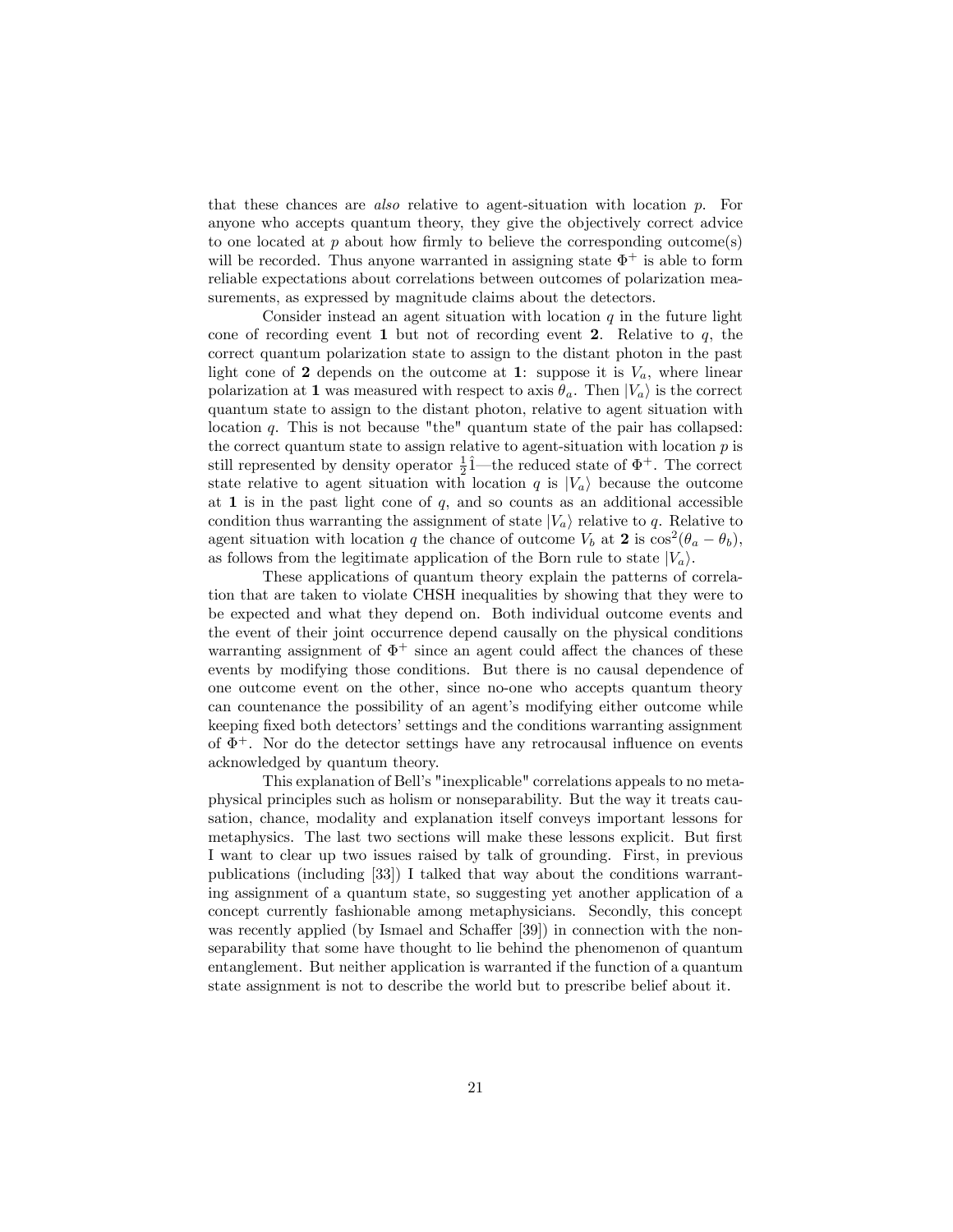# 9 No Grounds for Entanglement or Nonseparability

#### 9.1 Backing is not grounding

I said that a quantum state is objective not because it is an element of physical reality, but because it is authoritative, and that to assign a quantum state is to claim it prescribes the right credences, relative to an agent-situation. But what makes one set of credences right and another wrong? What is it about such situations that provides the backing for assignment of one quantum state rather than another? Without an answer to this question, assigning a quantum state and basing one's expectations on probabilities generated by the Born rule would be unjustified: following the quantum state's prescription would be like basing oneís beliefs on the pronouncements of an oracle with a good track record.

One may be warranted in assigning a particular quantum state while ignorant of the physical conditions that back it, much as you may be warranted in following a doctor's prescription even though you don't know what makes the prescription work. But there is an important disanalogy. It is following the prescription that brings about recovery, whereas using the assigned quantum state to set one's expectations does not bring about events that fulfill them. One is warranted in basing one's expectations on assignment of a particular quantum state because whatever physical conditions provide the backing for that assignment are reliably correlated with the statistics it leads one to expect.

Experimental physicists talk of preparing quantum states. Such talk may be understood as a way of specifying the physical conditions warranting the resulting quantum state assignment. For example, to prepare a beam of  $C_{60}$ molecules in a pure (center of mass) quantum state effectively certain to yield value  $p_x$  in a measurement of x-component of momentum, one can pass the beam through spinning disks that pass only molecules with the corresponding velocity: to prepare a collection of rubidium atoms in a state corresponding to a Bose-Einstein condensate, one inserts a few into a high vacuum, cools them to within 1 millionth of a degree of absolute zero using carefully designed laser beams and evaporative cooling and traps them with magnetic fields.<sup>18</sup>

But there are two reasons why we can't rest content with such a way of specifying the physical conditions warranting a quantum state assignment. First, if quantum theory is to be applied outside the laboratory it must be possible to assign quantum states to systems that no-one has prepared. More fundamentally, this kind of specification makes free use of the language of classical physics, but why are we entitled to use such language in specifying the conditions warranting a particular quantum state assignment?

Fortunately, we can appeal once more to quantum decoherence to quiet these worries. In section 7 I appealed to decoherence to show how to state and apply the Born rule with no mention of measurement. But models of

<sup>18</sup> See http://www.colorado.edu/physics/2000/bec/how\_its\_made.html for a more complete elementary description.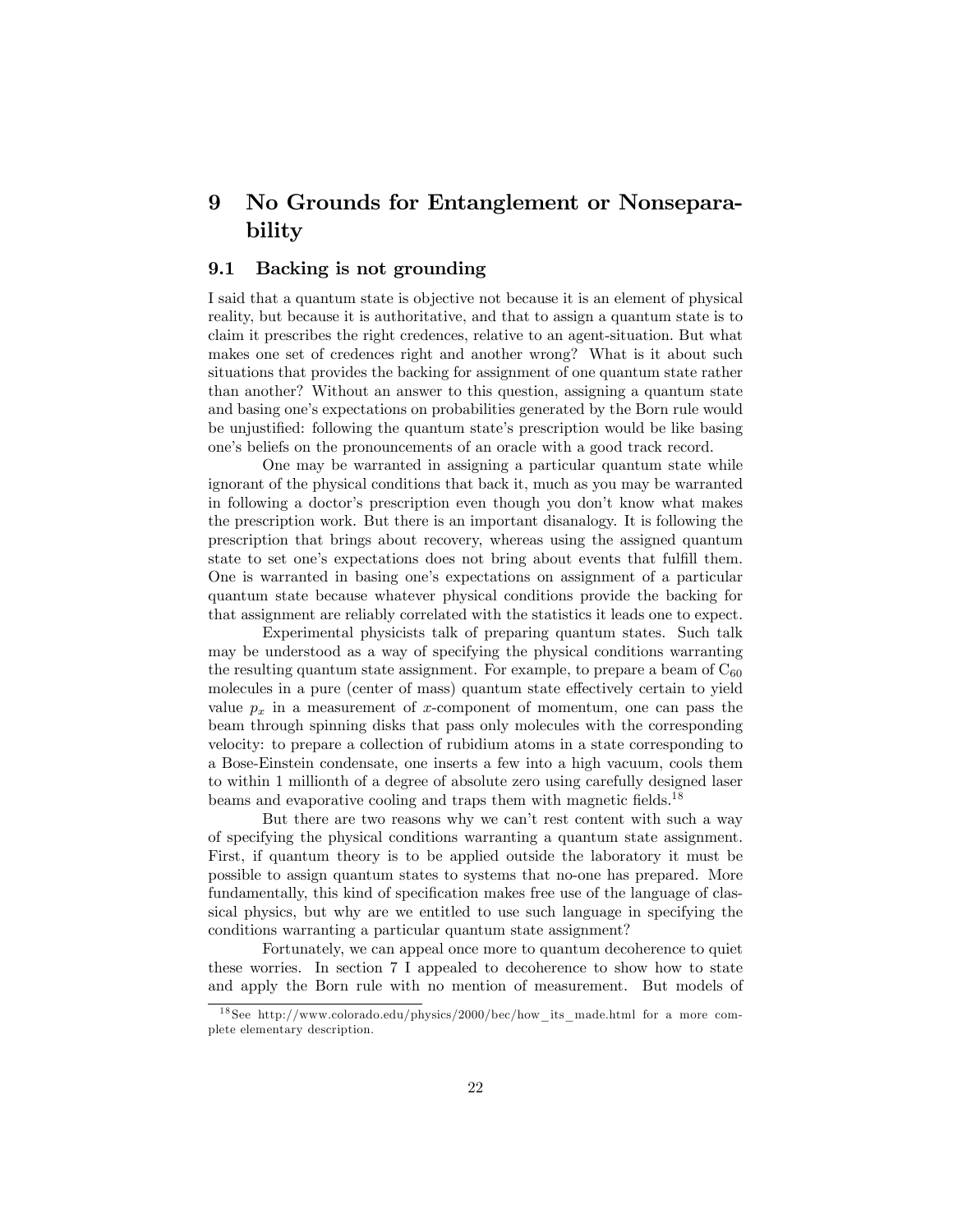decoherence may be much more widely applied to provide reassurance that a host of magnitude claims have well defined empirical content. Some of these truly state the conditions warranting assignment of quantum states. What determine the correct quantum state to assign are the empirically significant and true magnitude claims that state its backing conditions. The quantum state assignment supervenes on these statements. The same thing applies to an enormous number of statements about the physical world and not only those stated in the language of classical physics, such as the statement that a Bose-Einstein condensate was first prepared in 1995.

A quantum state assignment is objective because it is relative to the physical, not merely epistemic, situation of an actual or hypothetical agent. However this physical situation is described, it is true, empirically significant, magnitude claims that make the description correct—importantly including claims about the location of such an agent. In the previous section we saw how Alice and Bob each correctly assigned different quantum states at the same time because they were in different places. An agent's physical situation may influence what information is physically accessible, so the ideal epistemic state of an agent is also relative to the agentís physical situation. But this introduces no element of subjectivity into quantum states or Born probabilities.

A true quantum state assignment supervenes on its backing conditions. It is tempting to conclude that these conditions *ground* its truth. Unlike quantum state assignments, backing conditions describe the physical world. They may be expressed by magnitude claims—claims about elements of physical reality. Unlike the quantum state, these magnitudes are naturally thought of as beables—even local beables. Backing conditions don't just provide a supervenience base for quantum state assignments, they appear to ground them: as an asymmetric relation, grounding (unlike supervenience) seems to capture the priority of backing conditions to the quantum state assignments they back.

However, grounding is supposed to be a metaphysical relation, while closer inspection shows backing conditions to be merely epistemically prior to the quantum state assignments they back.

Their epistemic priority is clear. While conditions backing assignment of a quantum state to a system are open to observation (however indirect), the state they back is not. Suppose one knows nothing about the correct quantum state to assign to an individual system. No single observation on it can reliably disclose its state. Repeated observations are no better, since observing a system typically irreparably disturbs its quantum state. So even if a system's wholly unknown quantum state could be ascertained by a single observation, this finding could not be checked in further observations, either by the original observer or by others. To come to know the quantum state of a system one must have access to information about it or systems related to it. This must include information expressible in magnitude claims since this is the only objective information observation can supply.

But the epistemic priority of backing conditions expressible as magnitude claims does not make them metaphysically prior to the quantum state assignments they warrant. Quantum states not only prescribe credences in sig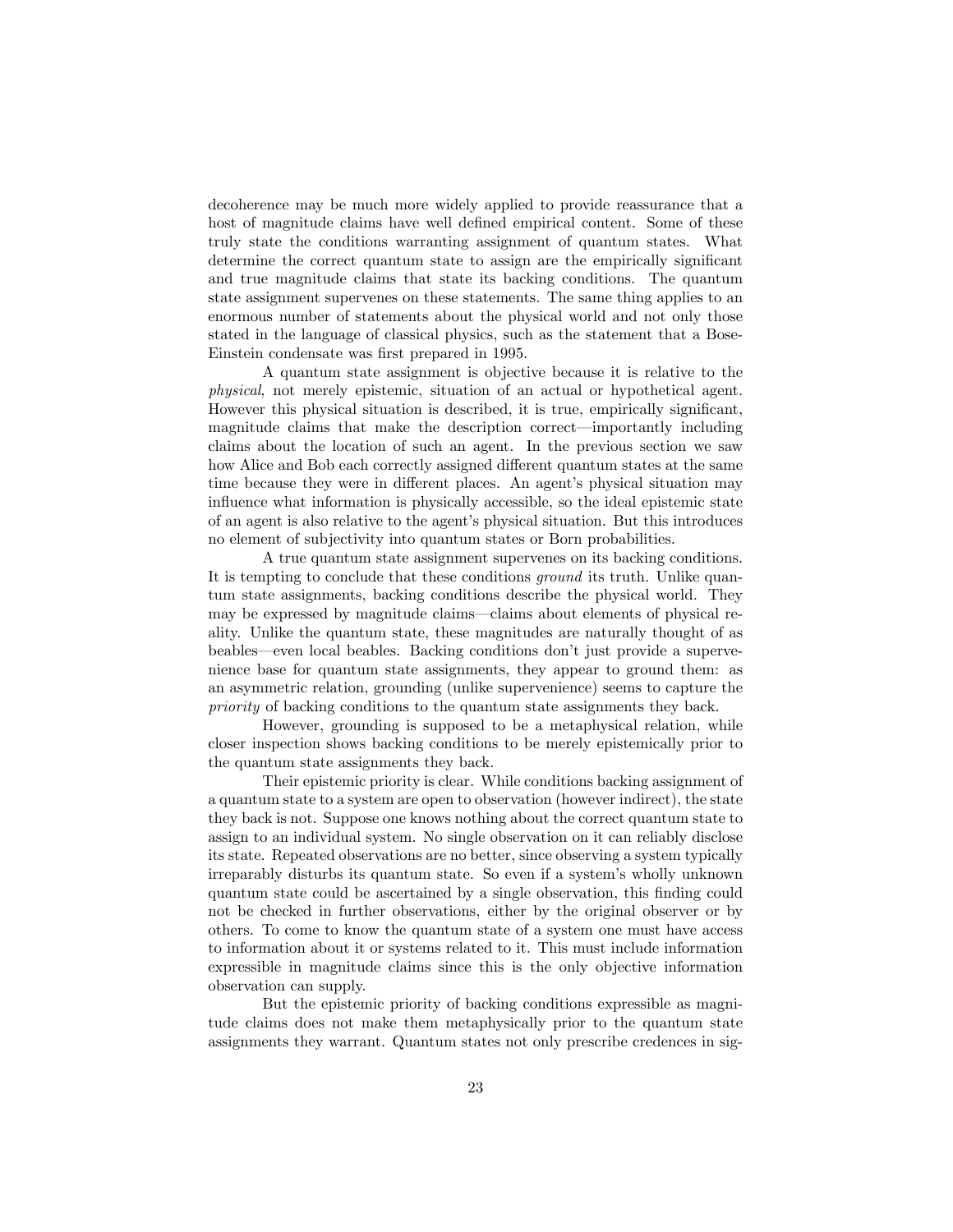nificant magnitude claims: through the application of models of decoherence, they also provide a check on that significance. By modulating the content of a magnitude claim, the quantum state in an appropriate model of environmental decoherence may be thought to control what fact would correspond to the truth of that claim in that environment. This makes such quantum states appear semantically or pragmatically prior to the magnitude claims whose content they control. But of course the quantum states appealed to in a model of decoherence must themselves be warranted by other magnitude claims about that environment: and these states don't so much control as certify the content of magnitude claims about the original system.

This subtle interplay between magnitude claims and assignment of quantum states is not adequately captured by saying that the former ground the latter. On the contrary, it weakens the case for taking magnitude claims as providing a supervenience base of independent physical facts. While a magnitude claim about a system may still be taken to attribute a value to a local beable, the fact that the content of that claim depends on the system's environment introduces an element of holism that is not simply attributable to entanglement. There is a sense in which the physical facts are not wholly independent of one another, whether or not collectively they ground all other facts.

Moreover, physical property holism is not wholy absent from this picture. There are circumstances in which environmental decoherence renders significant claims about values of magnitudes on compound systems but *not* on their component subsystems. For example, in the large molecule interference experiment of Juffman et al. [40] the position of a  $C_{60}$  molecule's center of mass is rendered determinate by interaction with the screen to which it adheres, but this property of the molecule does not supervene on the positions or any other properties or relations of its component atoms—indeed, claims about just where those atoms are lack empirical significance.

#### 9.2 Quantum connection by common causes, not grounds

While not adopting any particular interpretation of quantum theory, Ismael and Schaffer [39] argue that it counts in favor of such an interpretation that it provide for what they call a *Common Ground* explanation of entanglementunderstood via Nonseparability, in ways which lead to Quantum Connection. Here's what they mean by the italicized expressions.

Nonseparability: Entities a and b are nonseparable if and only if fixing the intrinsic state of  $a$ , the intrinsic state of  $b$  and the spatial relations between a and b fails to fix the intrinsic state of  $a+b$ .

This is almost the denial of what I earlier called Spatial Separability: it differs only in speaking of two entities rather than any number of systems.

Quantum Connection: In a nonseparable quantum system, nonidentical events  $e_a$  and  $e_b$  are modally connected.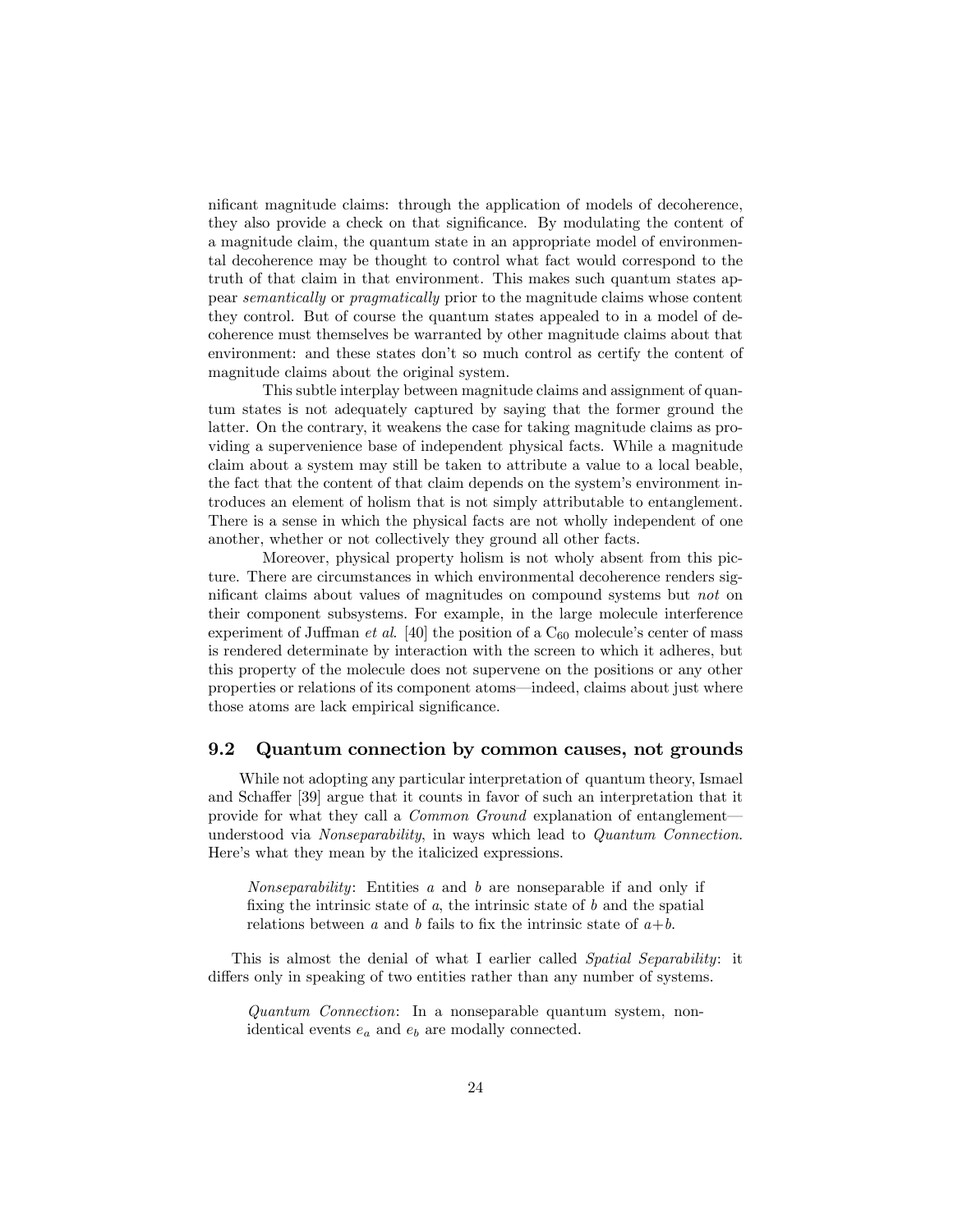Common Ground: If non-identical events  $e_a$  and  $e_b$  are modally (but not causally) connected then  $e_a$  and  $e_b$  are grounding-connected (/non-distinct), in that either (i)  $e_a$  grounds  $e_b$ , or (ii)  $e_b$  grounds  $e_a$ , or (iii)  $e_a$  and  $e_b$  are joint results of some common ground c.

I have changed their notation in these last two principles to avoid the suggestion that  $a, b$  in the first principle must be understood as events (rather than systems or other entities).

Before we get to ground, I have three remarks about entanglement and Nonseparability. First, in one orthodox view (as elaborated in section 7), entanglement is not a physical relation between systems that is in need of explanation. Rather, by assigning entangled quantum states we can use quantum theory to explain otherwise inexplicable patterns of correlation. Second, Nonseparability is neither a way of understanding entanglement nor an explanation of the non-classical correlations correctly predicted by assignment of entangled states. Finally, to assign an entangled quantum state is not to describe the intrinsic state of a system: neither it nor its subsystems need be describable by empirically significant magnitude claims, and even if they are it is not clear that these specify their intrinsic states.

Quantum Connection ascribes a modal connection to certain events involving a nonseparable quantum system. Passing over the reasons just given for doubting that there are any nonseparable quantum systems, it is appropriate to ask what are the events  $e_a$  and  $e_b$  and what it is for them to be modally connected. Ismael and Schaffer consider a familiar EPR-Bohm pair, say the hydrogen atoms formed by dissociation of a hydrogen molecule assigned state  $(7)$ . They believe the pair of atoms a and b are nonseparable, and consider events  $e_a$  and  $e_b$  in which  $a,b$  respectively "measure out at", one with spin up, the other with spin down with respect to the  $x$ -axis. What modal connection between  $e_a$  and  $e_b$  is supposed to follow from ascription of the spin state (6) to  $a+b$ ?

Modality is often associated with necessity and possibility, so one might take Quantum Connection to assert that neither of  $e_a,e_b$  can occur without the other (even though these events are spatially separated). But this is not plausible. Suppose that  $a$  is measured somewhere and  $b$  is due to be measured at some distant location—in Leiden and Rio respectively in my fanciful illustration—but the Rio apparatus doesn't work! Then  $e_a$  occurs (a "measures out at" x-spin up, say), but  $e_b$  does not— $b$  never "measures out".<sup>19</sup> The "collapse" postulate that goes along with Einstein's "orthodox" view of the descriptive completeness of the state vector implies (in conjunction with the eigenstate-eigenvalue link) that a has x-spin up immediately after "measuring out at" x-spin up, or x-spin down immediately after "measuring out at"  $x$ -spin down, and similarly for b but with the opposite outcome. If one accepts such an interpretation, one can take  $e_a, e_b$  to be events that happen to  $a, b$  respectively at which each acquires an intrinsic property it had previously lacked. The modal connection would then

 $19$  This would happen most of the time in any realistic experiment, since detector efficiencies are usually well below 100%.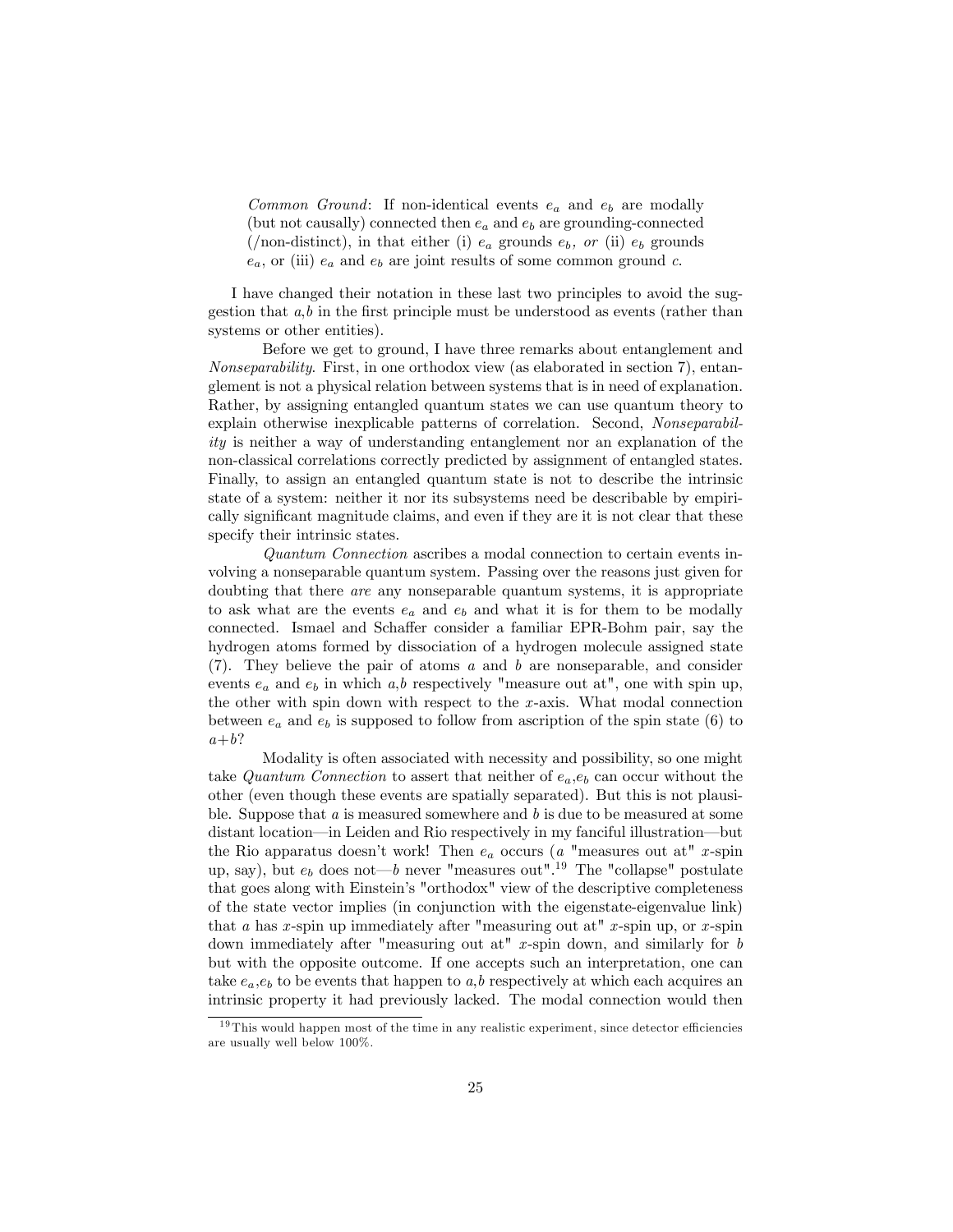be that each acquires an  $x$ -spin property if and only if the other acquires the opposite property—one up, the other down. Most importantly, as soon as either a or b is measured, the other atom acquires the opposite property—it doesn't have to wait until it reaches its detector before doing so.

This appears to restore a necessary connection, but only at the price of introducing a preferred notion of simultaneity. That is just one of the problems associated with such an "orthodox" interpretation that takes a state vector to provide a complete description of the system to which it is assigned. As shown in the last section, no such problem arises if quantum states are understood along the lines of section 7. A measurement in Leiden has no immediate effect in Rio, and neither measurement need result in the atom acquiring the property it records: in analogous measurements of photon polarization the EPR-Bohm photons are simply absorbed into the detectors. My main point here is that whether there is any modally necessary connection requiring explanation here is highly interpretation dependent, and that there is interpretative pressure in favor of a view of quantum states that denies that there is such a connection.

Alternatively, one might take a relation of mutual counterfactual dependence between any pair of events  $e_a, e_b$  at which Alice and Bob both actually "measure out" to constitute a modal connection between these events, even though either might have occurred without the other given the quantum state assigned to  $a + b$ <sup>20</sup>. In evaluating such a counterfactual it is natural to hold fixed that each of a,b "measured out", whether as x-spin up or x-spin down. Assignment of spin-state  $(6)$  then justifies one in assigning credence 1 to this counterfactual. In that sense quantum theory supports the counterfactual, even though it is implied by no quantum law (neither a dynamical law nor a law of coexistence like the perfect gas law).

If there were a modal quantum connection, could it be explained by Common Ground? In the case of spacelike separated measurements on EPR-Bohm pairs, considerations of spacetime symmetry militate against an explanation of types (i) and (ii), thereby favoring a type (iii) explanation. Ismael and Schaffer consider a type (iii) common ground explanation preferable. But what is c? It's just  $a + b$ :

Singlet (i.e. (6)) is a property of the whole  $a + b$  system. This property of the whole system can explain the behavior of its components (a as well as b) because the whole system grounds the components.

I see two problems with this proposal. The first problem is that a variety of interpretations of quantum theory deny that Singlet (i.e. (6)) is a property of the whole  $a + b$  system. Besides the orthodox interpretation described and developed in section 7 these include Einstein's unorthodox alternative, Wallace and Timpson's spacetime state realism, and Bohmian mechanics (all discussed in section 6). Ismael and Schaffer may acknowledge this while continuing to maintain that it counts in favor of an interpretation of quantum

 $20$  Correspondence with Ismael confirms this is indeed the kind of modal connection intended in [39].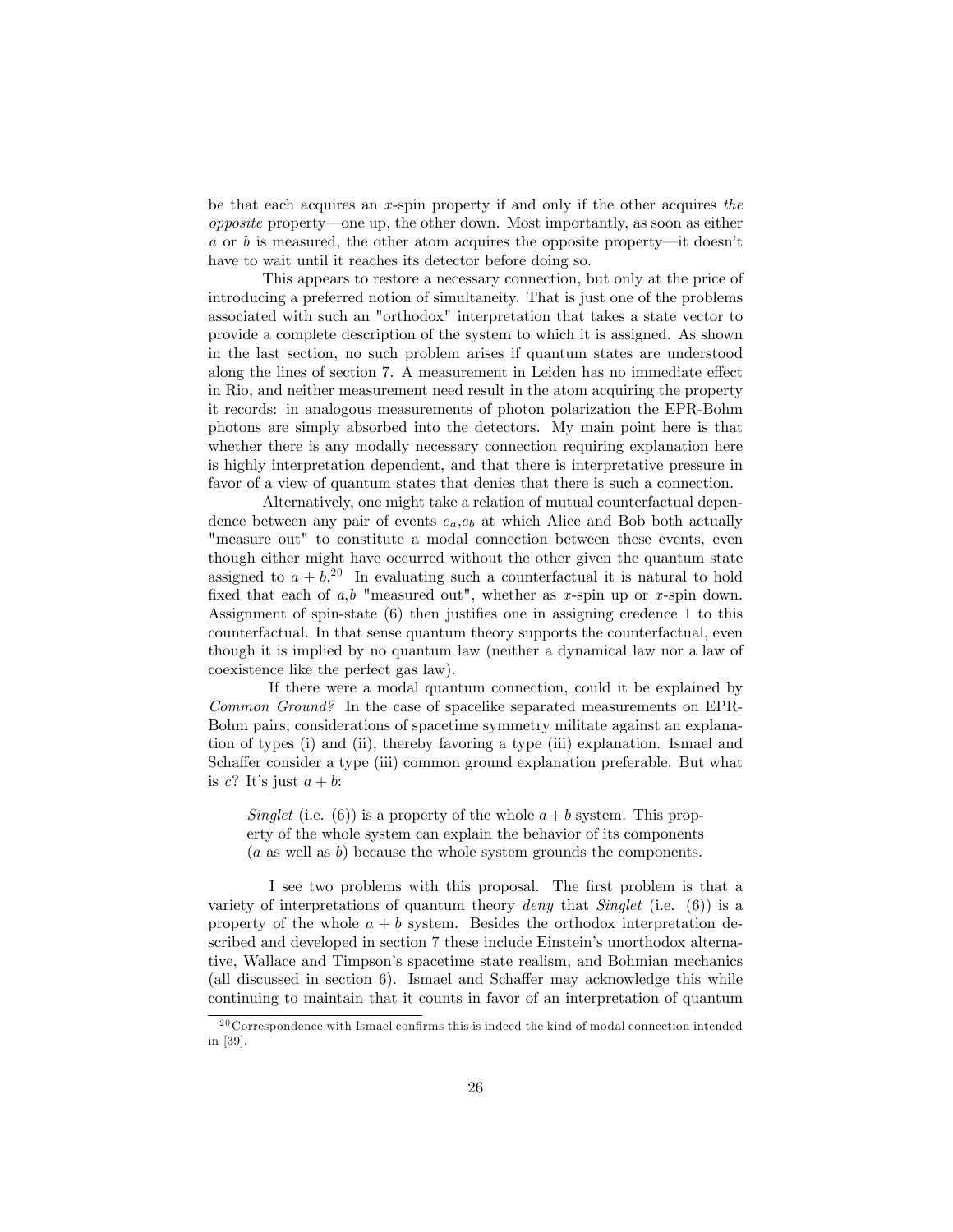theory that it permit this common ground explanation of Quantum Connection (and more generally of non-localized correlations that violate Bell inequalities) without running afoul of Bell's theorem (their italics).

The point of a common ground story is to give up locality (understood in terms of a "screening off" condition) without positing any hidden variables, and without positing any *causal* connection.

But interpretations accepting quantum state assignments as specifying properties of the systems to which they are assigned (in particular (6) as specifying a property of the whole  $a+b$  system) must provide a Lorentz invariant account of how such properties change on measurement (for example, as  $a, b$  each "measure out"). Myrvold [49] provides a Lorentz invariant framework into which a collapse theory may be inserted, but such theories are alternatives to rather than interpretations of, quantum theory. His earlier paper [48] showed how hard it is to develop a Lorentz invariant modal interpretation in which a quantum state specifies nonseparable properties of systems to which it is assigned. I know, because I tried [28]!

Ismael and Schaffer acknowledge in a footnote that they freely move back and forth between object talk and event talk. This suggests that an alternative way to implement the Common Ground strategy would be to take as c not  $a+b$  but a compound event  $e_a \oplus e_b$  whose occurrence is constituted by the joint occurrence of  $e_a$  and  $e_b$ . This implementation arguably relieves any tension with Lorentz invariance but faces other challenges.

That  $e_a$  and  $e_b$  are modally connected through their common ground  $e_a \oplus e_b$  is not much of an explanation if  $e_a \oplus e_b$  remains unaccounted for. In the following section I'll show that, if interpreted along the lines of section 7, quantum theory can explain not only  $e_a \oplus e_b$  but also  $e_a,e_b$  themselves as effects of state  $(6)$ 's backing conditions. This explanation by a common cause that fails to screen off its localized effects renders superfluous any common ground explanation of the counterfactual connection between  $e_a$  and  $e_b$ .

Moreover, in case  $e_a,e_b$  are not space-like but time-like separated  $e_a \oplus e_b$ is a temporally non-localized event. When  $e_a$  but not  $e_b$  has happened,  $e_a$ would, on this proposal, be grounded in an event  $(e_a \oplus e_b)$  that has not yet wholly occurred. Even those willing to entertain the idea of grounding as a priority relation may be unwilling to allow such a metaphysical possibility.

### 10 Quantum Fool's Gold

Quantum entanglement has been taken to raise the prospect of some kind of metaphysical holism or nonseparability. If to assign a quantum state is not to describe physical reality, but to offer objective prescriptions concerning the significance and credibility of beliefs about it, then that prospect appears bleak. But that is not to say entanglement is without philosophical interest.

On the contrary, one can learn a lot about chance, causation and explanation by reflecting on the role of entanglement in explaining non-classical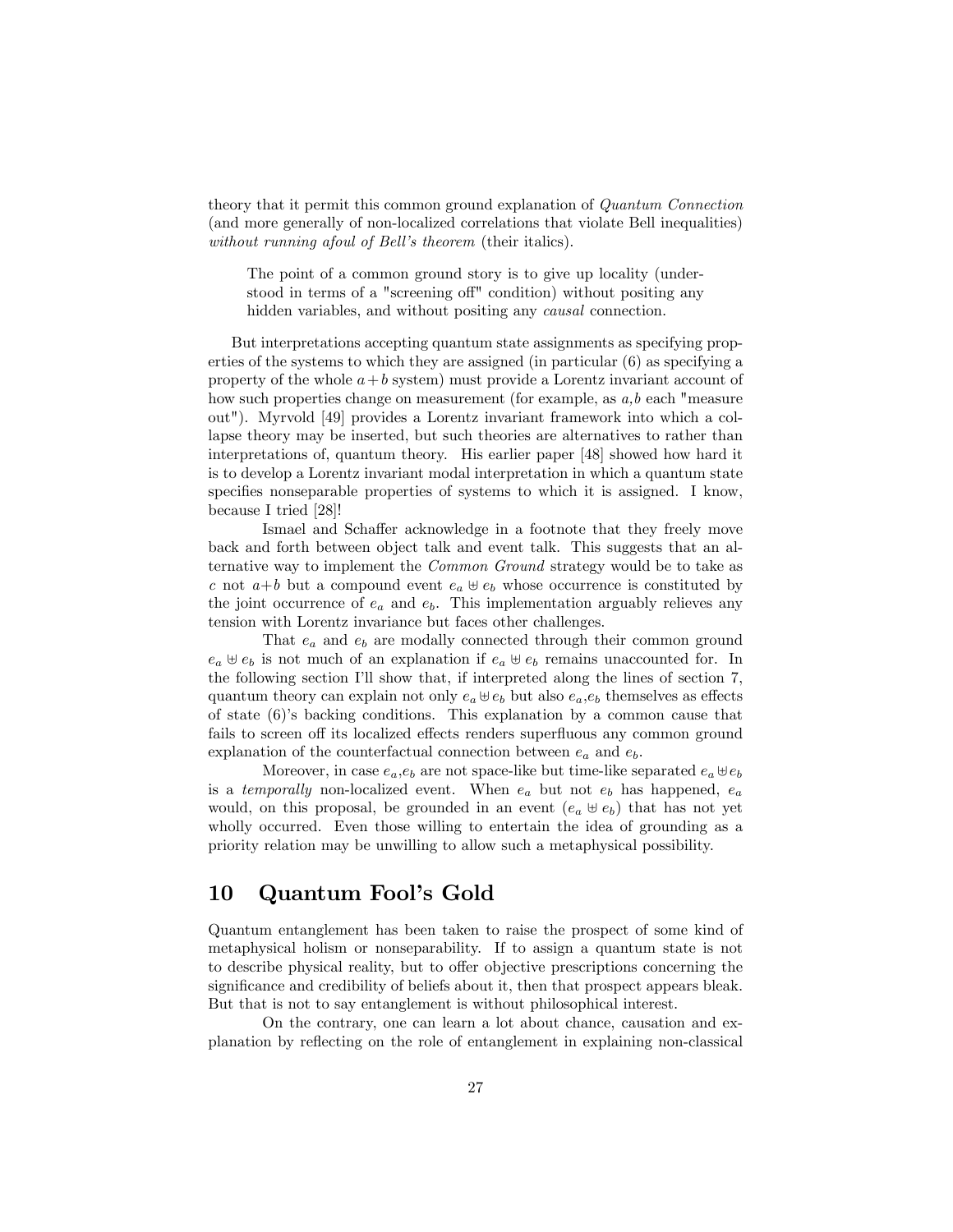correlations like those Bell took to be inexplicable without action at a distance. Since these concepts have provided the focus of much metaphysical discussion (not only among professional philosophers) entanglement does have implications for metaphysics. But I take these to be negative implications for the practice of metaphysics rather than positive metaphysical conclusions. The explanation of non-local correlations requires no metaphysical holism. But it should prompt philosophers to question whether a philosophical investigation of chance, causation and explanation is best pursued by the methods of contemporary analytic metaphysics. Prospectors for gold can be disappointed to find only fool's gold. But small amounts of precious metals can be extracted from iron pyrite deposits. That metaphor prompted the title of this section.

In section 8 I claimed that quantum theory may be applied to explain Bell's particular correlations by showing that they were to be expected and what they depend on. To amplify this brief summary I'll begin by considering exactly what is to be explained. Here it is important to distinguish between statistical correlations exhibited in actual experiments (or elsewhere in nature) and the probabilistic phenomenon these may be taken to manifest. What is a probabilistic phenomenon?

Experimenters often plot a smooth curve through data points to indicate the relationship between values of the plotted magnitudes, such as the extension of a spring when different small weights are suspended from it. According to Hooke's law this is a linear relationship. Data points from actual experiments manifest Hooke's law: they do not constitute it. It is a fact about the data from many properly conducted experiments that they may be well modeled by Hooke's law. When we give an explanation of Hooke's law we explain this fact, not actual data obtained in experiments on springs. This example is typical: when a phenomenon is explained, the *explanandum* is not the actual data that manifest it, but the fact that those data may be well modeled by a generalisation that abstracts from the complex details of the processes that produce data in particular circumstances, and idealizes and extrapolates from such data. Most interesting scientific explanations are not of particular events but of such general phenomena.

If the association between data specifying values of magnitudes is merely statistical, one cannot plot a single smooth curve to indicate any fixed relationship between them. Instead one can often give a probabilistic model. Such data are often the result of multiple complex processes whose details we can neither predict nor control. Casinos depend both on the unpredictability of the outcome of any given spin and on a probabilistic model of the outcome statistics of large numbers of spins that assigns equal probability to the ball landing in each sector of the wheel. It is because the outcomes of spins of a roulette wheel and tosses of a biased coin are best modeled probabilistically that I call them probabilistic phenomena.

In explaining a probabilistic phenomenon one does not give a causal explanation of individual events whose statistical distribution one takes to manifest it. Instead, one shows how the probabilities defining the phenomenon are themselves just particular instances of a more general class of probabilities exhibited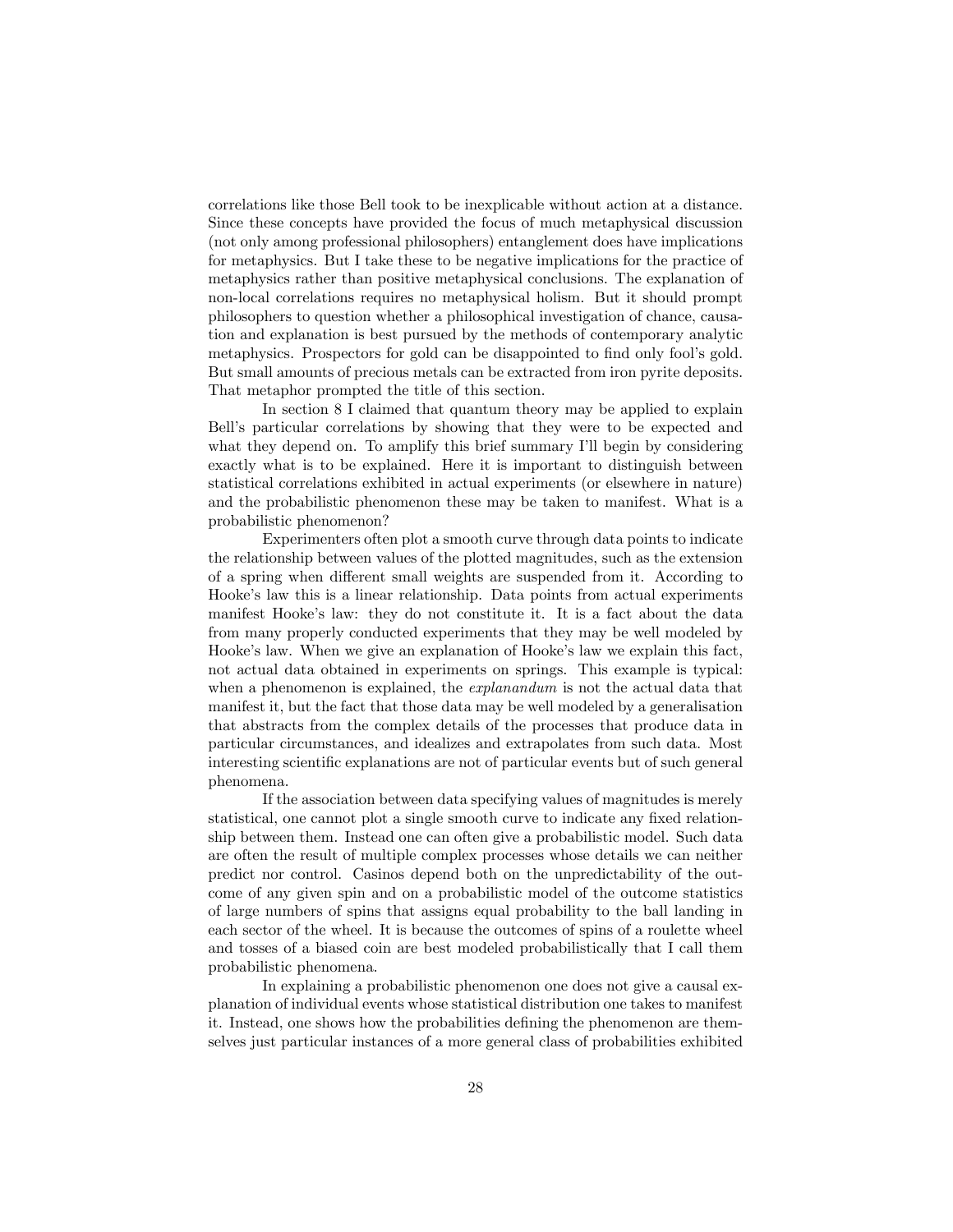by a wide range of other phenomena. All phenomena in this class are thereby unified by the probabilistic theory used to model them. Viewed as a probabilistic phenomenon, Bellís particular correlations are explained by showing how they may be modeled by quantum theoryís Born probabilities. To exhibit some probabilities as an instance of a wider class of probabilities is not to explain them causally: probabilities are not events, and a probabilistic phenomenon is not a compilation of actual events. Indeed, when Bell was writing (in 1981) no actual events were known to manifest the particular correlations of atom pairs he took to defy explanation without action at a distance.

Woodward ([63], p. 219) has remarked on a common feature of causal and non-causal explanations:

[. . .] the common element in many forms of explanation, both causal and non-causal, is that they must answer what-if-things-hadbeen-different questions  $[w$ -questions.

The quantum explanation of Bell's correlations as a probabilistic phenomenon can answer many w-questions, such as what probabilistic phenomenon would be manifested by a different entangled state, or by different particles, or if the same state had been prepared by an entanglement-swapping operation, or if a particle had passsed through a magnetic Öeld prior to detection. By doing so it unifies all the other phenomena: it shows what they have in common and thereby helps us better to understand them all. These counterfactual answers to w-questions also show what Bell's correlations depend on.

But causal considerations are not irrelevant here, since there are also dependency relations among events in any instance that may contribute to a manifestation of the phenomenon. So showing that a probabilistic phenomenon is a case of a more general probabilistic phenomenon provides a satisfactory explanation only if these events exhibit the right kind of dependency relations. Indeed, it is just such relations that Bell maintains must exhibit problematic causal dependencies in any explanation of the correlations. So it is important to show why the quantum explanation sketched in section 8 involves no instantaneous action at a distance. To see that it does not we need to understand how Born probabilities are applied to yield chances, and how chances are related to causal dependence.

By chance I mean the definite, single-case probability of an individual event such as rain tomorrow in Tucson. As in this example, its chance depends on when the event occurs—afterwards, it is always 0 or 1: and it may vary up until that time as history unfolds. Chance is important because of its conceptual connections to be lief and action. The chance of  $e$  provides an agent's best guide to how strongly to believe that e occurs, when not in a position to be certain that it does.<sup>21</sup> And the comparison between e's chances according as (s)he does or does not do  $D$  are critical in the agent's decision about whether to do D. These connections explain why the chance of an event defaults to 0 or 1

 $21$  I use the "tenseless present" rather than the more idiomatic future tense here for reasons that will soon become clear.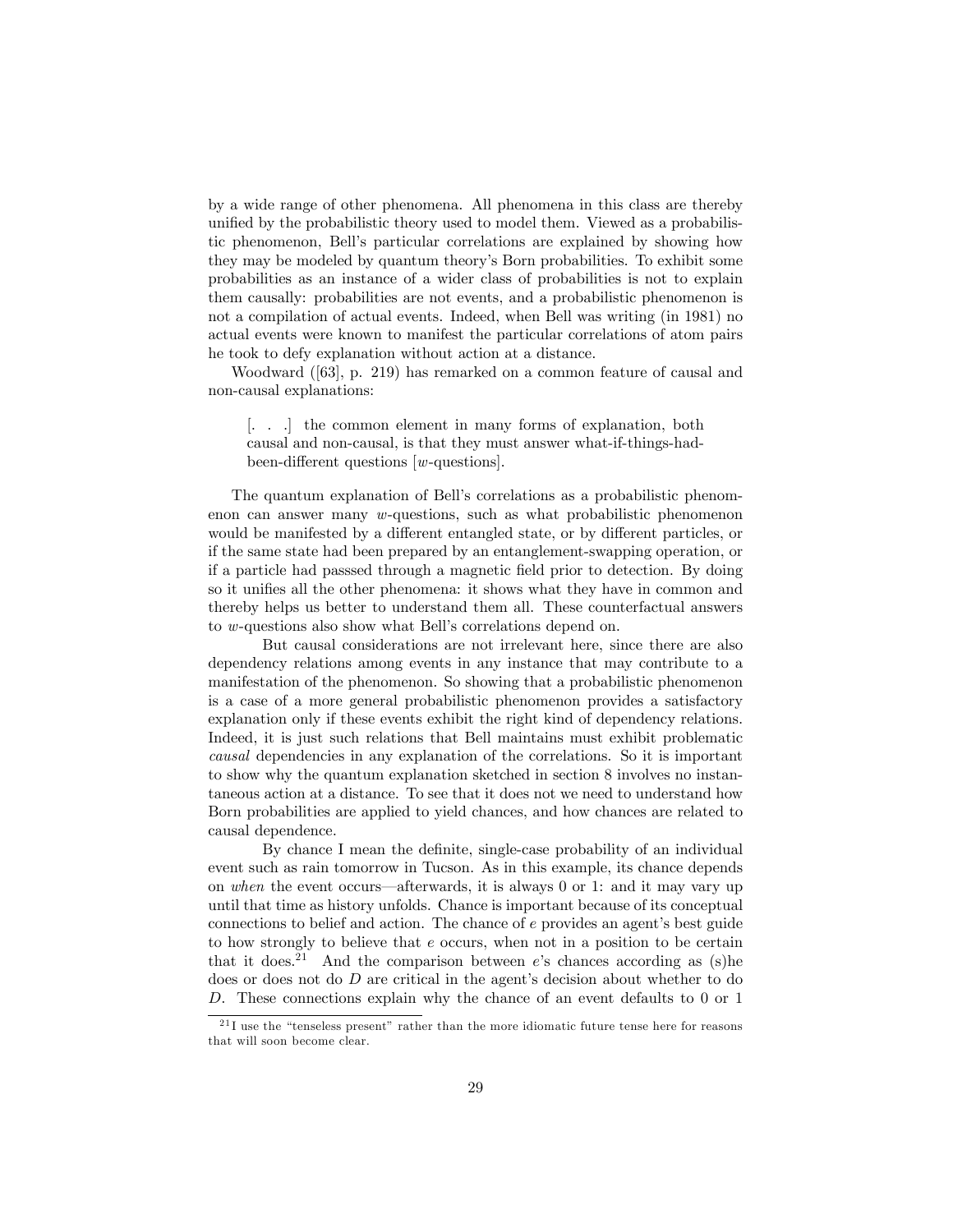when the agent is in a position to be certain about it—typically, after it does or doesn't occur.

Probabilistic theories may be useful guides to the chances of events, but what they directly yield are not chances but general probabilities of the form  $Pr_C(E)$  for an event of type E relative to reference class C. To apply such a general probability to yield the chance of  $e$ , you need to specify the type  $E$  of e and also the reference class  $C$ . A probabilistic theory may offer alternative specifications when applied to determine the chance of  $e$ , in which case it becomes necessary to choose the appropriate specifications. Actuarial tables may be helpful when estimating the chance that you will live to be 100, but you differ in all kinds of ways from every individual whose death figures in those tables. What you want is the most complete available specification of your situation: this may include much irrelevant information, but it's not necessary to exclude this since it won't affect the chance anyway. In Minkowski space-time, the conceptual connection between chance  $(Ch)$  and the degree of belief  $(Cr)$  it prescribes is captured in this version of David Lewis's Principal Principle that implicitly defines chance: $22$ 

The chance of e at p, conditional on any information  $I_p$  about the contents of p's past light cone satisfies:  $Cr_p(e/I_p) =_{df} Ch_p(e)$ .

Suppose that in the scenario of section 8 Alice repeatedly measures the polarization of a photon a in a pair and Bob measures the polarization of paired photon b with respect to the same axis  $(\theta_a = \theta_b)$ , where these measurements are always spacelike separated but Alice's occurs slightly later in their laboratory frame. Now consider an agent who accepts quantum theory and wishes to determine the chance of the event  $e_A$  that the next photon detected by Alice registers as of polarization type  $V(ertical)$ . Assuming that the state  $\Phi^+$  was prepared and decisions to measure polarization with respect to this axis made long before, the agent is also in a position to be certain what these were. The agent is then in a position to use the Born rule to determine the chance of  $e_A$ . But that chance must be relativized not just to a time, but (relativistically) to a space-time point.

Let  $p$  be a point just in the past light cone of Alice's measurement in region 1 and  $p'$  be just in the past light cone of Bob's measurement in region 2, while q is just in region 2's future light cone, simultaneous in the laboratory frame with  $p$ . Suppose Bob's photon registers as vertically polarized and we wish to apply the Born rule to find the chance that Alice's will also. Consider an event  $e_A$  of the next photon detected in 1's future light cone registering as vertically polarized: i.e. that  $e_A$  is of type V. The specification of the reference class at least includes the state and the axes of polarization measurement: but for  $Ch_q(e_A)$  we further need to specify a type V outcome in region 2. Hence

<sup>&</sup>lt;sup>22</sup> See Ismael [38]. I have slightly altered her notation to avoid conflict with my own. Here  $'e'$  ambiguously denotes both an event and the proposition that it occurs. Cr stands for credence: an agent's degree of belief in a proposition, represented on a scale from 0 to 1 and required to conform to the standard axioms of probability.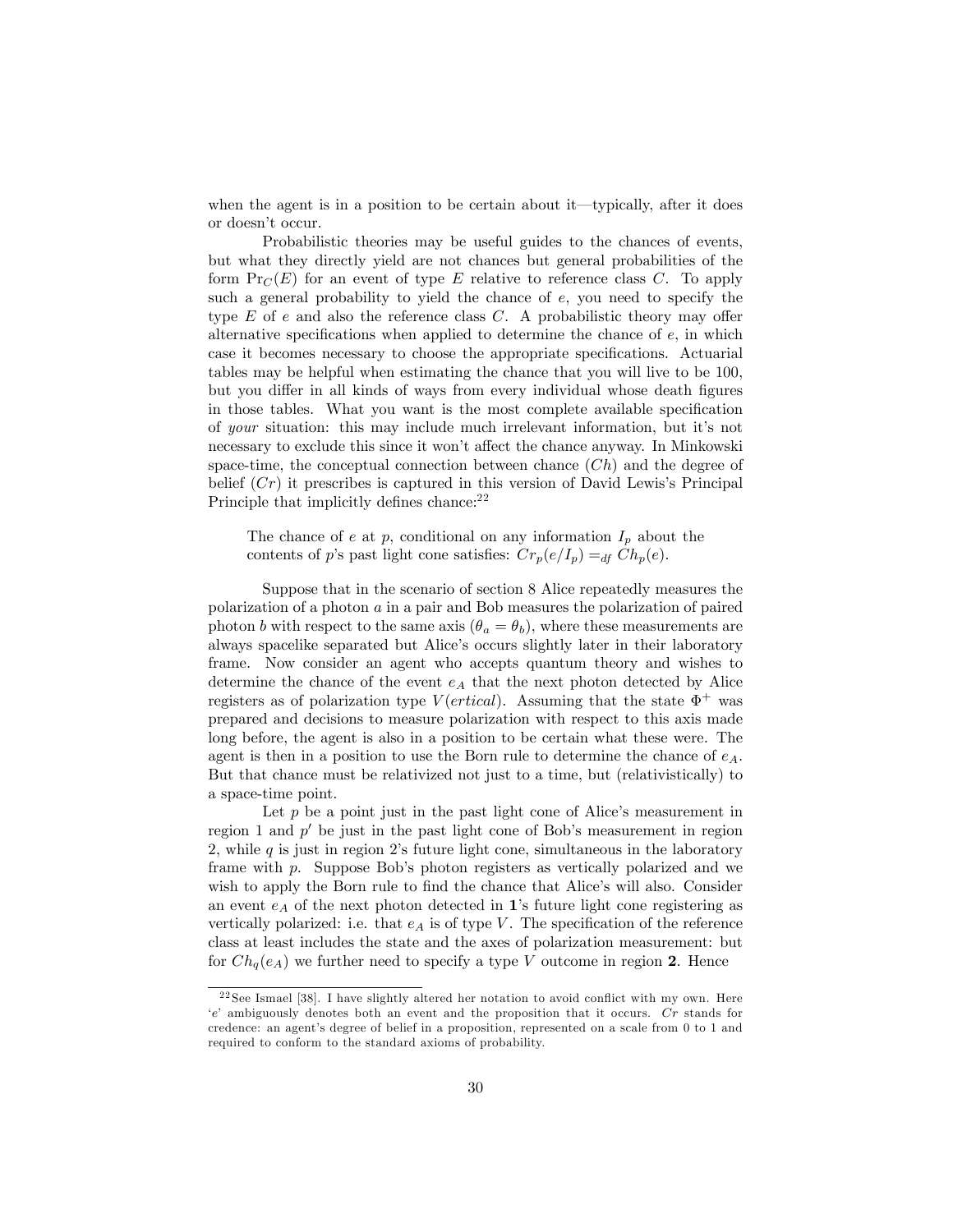$$
Ch_p(e_A) = Pr_{\Phi^+}(V_A) = \frac{1}{2},
$$
  
\n
$$
Ch_q(e_A) = Pr_{\Phi^+}(V_A|V_B) \equiv \frac{Pr_{\Phi^+}(V_A, V_B)}{Pr_{\Phi^+}(V_B)} = \frac{\frac{1}{2}}{\frac{1}{2}} = 1.
$$

Any agent who accepts quantum theory and is (momentarily) located at space-time point x should match credence in  $e_A$  to  $Ch_x(e_A)$  because it is precisely the role of chance to reflect the epistemic bearing of all information accessible at  $x$  on facts not so accessible, and to accept quantum theory is to treat it as an expert when assessing the chances. This is so whether or not an agent is *actually* located at  $x$ —fortunately, since it is obviously a gross idealization to locate the epistemic deliberations of a physically situated agent at a space-time point! A hypothetical agent located at  $q$  in the forward light cone of region 2 (but not 1) has access to the additional information that the outcome in 2 is of type V: so the reference class used to infer the chance of  $e_A$ at q from the Born rule should include that information. That is why  $Ch_q(e_A)$ is determined by the conditional Born probability  $Pr_{\Phi^+}(V_A|V_B)$  but  $Ch_p(e_A)$ is determined by the unconditional Born probability  $Pr_{\Phi^+}(V_A)$ .

In this case application of the Born rule yields the chances  $Ch_p(e_A)$ ,  $Ch_{p'}(e_B) = \frac{1}{2}$ ; but  $Ch_q(e_A) = 1$ . Bell ([2004, pp. 240-41]) says

Each of the counters considered separately has on each repetition of the experiment a  $50\%$  chance of saying 'yes'.

After noting that quantum theory here requires a perfect correlation between the outcomes in  $1, 2$ , he continues

So specification of the result on one side permits a  $100\%$  confident prediction of the previously totally uncertain result on the other side.

But only for a hypothetical agent whose world-line has entered the future light cone of 2 near q is it true that specification of the result in 2 permits a 100\% confident prediction of the previously totally uncertain result on the other side. A hypothetical agent at  $p$  is not in a position to make a 100% confident prediction. For such an agent the result in 1 remains totally uncertain: what happens in  $2$  makes no difference to what (s)he should believe, since region  $2$  is outside the past light cone of p. That is why it is  $Ch_p(e_A)$ , not  $Ch_q(e_A)$ , that says what is certain at  $p$ . Newtonian absolute time fostered the illusion of the occurrence of future events becoming certain everywhere at the same time when they occur if not sooner. Relativity requires certainty, like chance, to be relativized to space-time points—idealized locations of hypothetical knowers.

In one traditional view the past (unlike the future) is fixed, settled or metaphysically certain. Apart from its other problems, this view is hard to formulate in a relativistic spacetime. If one identifies the past with everything earlier than now (as defined by the time of some global frame) then what past events are fixed depends on an arbitrary choice of that frame. If one identifies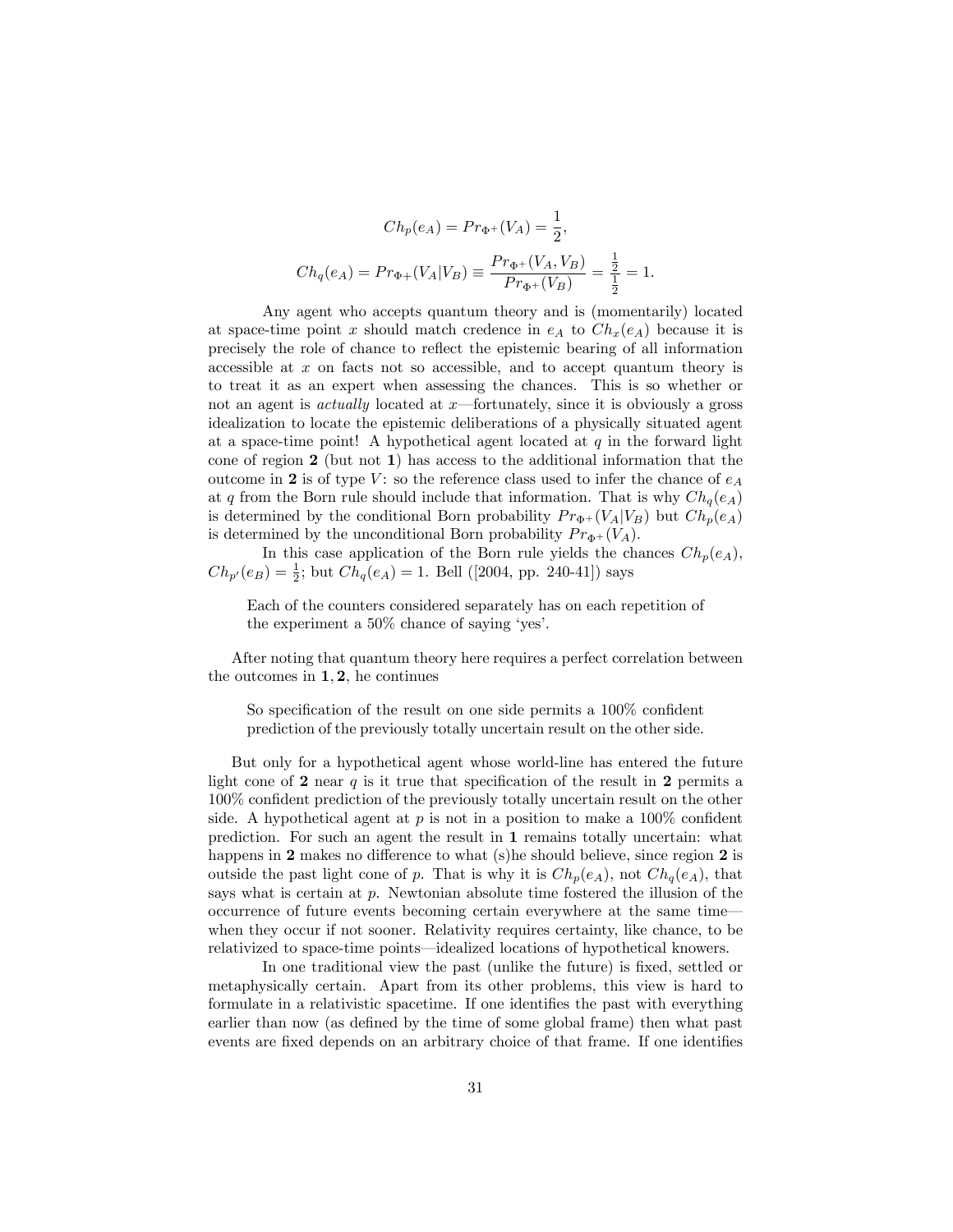the past with the past light cone, then Öxity is relative to the spacetime point whose past light cone it is. Certainty, unlike fixity, represents an epistemic ideal for a physically situated knower: so it has the flexibility required to withstand relativization to potential spacetime locations of a hypothetical, idealized knower.

Bell seemed to view chances as localized physical magnitudes. But quantum theory teaches us that chances are not localized physical propensities whose actualization may produce an effect. Maudlin says what he means by calling probabilities objective:

...there could be probabilities that arise from fundamental physics, probabilities that attach to actual or possible events in virtue solely of their physical description and independent of the existence of cognizers. These are what I mean by objective probabilities. ([1], p. 294)

Although quantum chances do attach to actual or possible events, they are not objective in this sense. As we saw, the chance of outcome  $e_A$  does not attach to it in virtue solely of its physical description: the *chances* of  $e_A$  attach also in virtue of its space-time relations to different space-time locations. Each such location offers the epistemic perspective of a situated agent, even in a world with no such agents. The existence of these chances is independent of the existence of cognizers. But it is only because we are not merely cognizers but physically situated agents that we have needed to develop a concept of chance tailored to our needs as informationally deprived agents. Quantum chance admirably meets those needs: an omniscient God could describe and understand the physical world without it. While they are neither physical entities nor physical magnitudes, quantum chances are objective in a different sense. They supply an objective prescription for the ideal credences of a hypothetical agent in any space-time location. Anyone who accepts quantum theory is committed to following that prescription.

 $Ch<sub>a</sub>(e<sub>A</sub>)$  depends counterfactually on the polarization measurement in 2 and also on its outcome: had either the outcome or the measurement axis been different,  $Ch_q(e_A)$  would have been different. Don't such counterfactual differences in  $Ch_q(e_A)$  amount to *causal* dependence between space-like separated events, constituting instantaneous action at a distance? No, for two reasons.

While  $Ch_q(e_A)$  would be different in each of these counterfactual scenarios, in none of them would  $Ch_p(e_A)$  differ from  $\frac{1}{2}$ , so the "local" chance of  $e_A$  is insensitive to all such counterfactual variations in what happens in 2. If one wishes to infer causal from counterfactual dependence of "the" chance of a result in 1 on what happens in 2, then only one of two relevant candidates for "the" chance displays such counterfactual dependence. For those who think of chance as itself a kind of indeterministic cause—a localized physical propensity whose actualization may produce an effect— $Ch_p(e_A)$  seems better qualified for the title of "the" chance of  $e_A$  than  $Ch_q(e_A)$ .<sup>23</sup>

 $23$ Friederich makes a similar point in [20].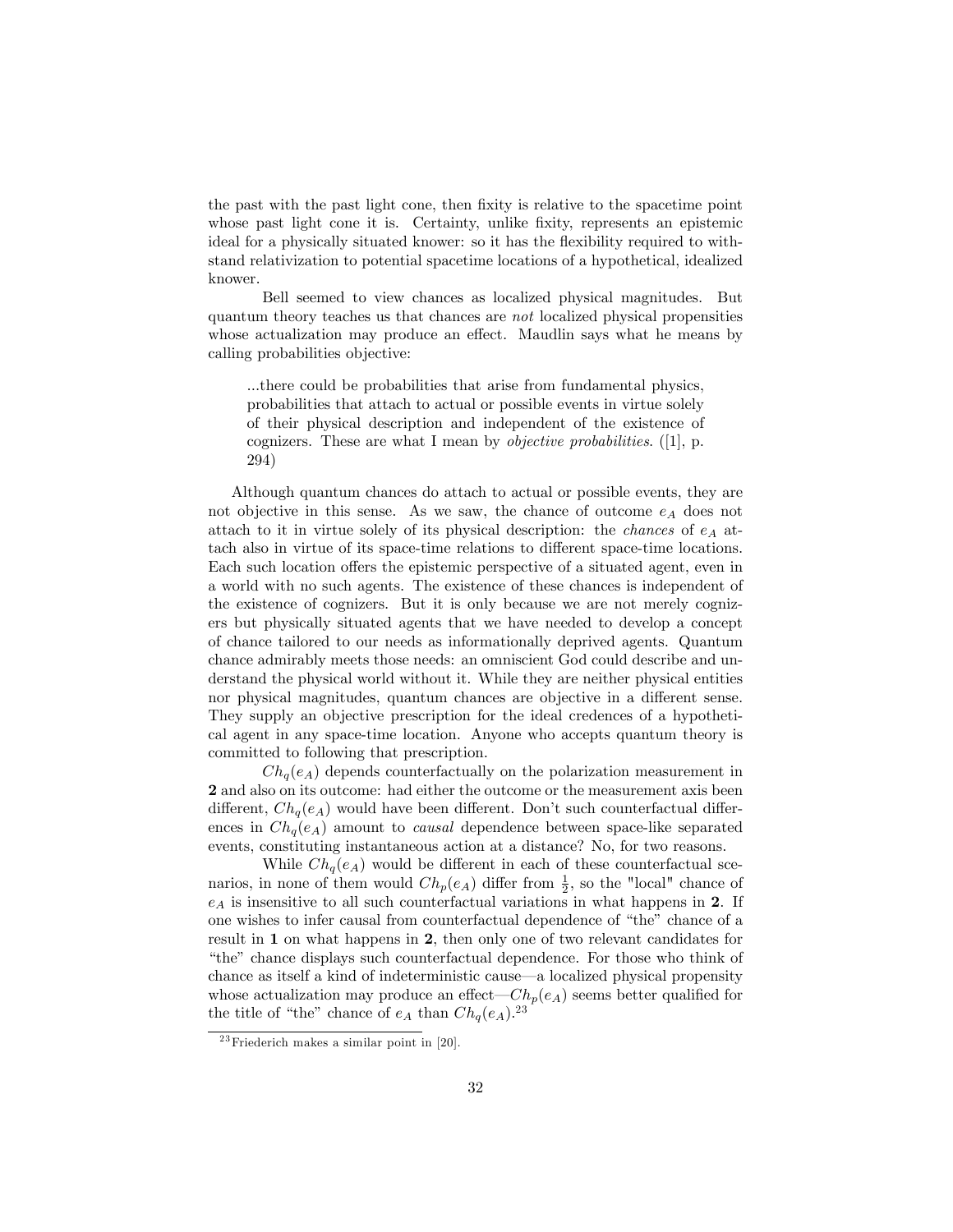The role of chance in decision provides a more important reason. Just as the chance of  $e$  tells you everything you need to know to figure out how strongly to believe e, the causal dependence of  $e$  on  $d$  tells you everything you need to know about  $e$  and  $d$  when deciding whether to do  $d$  (assuming you are not indifferent about e). As Huw Price  $[54]$  put it, "causal dependence should be regarded as an analyst-expert about the conditional credences required by an evidential decision maker".

Consider the situation of a hypothetical agent Bob at  $p'$  deciding whether to act by affecting what happens in 2 to try to get outcome  $e_A$  in 1. Bob can choose not to measure anything, he can choose to measure polarization with respect to any axis, or he can turn on some local interaction. No-signalling theorems, going back to Eberhard [13], Bell ([4], pp. 237-8) show why none of these actions would alter Bob's *estimated* value of  $Ch_q(e_A)$ .<sup>24</sup>

But what if Bob had simply arranged for the measurement in 2 to have had the opposite *outcome*  $\bar{e}_B$  (an event of type  $H(original)$  rather than  $V(ertical))$ ? Then  $Ch_q(e_A)$  would have been 0 instead of 1. No-one who accepts quantum theory can countenance this counterfactual scenario. The Born rule implies that  $Pr_{\Phi^+}(H_B) = \frac{1}{2}$ , and anyone who accepts quantum theory accepts the implication that  $Ch_{p'}(\tilde{e}_B) = \frac{1}{2}$ . So anyone who accepts quantum theory will have credence  $Cr_{p'}(\bar{e}_B/I_{p'}) = \frac{1}{2}$  no matter what he takes to happen in the backward light cone of  $p'$  (as specified by  $I_{p'}$ ).<sup>25</sup> If he accepts quantum theory, Bob will conclude that there is nothing it makes sense to contemplate doing to alter his estimate of  $Ch_{p'}(\bar{e}_B)$ , and so there is no conceivable counterfactual scenario in which one in Bob's position arranges for the measurement in 2 to have had the different outcome  $\bar{e}_B$ . In general, there is causal dependence between events in 1 and 2 only if it makes sense to speak of an intervention in one of these regions that would affect a hypothetical agent's estimated chance of what happens in the other. Anyone who accepts quantum theory should deny that makes sense.

By applying quantum theory we can show not only that Bell's particular correlations were to be expected, but also what they depend on. They depend counterfactually but not causally on the quantum state  $\Phi^+$ , and they also depend counterfactually on that state's backing conditions, as described by true magnitude claims. The status of the quantum state disqualifies it from participation in causal relations, but true magnitude claims may be taken to describe beables recognized by quantum theory. To decide which conditions backing any of the states involved in their explanation describe causes of Bellís

<sup>&</sup>lt;sup>24</sup> Since he cannot predict the actual value of  $Ch_q(e_A)$  following his hypothetical polarization measurement, he would have to decide on his best estimate of  $Ch_q(e_A)$  in accordance with Ismael's [38] Ignorance Principle:

Where you're not sure about the chances, form a mixture of the chances assigned by different theories of chance with weights determined by your relative confidence in those theories.

<sup>&</sup>lt;sup>25</sup>A unitary evolution  $\Phi^+ \Rightarrow \Xi^+$  corresponding to a *local* interaction there would still yield  $Pr_{\Xi^+}(H_B) = \frac{1}{2}.$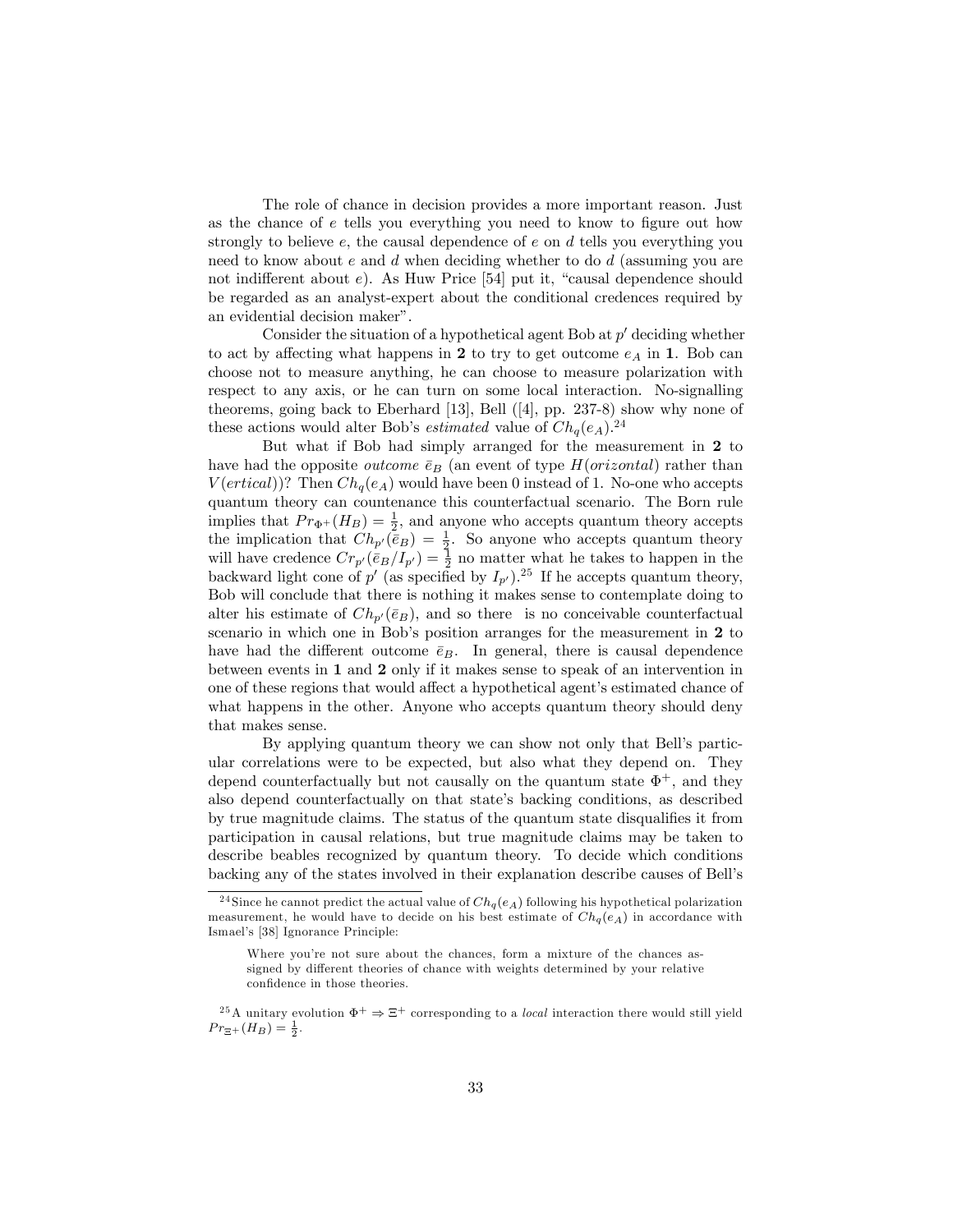particular correlations or the events they correlate we need further to consider the connection between causation and chance.

The intuition that, other things being equal, a cause raises (or at least alters) the chance of its effect is best cashed out in terms of an interventionist counterfactual: roughly, c is a cause of  $e$  just in case  $c, e$  are distinct actual events and there is some conceivable intervention on c whose occurrence would have altered the chance of e. Such an intervention need not be the act of an agent: it could involve any modification in  $c$  of the right kind. Woodward ([63], p. 98) is one influential attempt to say what kind of external influence this would involve.<sup>26</sup>

I used the idea of intervention to argue against any causal dependence between events in 1 and 2: anyone who accepts quantum theory accepts that it makes no sense to speak of an intervention on one of these regions that would affect a hypothetical agent's estimated chance of what happens in the other. So even though the outcome  $e_B$  in 2 backs the assignment of state  $|V_B\rangle$  to Alice's photon at q, the outcome in 1 does not depend causally on  $e_B$ : for similar reasons, neither does the outcome in 2 causally depend on that in 1. The same idea can now be used to show that both these outcomes do depend causally on whatever event  $o$  in the overlap of the backward light cones of  $1$  and 2 warranted assignment of state  $\Phi^+$ —an event truly described by magnitude claims that backed this quantum state.

To keep things simple, assume that the events at which the measurement axes are set on a particular occasion occur in the overlap of the backward light cones of 1 and 2. Let r be a point outside the future light cones of  $e_A, e_B$ but within the future light cone of the event *o*. Let  $e_A \oplus e_B$  be the event of the joint occurrence of  $e_A, e_B$ . This is an event of a type to which the Born rule is applicable: the application yields its chance  $Ch_r(e_A \oplus e_B) = Pr_{\Phi^+}(V_A, V_B) = \frac{1}{2}$ . Moreover  $Ch_r(e_A) = Pr_{\Phi^+}(V_A) = \frac{1}{2} = Pr_{\Phi^+}(V_B) = Ch_r(e_B)$ . The event o affects all these chances: had a different event  $o'$  occurred backing the assignment of a different state (e.g.  $|H_A\rangle|V_B\rangle$ ), or no event backing any state assignment, then any or all of these chances could have been different. Since it makes sense to speak of an agent altering the chance of event  $o$  at  $s$  in its past light cone, we have

$$
Ch_r(e_A \oplus e_B|do - o) \neq Ch_r(e_A \oplus e_B)
$$
  
\n
$$
Ch_r(e_A|do - o) \neq Ch_r(e_A)
$$
  
\n
$$
Ch_r(e_B|do - o) \neq Ch_r(e_B)
$$

where  $do - o$  means o is the result of an intervention without which o would not have occurred. It follows that  $e_A, e_B, e_A \oplus e_B$  are each causally dependent on o:  $\sigma$  is a common cause of  $e_A, e_B$  even though the probabilities of events of these

 $^{26}$ Einstein's formulation of a principle of local action also appeals to intervention:

The following idea characterizes the relative independence of ob jects far apart in space  $(A \text{ and } B)$ : external influence on A has no *immediate* ("unmittelbar") influence on  $B$ ; this is known as the 'principle of local action' ([14], pp. 321-2)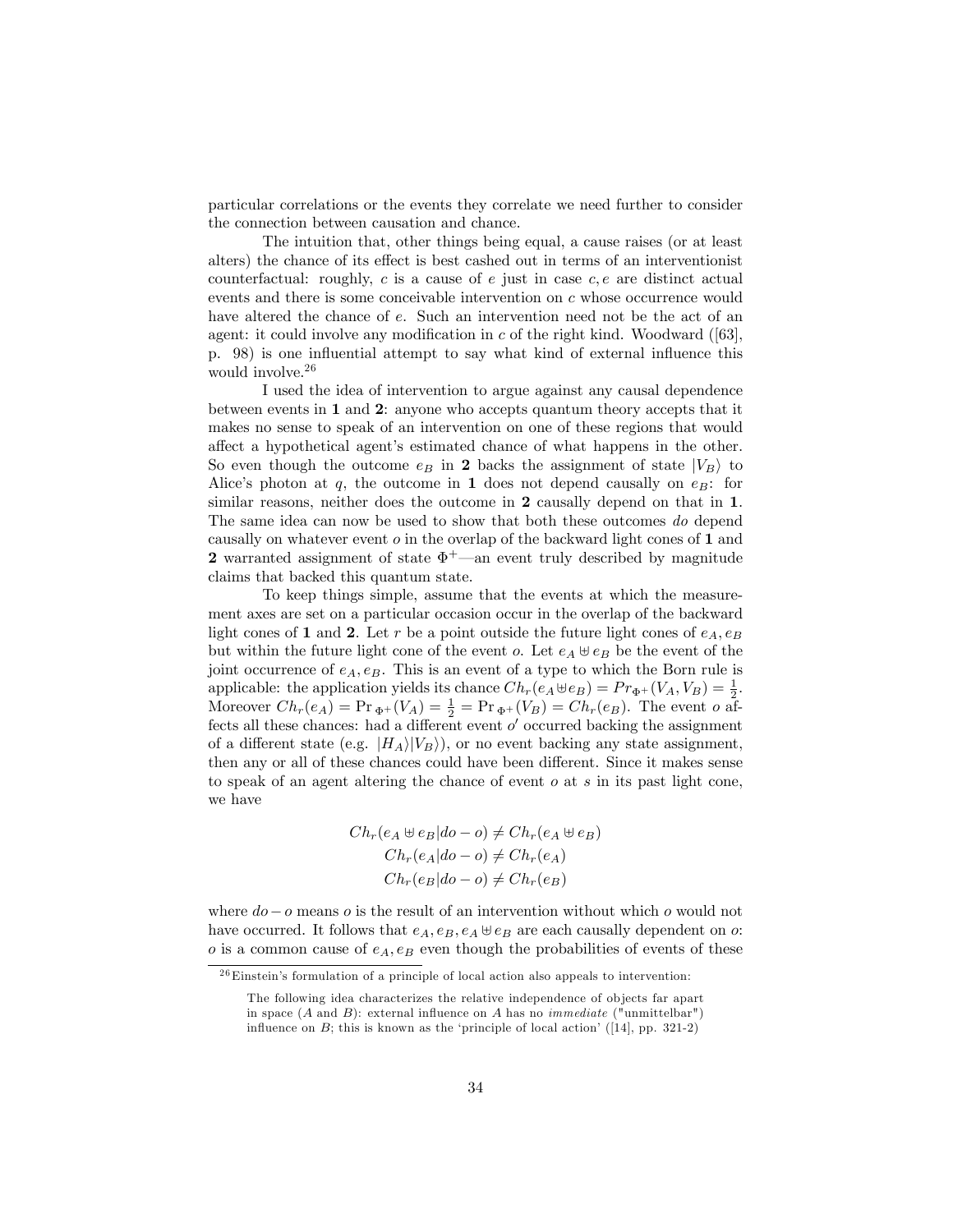types do not factorize. Similar reasoning applies to each registered photon pair on any occasion for any polarization measurement axes. So the second requirement on explanation is met: the separate recording events, as well as the event of their joint occurrence, depend causally on the event o that serves to back assignment of state  $\Phi^+$  to the photon pairs involved in this scenario.

By rejecting any possibility of an intervention expressed by  $do - e_B$ or  $do - \bar{e}_B$ , anyone accepting quantum theory should deny that  $Ch_{p(q)}(e_A|do$  $e_B$ )  $\neq Ch_{p(q)}(e_A|do-\bar{e}_B)$  is true or even meaningful. Nevertheless  $Ch_q(e_A|e_B) \neq$  $Ch_q(e_A|\bar{e}_B)$ : in this sense  $e_A$  depends counterfactually but not causally on  $e_B$ .

#### 11 Conclusion

Whether quantum entanglement has metaphysical implications sensitively depends on the nature of the quantum state. Schrödinger, who introduced the term, took the implications to be epistemological rather than metaphysical. Einstein used the denial of metaphysical holism and nonseparability in arguing against a view of the quantum state with these implications: But his suggested alternative proved untenable. If viewed as completely describing reality at a fundamental level, entanglement of the quantum state of particles would entail metaphysical nonseparability with respect to ordinary 3-dimensional space, though not with respect to a configuration space of enormous dimension provided this could be taken to be the fundamental space of the world. But entangled quantum states of physically real spacetime regions would imply metaphysical nonseparability in an Everettian view, though this would not be readily apparent within each branch of the multiverse.

Many have followed Schrödinger's characterization of a quantum state as representing not the world but our knowledge of it—complete in the sense that there is nothing more to be known that would enable better predictions than those supplied by Born probabilities. When improved in the light of legitimate objections this leads naturally to a view of quantum states as offering objective prescriptions to (actual or merely hypothetical) physically situated agents, so quantum states are relational but not subjective, and real but not beables. In section 7 I sketched a view of this kind: elsewhere I have called it pragmatist.<sup>27</sup>

A pragmatist seeks to resolve philosophical puzzles that arise when we talk or think about something whose nature is unclear not by asking what in the world it represents but by asking for the function of the associated concept—for what purposes would folk like us have developed a concept like that in a world like this? There is no presumption that the answer to that question is "To represent reality", even if the concept plays a central role in the formulation or application of a fundamental physical theory.

The view of the quantum state sketched in section 7 provides a first illustration of this pragmatist strategy. Viewing quantum states as offering prescriptions and not describing the physical world or our knowledge of it opens

 $27\,\text{For further details see my (30], [31], [32], [33]).}$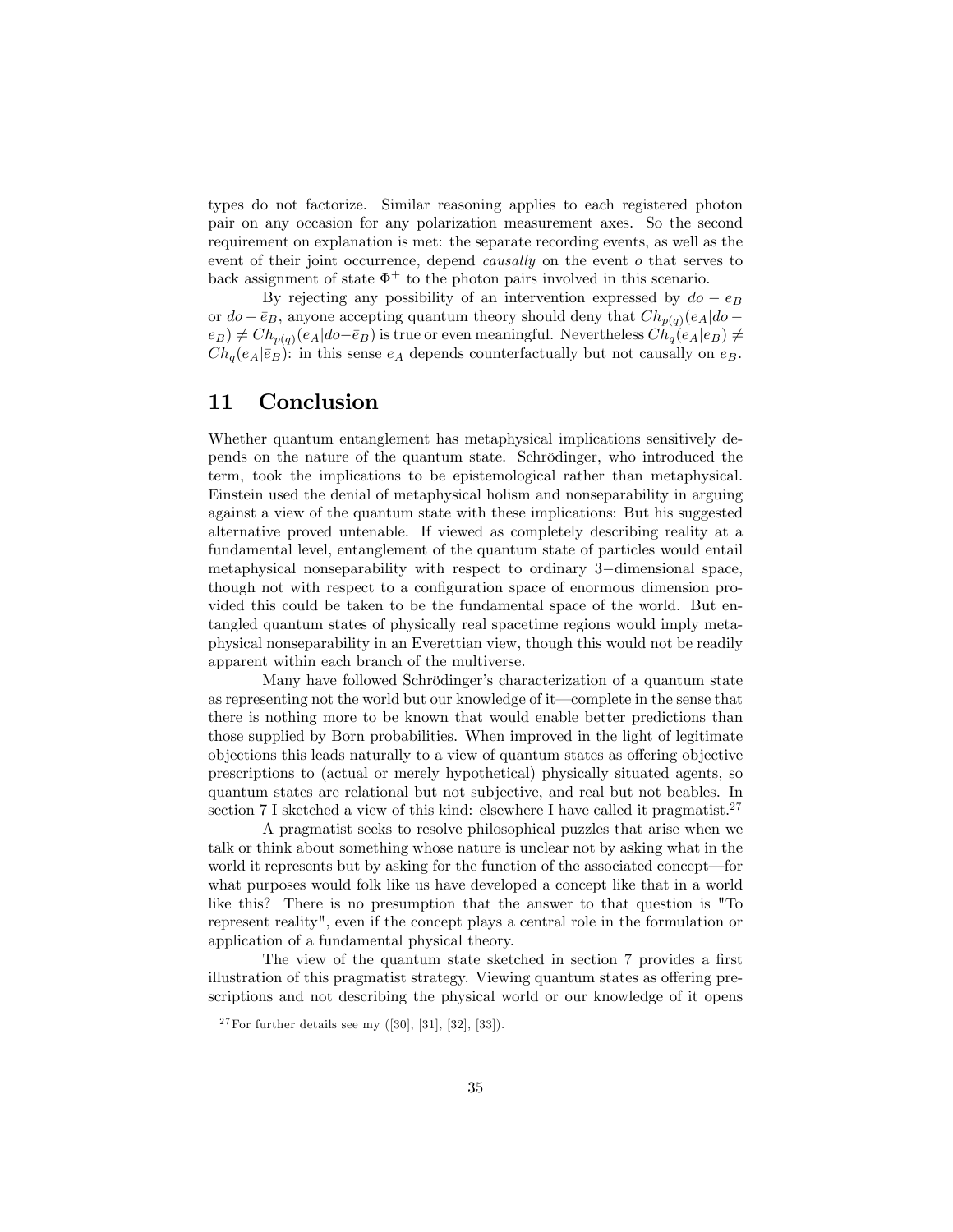the way to resolution of long-standing conceptual problems of quantum theory, including the measurement problem as well as the problem of non-locality discussed here. Viewed this way a quantum state is real—its prescriptions are objectively (not just intersubjectively) true or false—but it is not an element of physical (or mental) reality.

One can say that a quantum state assignment depends for its truth on backing conditions whose function is to describe the physical world. A pragmatist regards questions of representation as of minor importance.<sup>28</sup> But if pressed to say what a true quantum state assignment represents it would be better to say it represents the probabilistic relations between its backing conditions and possible states of the world described by the significant magnitude claims which figure in the Born probabilities that result from its application.

While a metaphysician looks to quantum theory to learn what it says chance is at a fundamental level, a pragmatist asks instead how the concept of chance functions in quantum theory as a way of learning why we should have deployed a concept with those features in that context. While a metaphysician asks whether quantum theory locates objective chance as a feature of physical reality at the deepest level, a pragmatist understands the objectivity of chance in quantum theory to derive from its status as a norm to be followed by rational agents whose physical situation renders them informationally deprived.

From this perspective the use of chance in quantum theory makes no radical break with other uses of probability in science as well as daily life. The role of probability was always to present an informationally limited agent with a concise recommendation as to how to set credences concerning matters about which (s)he was not in a position to be certain. What is distinctive about quantum chance is that this recommendation issues directly from application of a fundamental physical theory in situations where fundamental physical theory itself places strict limits on accessible information.

Amateur metaphysicians sometimes express the idea that quantum theory has brought about the downfall of causality, by which they may mean refutation of the view that everything that happens does so by causal necessity the chain of cause-and-effect works to produce outcomes that are inevitable. The professional metaphysician David Lewis was contemptuous of this idea and (along with many other philosophers) offered an account of probabilistic causation.

Those who know of the strong scientific case for saying that our world is an indeterministic one, and that most events therein are to some extent matters of chance, never seriously renounce the commonsensical view that there is plenty of causation in the world. ([46], p. 217)

On some interpretations (Bohman, Everettian), quantum theory is deterministic: on others (Einsteinís "orthodox" view, physical "collapse" theories)

<sup>&</sup>lt;sup>28</sup>As does Huw Price [53] who advocates subject naturalism as an alternative rather than a contribution to metaphysics as currently practised.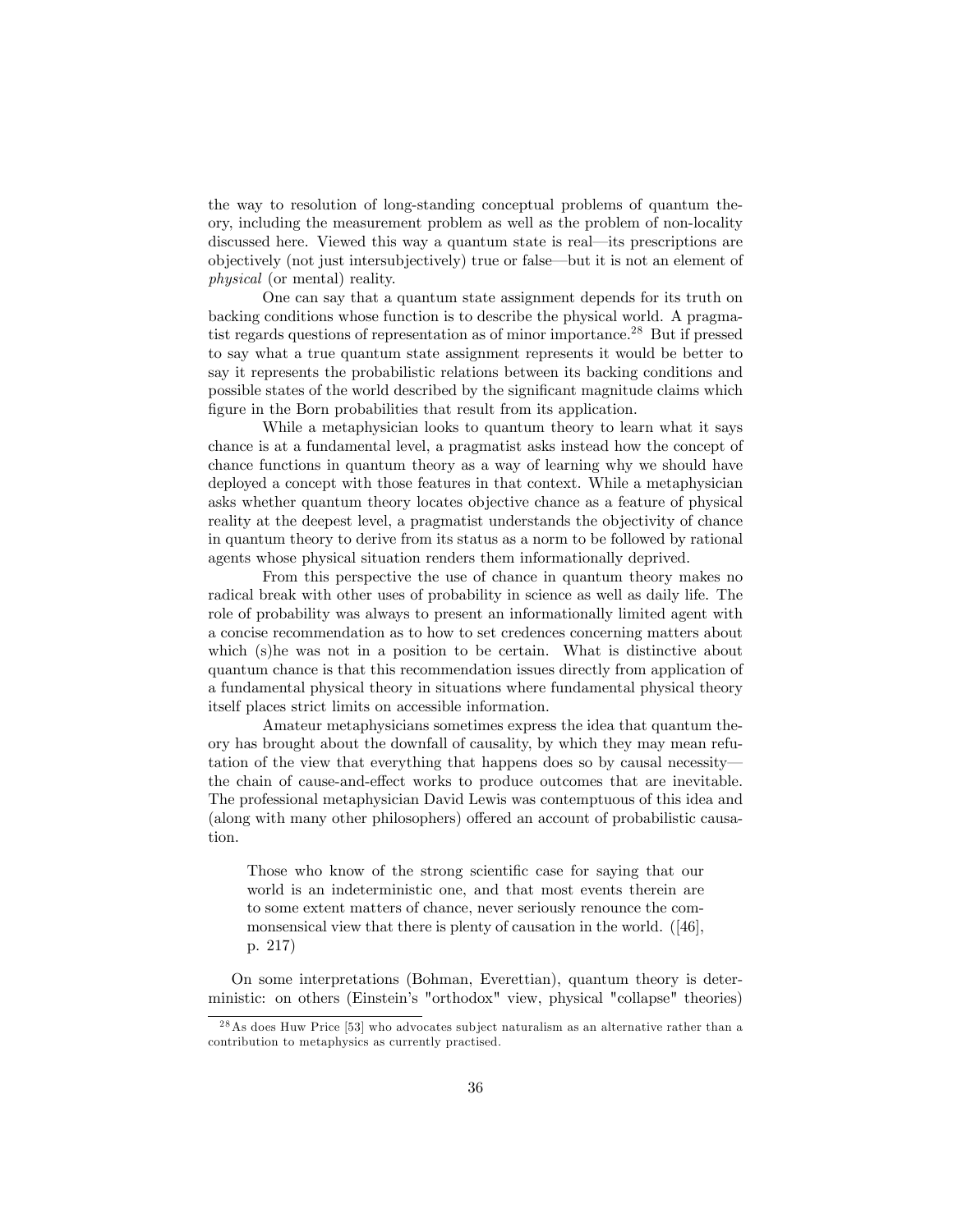it is indeterministic. When the quantum state is understood along the lines of section 7 neither characterization seems appropriate. When relativized to spacetime point  $p$  the chance of an event at a time (in some frame) may be 1 while it may be  $\frac{1}{2}$  relativized to another spacetime point q. It is inappropriate to call such an event inevitable and equally inappropriate to say it is a matter of chance. Better to say it is certain relative to  $p$  while maximally uncertain with respect to q. Acceptance of this view undercuts the idea that history is produced as a result of the operation of causes, either deterministic or probabilistic.

For a pragmatist, causation is best understood along very similar lines, and not as a physical relation whose nature is to be sought by examining our most fundamental theories. The main reason we have our concept of causal dependence is that we require advice on how to set our credence concerning the possible outcomes of actions we might be contemplating. So to view a relation between events  $a, b$  of types  $A, B$  from a causal perspective is to evaluate the probability that an event of type  $B$  would accompany an event of type  $A$  in the hypothetical circumstance that an agent brings about the latter event. One can adopt this perspective while maintaining inability to occupy it or bring about such an event, and even accepting that it would be physically impossible for an agent of any kind to bring about an event of type A in those circumstances. It is this generalized agential perspective that lies behind the application of the notion of an intervention to isolate the kind of counterfactual dependence relation between events that warrants a claim of causal dependence.

By adopting this pragmatist approach to causal dependence one can come to see both why the use of quantum theory to explain Bell's particular correlations involves no instantaneous action at a distance and why it is appropriate to say that events truly described by backing conditions of an entangled quantum state cause the spacelike separated events they explain. In this way one can come to understand those events as effects of a common cause even though their probabilities do not factorize.

A pragmatist can also say why we find this story satisfying as an explanation while still leaving us frustrated about its incompleteness. It has often been remarked that providing a scientific explanation of a puzzling phenomenon can be a uniquely pleasurable experience. But we don't give scientific explanations just for fun: scientific explanations serve two important functions, one epistemic the other practical. By fitting a phenomenon into a wider pattern of similar phenomena that can all be subsumed under theories by modeling them all in very similar ways one can achieve a dramatic economy of thought, just as locating cities and countries on a map enormously helps one to conceptualize their spatial relations. For cognitively limited creatures like us this is an important epistemic function of unifying explanations in science.

Explanations also have a practical function which can be brought out by focusing on their causal aspect. We owe our concept of causation to our limited epistemic and practical abilities. We can find out much about our past by memory, observation and instrumental detection. We can then use scientific theories to attain some warranted beliefs about the future, and with the ability to control through our own actions we can attain more. But, lacking perfect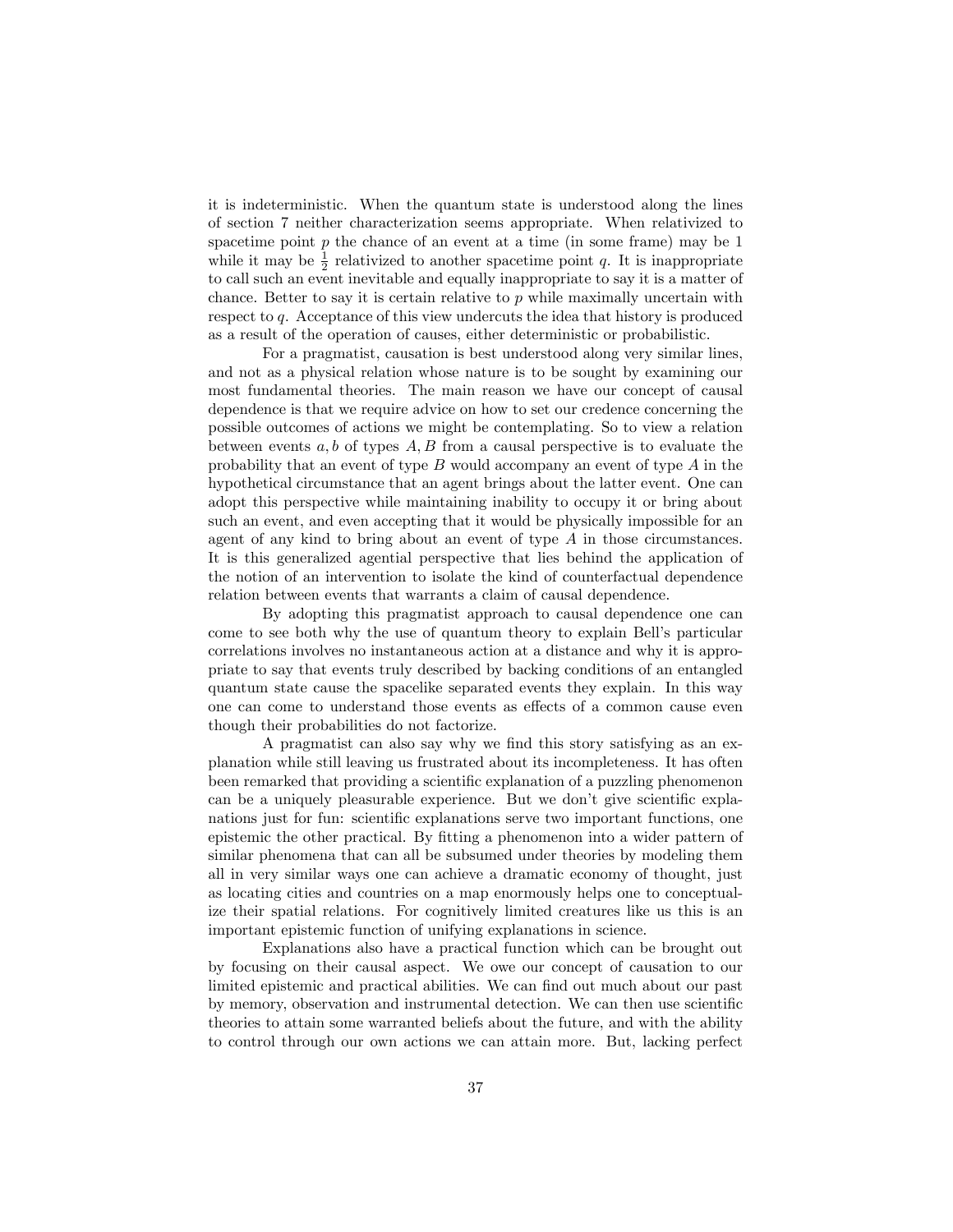control, to exercise this ability effectively we need just the kind of information that is available from the causal perspective—information about the comparative likelihoods of future eventualities conditional on present decisions between alternative actions. That is why we find it overwhelmingly natural to view the world from a causal perspective and why we seek causal explanations whether or not they turn out to amplify our ability to control our future.

Section 8's explanation of puzzling correlations successfully predicted by assignment of an entangled quantum state serves both these epistemic and practical functions. But, because it does not mention any continuous process mediating between that state's backing conditions and the correlated *explananda* events, it apparently restricts the application of the causal perspective to the spacetime regions to which these pertain, leaving us with nothing to say about intermediate regions. The restriction is not complete: we can model a situation in which something is inserted in the space between source and detector (such as a half-wave plate that is said to rotate the plane of a photon's polarization). But the explanation does not scratch the itch that results from the inability to describe what is happening there, with or without an intervening object or field. Viewing a quantum state as a physical object or property may appear to relieve this itch, but the adverse consequences of such a view show the relief is at best temporary.

#### References

- [1] Beisbart, C. and Hartmann, S. Probabilities in Physics. Oxford: Oxford University Press (2011).
- [2] Bell, J.S. On the Einstein–Podolsky–Rosen paradox. Physics 1 (1964), 447– 452.
- [3] Bell, J.S. On the problem of hidden variables in quantum mechanics. Re*views of Modern Physics* **38** (1966), 447–52.
- [4] Bell, J.S. Speakable and Unspeakable in Quantum Mechanics, Revised edition. Cambridge: Cambridge University Press (2004).
- [5] Bohr, N. The quantum postulate and the recent development of atomic theory. *Nature* **121** (1927), 580–90.
- $[6]$  Bohr, N. Can quantum–mechanical description of physical reality be considered complete? Physical Review 48 (1935), 696-702.
- [7] Bohr, N. Unity of knowledge. Reprinted in The Philosophical Writings of Niels Bohr Volume II. Woodbridge, Connecticut: Ox Bow Press (1958).
- [8] Caulton, A. Physical entanglement in permutation–invariant quantum mechanics. Available at arXiv: 1409.0246v1 [quant-ph] 31 Aug 2014.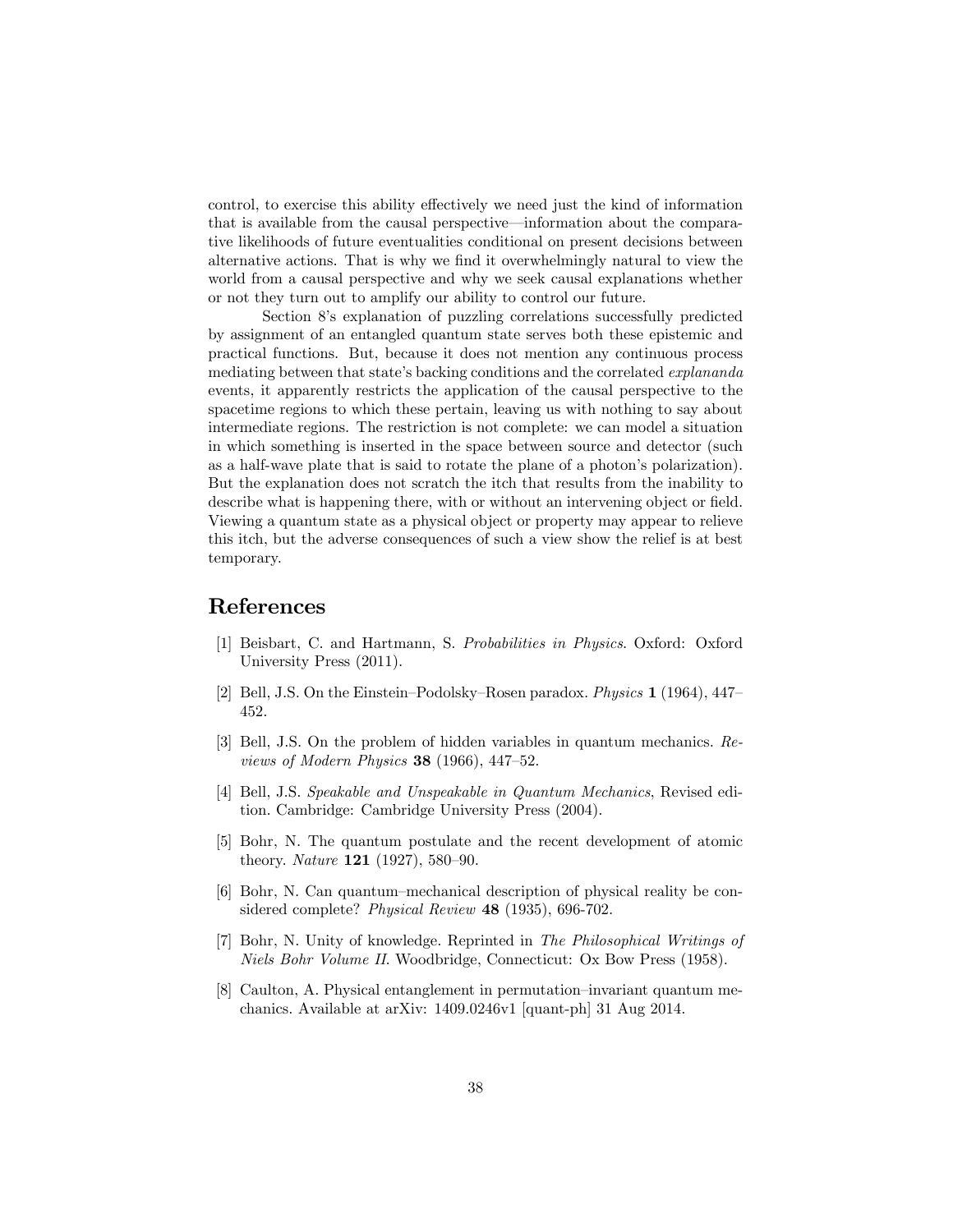- [9] Clauser, J.F., Holt, R.A., Horne, M.A. and Shimony, A. Proposed experiment to test local hidden-variable theories. Physical Review Letters 23  $(1969), 880-4.$
- [10] Dickson, M. and Clifton, R. Lorentz–invariance in modal interpretations. In The Modal Interpretation of Quantum Mechanics, D. Dieks and P. Vermaas (eds.), Dordrecht: Kluwer Academic Publishers  $(1998)$ , 9–48.
- [11] Dirac, P.A.M. The Principles of Quantum Mechanics. Oxford: Oxford University Press (1930).
- [12] Earman, J. Some puzzles and unresolved issues about quantum entanglement. Erkenntnis 80 (2015), 303-337.
- [13] Eberhard, P. Bell's theorem and the different conceptions of locality.  $Il$ Nuovo Cimento **B46** (1978), 392–419.
- [14] Einstein, A. Quanten–mechanik und Wirklichkeit. Dialectica  $2(1948)$ , 320– 4.
- [15] Einstein, A. Autobiographical notes; Reply to Criticisms, in P.A. Schilpp (ed.) Albert Einstein: Philosopher–Scientist La Salle, Illinois: Open Court (1949).
- [16] Einstein, A., Podolsky, B., and Rosen, N. Can quantum–mechanical description of physical reality be considered complete? *Physical Review* 47 (1935), 777-80.
- [17] Fine, A. Joint distributions, quantum correlations, and commuting observables. Journal of Mathematical Physics  $23$  (1982), 1306–10.
- [18] Fine, A. The Shaky Game. Chicago: University of Chicago Press (1986).
- [19] Fine, A. The Einstein–Podolsky–Rosen argument. The Stanford Encyclopedia of Philosophy (Winter 2014 Edition), Edward N. Zalta (ed.), URL  $=$ <http://plato.stanford.edu/archives/win2014/entries/qt-epr/>.
- [20] Friederich, S. Rethinking local causality. Synthese 192 (2015), 221-240.
- [21] Ghirardi, G.–C. The parts and the whole. Studies in History and Philosophy of Modern Physics 44 (2013),  $40-47$ .
- [22] Ghirardi, G.–C., Marinatto, L., and Weber, T. Entanglement and properties of composite systems. Journal of Statistical Physics 108 (2002), 49 122.
- [23] Giustina, M. et al. Significant-Loophole-Free Test of Bell's Theorem with Entangled Photons. Physical Review Letters 115, 250401.
- [24] Gisin, N. Bell's inequality holds for all non-product states. Physics Letters A154 (1991),  $201-2$ .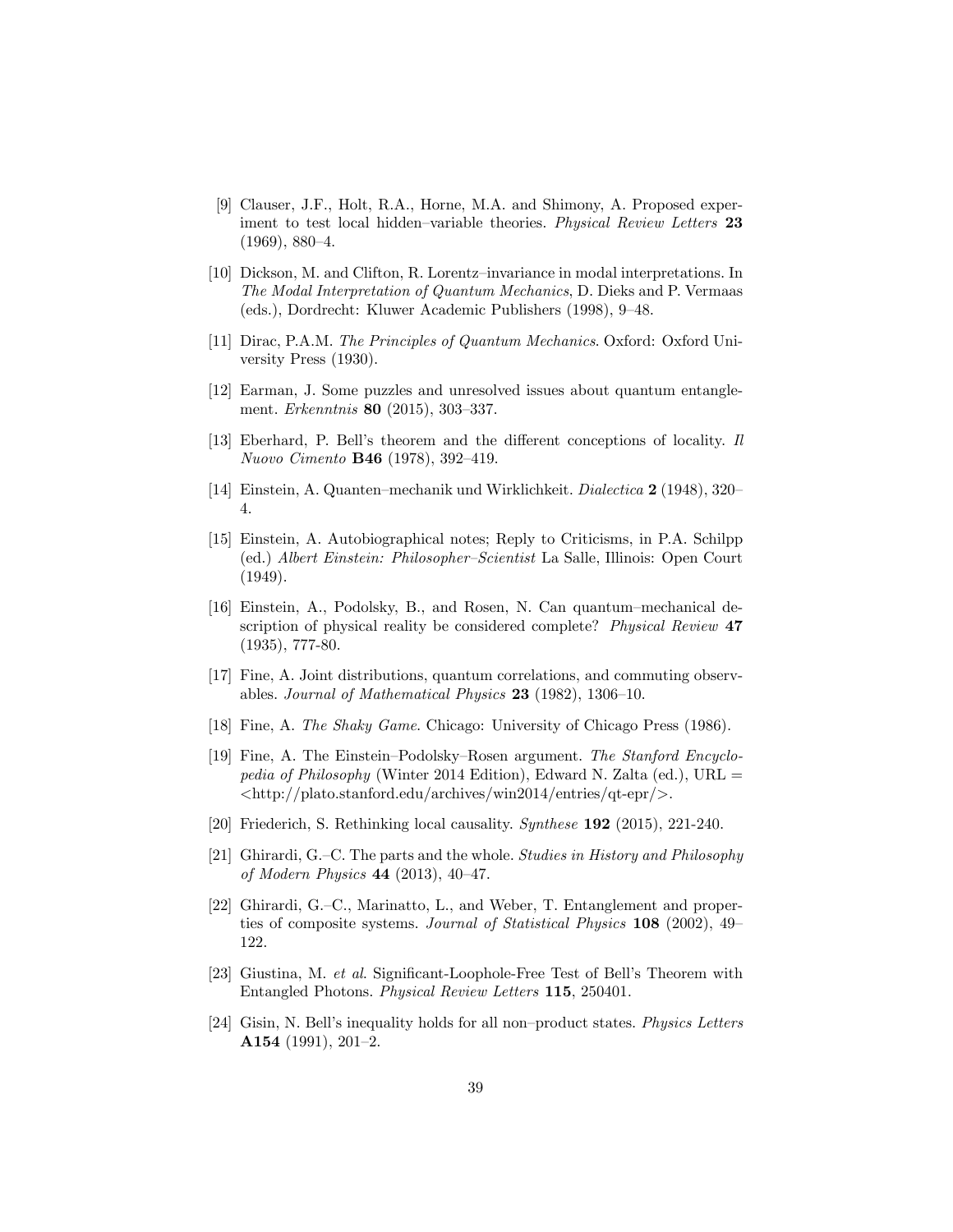- [25] Gleason, A.M. Measures on the closed subspaces of a Hilbert space. Journal of Mathematics and Mechanics  $6$  (1957), 885–893.
- [26] Healey, R. The Philosophy of Quantum Mechanics. Cambridge: Cambridge University Press (1989).
- [27] Healey, R. Holism and nonseparability. Journal of Philosophy LXXXVIII  $(1991), 393 - 421.$
- [28] Healey, R. Nonseparable processes and causal explanation", Studies in History and Philosophy of Science  $25$  (1994), 337–374.
- [29] Healey, R. Holism and nonseparabiity in physics. The Stanford Encyclo*pedia of Philosophy* (Spring 2009 Edition), Edward N. Zalta (ed.), URL  $=$ <http://plato.stanford.edu/archives/spr2009/entries/physics-holism/>.
- [30] Healey, R. Quantum theory: A pragmatist approach. British Journal for the Philosophy of Science  $63$  (2012), 729–71.
- [31] Healey, R. Quantum decoherence in a pragmatist view: Dispelling Feynman's mystery. Foundations of Physics  $42$  (2012), 1534–55.
- [32] Healey, R. Observation and quantum objectivity. Philosophy of Science 80  $(2013)$ , 434-53.
- [33] Healey, R. How quantum theory helps us explain. British Journal for the Philosophy of Science 66 (2015), 1–43.
- [34] Healey, R. Local causality, probability and explanation. In Bell, M. and Gao, S. (eds.) Quantum Nonlocality and Reality. Cambridge: Cambridge University Press (forthcoming).
- [35] Henson, J. Non-separability does not relieve the problem of Bell's theorem. Foundations of Physics  $43$  (2013), 1008–38.
- [36] Howard, D. Einstein on locality and separability. Studies in History and Philosophy of Science  $16$  (1985), 171–201.
- [37] Howard, D. Holism, separability and the metaphysical implications of the Bell experiments. in J. Cushing and E. McMullin (eds.) Philosophical Consequences of Quantum Theory: Reflections on Bell's Theorem. Notre Dame, Indiana: University of Notre Dame Press) (1989), 224–53.
- [38] Ismael, J. Raid! Dissolving the big, bad bug. Nous  $4$  (2008), 292-307.
- [39] Ismael, J. and Schaffer, J. Quantum holism: Nonseparability as common ground. Synthese (this issue).
- [40] Juffman, T. et al.: Wave and particle in molecular interference lithography. Physical Review Letters 103 (2009), 263601.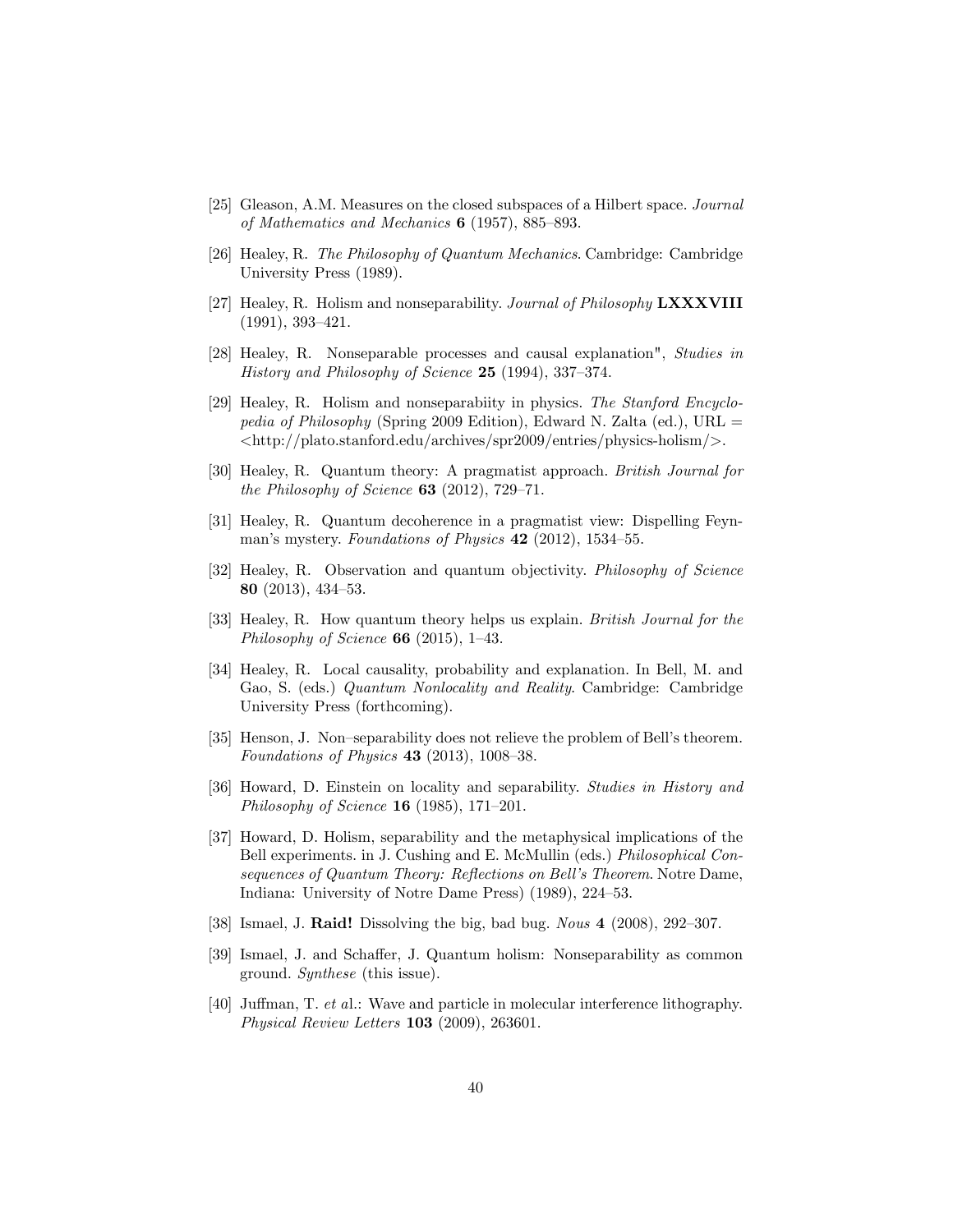- [41] Kochen, S. and Specker, E.P. The problem of hidden variables in quantum mechanics. Journal of Mathematics and Mechanics 17 (1967), 59-87.
- [42] Ladyman, J., Linnebo,  $\varnothing$ ., and Bigaj, T. Entanglement and nonfactorizability. Studies in History and Philosophy of Modern Physics 44  $(2013), 215-21.$
- [43] Lévy–Leblond, J.–M., In K.V. Laurikainen and J. Viiri (eds.) Discussion Sections of the Symposium on the Foundations of Modern Physics 1990. University of Turku.
- [44] Leifer, M. Is the quantum state real?", *Quanta*, **3** (2014), 67-155.
- $[45]$  Lewis, D.K. A subjectivist's guide to objective chance. In R.C. Jeffrey (ed.) Studies in Inductive Logic and Probability, Volume II. University of California Press (1980).
- [46] Lewis, D.K. Causal explanation. In Philosophical Papers, Volume II. Oxford: Oxford University Press  $(1986)$ ,  $214-240$ .
- [47] Maudlin, T. Quantum Non-Locality and Relativity. Third edition. Chichester, West Sussex: Wiley-Blackwell (2011).
- [48] Myrvold, W. Modal interpretations and relativity. Foundations of Physics **32** (2001), 1773-84.
- [49] Myrvold, W. Relativistic Quantum Becoming. British Journal for the Philosophy of Science 53 (2003), 475–500.
- [50] Mermin, N.D. Quantum Computer Science. Cambridge: Cambridge University Press (2007).
- [51] Peirce, C.S. How to Make our Ideas Clear. The Popular Science Monthly January (1878), 286-302.
- [52] Price, H. Time's Arrow and Archimedes' Point. Oxford: Oxford University Press (1996).
- [53] Price, H. Naturalism Without Mirrors. Oxford: Oxford University Press (2011).
- [54] Price, H. Causation, chance and the rational significance of supernatural evidence. Philosophical Review  $121$  (2012), 483-538.
- [55] Schrödinger, E. Discussion of probability relations between separated systems. Mathematical Proceedings of the Cambridge Philosophical Society 31  $(1935), 555-63.$
- [56] Schrödinger, E. Die gegenwärtige Situation in der Quantenmechanik. Die  $Naturwissenschaften (1935)$  48, 807-812; 49, 823-8; 50, 844-9.